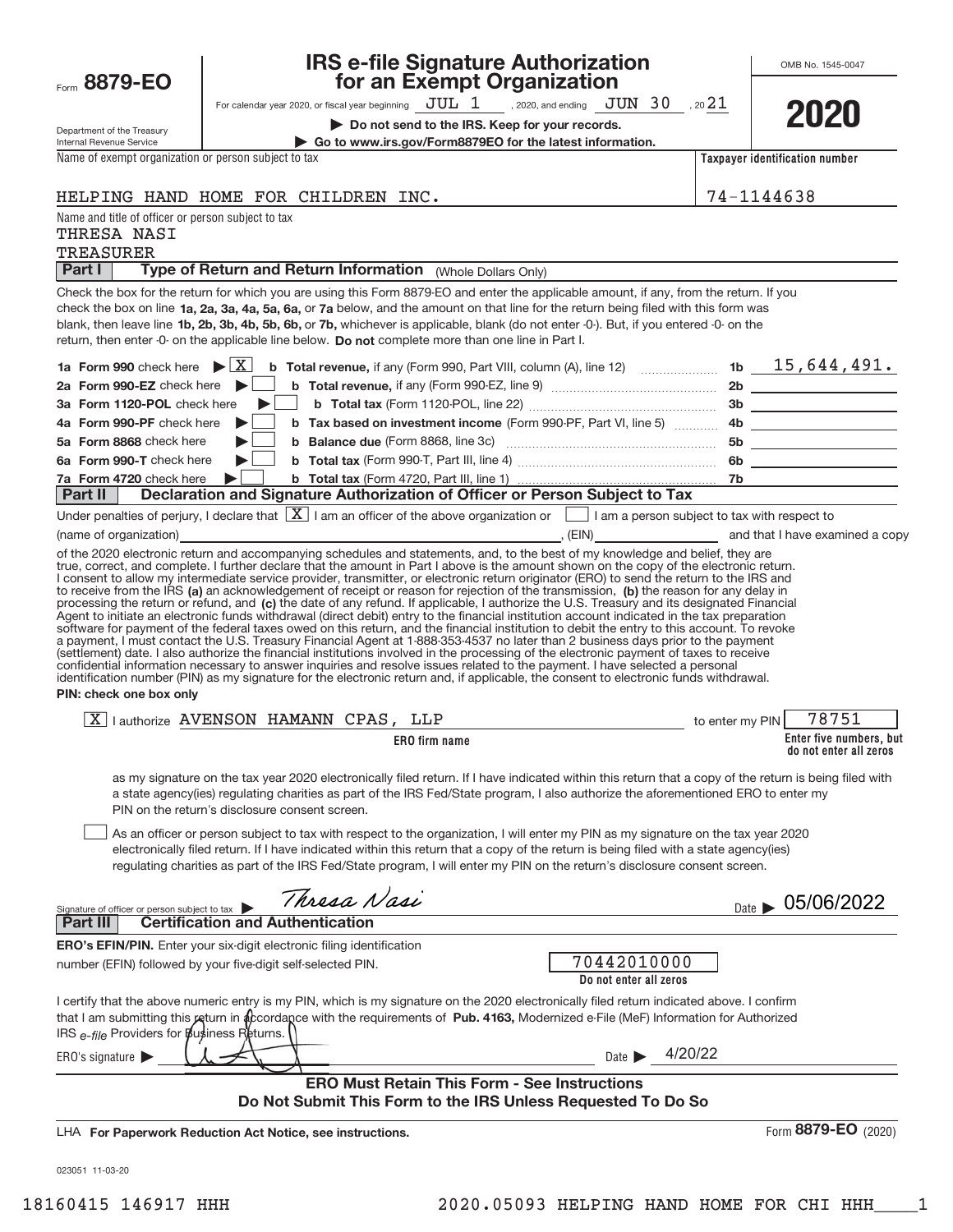|                                                                                                                                  |                                  |                                                                 | <b>Return of Organization Exempt From Income Tax</b>                                                                                                                                                                                     |            |                                                         |                                            | OMB No. 1545-0047                                           |
|----------------------------------------------------------------------------------------------------------------------------------|----------------------------------|-----------------------------------------------------------------|------------------------------------------------------------------------------------------------------------------------------------------------------------------------------------------------------------------------------------------|------------|---------------------------------------------------------|--------------------------------------------|-------------------------------------------------------------|
|                                                                                                                                  |                                  | Form YYU                                                        | Under section 501(c), 527, or 4947(a)(1) of the Internal Revenue Code (except private foundations)                                                                                                                                       |            |                                                         |                                            |                                                             |
| Do not enter social security numbers on this form as it may be made public.                                                      |                                  |                                                                 |                                                                                                                                                                                                                                          |            |                                                         |                                            |                                                             |
| Department of the Treasury<br>Go to www.irs.gov/Form990 for instructions and the latest information.<br>Internal Revenue Service |                                  |                                                                 |                                                                                                                                                                                                                                          |            |                                                         | <b>Open to Public</b><br><b>Inspection</b> |                                                             |
|                                                                                                                                  |                                  |                                                                 | JUL 1,<br>2020<br>A For the 2020 calendar year, or tax year beginning                                                                                                                                                                    |            | and ending JUN 30, 2021                                 |                                            |                                                             |
|                                                                                                                                  | <b>B</b> Check if<br>applicable: |                                                                 | C Name of organization                                                                                                                                                                                                                   |            | D Employer identification number                        |                                            |                                                             |
|                                                                                                                                  | Address<br>change                |                                                                 | HELPING HAND HOME FOR CHILDREN INC.                                                                                                                                                                                                      |            |                                                         |                                            |                                                             |
|                                                                                                                                  | Name<br>change                   |                                                                 | Doing business as                                                                                                                                                                                                                        |            | 74-1144638                                              |                                            |                                                             |
|                                                                                                                                  | Initial<br>return                |                                                                 | Number and street (or P.O. box if mail is not delivered to street address)                                                                                                                                                               | Room/suite | E Telephone number                                      |                                            |                                                             |
|                                                                                                                                  | Final<br>return/                 |                                                                 | 3804 AVENUE B                                                                                                                                                                                                                            |            | $512 - 459 - 3353$                                      |                                            |                                                             |
|                                                                                                                                  | termin-<br>ated                  |                                                                 | City or town, state or province, country, and ZIP or foreign postal code                                                                                                                                                                 |            | G Gross receipts \$                                     |                                            | 15,644,491.                                                 |
|                                                                                                                                  | Amended<br>return                |                                                                 | 78751<br>AUSTIN, TX                                                                                                                                                                                                                      |            | H(a) Is this a group return                             |                                            |                                                             |
|                                                                                                                                  | Applica-<br>tion                 |                                                                 | F Name and address of principal officer: LUCY WEBER                                                                                                                                                                                      |            | for subordinates? []                                    |                                            | $\sqrt{}$ Yes $\sqrt{}$ X $\sqrt{}$ No                      |
|                                                                                                                                  | pending                          |                                                                 | SAME AS C ABOVE                                                                                                                                                                                                                          |            | $H(b)$ Are all subordinates included? $\Box$ Yes $\Box$ |                                            | No                                                          |
|                                                                                                                                  |                                  | <b>I</b> Tax-exempt status: $\boxed{\mathbf{X}}$ 501(c)(3)      | $\sqrt{\frac{2}{1}}$ (insert no.)<br>$501(c)$ (<br>$4947(a)(1)$ or                                                                                                                                                                       | 527        |                                                         |                                            | If "No," attach a list. See instructions                    |
|                                                                                                                                  |                                  |                                                                 | J Website: WWW.HELPINGHANDHOME.ORG                                                                                                                                                                                                       |            | $H(c)$ Group exemption number $\blacktriangleright$     |                                            |                                                             |
|                                                                                                                                  |                                  | <b>K</b> Form of organization: $\boxed{\mathbf{X}}$ Corporation | Other $\blacktriangleright$<br>Trust<br>Association                                                                                                                                                                                      |            |                                                         |                                            | L Year of formation: $1893$ M State of legal domicile: $TX$ |
|                                                                                                                                  | Part I                           | <b>Summary</b>                                                  |                                                                                                                                                                                                                                          |            |                                                         |                                            |                                                             |
|                                                                                                                                  | 1                                |                                                                 | Briefly describe the organization's mission or most significant activities: A THERAPEUTIC HOME FOR ABUSED                                                                                                                                |            |                                                         |                                            |                                                             |
|                                                                                                                                  |                                  |                                                                 | AND NEGLECTED CHILDREN                                                                                                                                                                                                                   |            |                                                         |                                            |                                                             |
| Activities & Governance                                                                                                          | $\overline{2}$                   |                                                                 |                                                                                                                                                                                                                                          |            |                                                         |                                            |                                                             |
|                                                                                                                                  | 3                                |                                                                 | Number of voting members of the governing body (Part VI, line 1a)                                                                                                                                                                        |            |                                                         | 3                                          | 15                                                          |
|                                                                                                                                  | 4                                |                                                                 |                                                                                                                                                                                                                                          |            |                                                         | $\overline{\mathbf{4}}$                    | $\overline{15}$                                             |
|                                                                                                                                  | 5                                |                                                                 |                                                                                                                                                                                                                                          |            |                                                         | 5                                          | 188                                                         |
|                                                                                                                                  | 6                                |                                                                 |                                                                                                                                                                                                                                          |            |                                                         | 6                                          | 200                                                         |
|                                                                                                                                  |                                  |                                                                 |                                                                                                                                                                                                                                          |            |                                                         | 7a                                         | 0.<br>0.                                                    |
|                                                                                                                                  |                                  |                                                                 | <b>b</b> Net unrelated business taxable income from Form 990-T, Part I, line 11 <b>Marting the Contract Control</b> by Net unconstant the U.S. of the U.S. of the U.S. of the U.S. of the U.S. of the U.S. of the U.S. of the U.S. of th |            |                                                         | 7 <sub>b</sub>                             |                                                             |
|                                                                                                                                  |                                  |                                                                 |                                                                                                                                                                                                                                          |            | <b>Prior Year</b><br>12,790,877.                        |                                            | <b>Current Year</b><br>15, 226, 651.                        |
|                                                                                                                                  | 8                                |                                                                 | Contributions and grants (Part VIII, line 1h)                                                                                                                                                                                            |            | 191,794.                                                |                                            | 372,971.                                                    |
| Revenue                                                                                                                          | 9                                |                                                                 | Program service revenue (Part VIII, line 2g)                                                                                                                                                                                             |            | 48,088.                                                 |                                            | 5,342.                                                      |
|                                                                                                                                  | 10                               |                                                                 |                                                                                                                                                                                                                                          |            | 435, 134.                                               |                                            | 39,527.                                                     |
|                                                                                                                                  | 11                               |                                                                 | Other revenue (Part VIII, column (A), lines 5, 6d, 8c, 9c, 10c, and 11e)                                                                                                                                                                 |            | 13,465,893.                                             |                                            | 15,644,491.                                                 |
|                                                                                                                                  | 12                               |                                                                 | Total revenue - add lines 8 through 11 (must equal Part VIII, column (A), line 12)                                                                                                                                                       |            |                                                         | 0.                                         | 0.                                                          |
|                                                                                                                                  | 13                               |                                                                 | Grants and similar amounts paid (Part IX, column (A), lines 1-3)                                                                                                                                                                         |            |                                                         | 0.                                         | 0.                                                          |
|                                                                                                                                  | 14                               |                                                                 | Benefits paid to or for members (Part IX, column (A), line 4)                                                                                                                                                                            |            | 6,519,404.                                              |                                            | 6, 519, 557.                                                |
| w                                                                                                                                | 15                               |                                                                 | Salaries, other compensation, employee benefits (Part IX, column (A), lines 5-10)                                                                                                                                                        |            |                                                         | 0.                                         | 0.                                                          |
| Expenser                                                                                                                         |                                  |                                                                 | $\blacktriangleright$ 496,933.<br><b>b</b> Total fundraising expenses (Part IX, column (D), line 25)                                                                                                                                     |            |                                                         |                                            |                                                             |
|                                                                                                                                  |                                  |                                                                 |                                                                                                                                                                                                                                          |            | $\overline{2,209,486}$ .                                |                                            | 2,575,095.                                                  |
|                                                                                                                                  | 17<br>18                         |                                                                 | Total expenses. Add lines 13-17 (must equal Part IX, column (A), line 25)                                                                                                                                                                |            | 8,728,890.                                              |                                            | 9,094,652.                                                  |
|                                                                                                                                  | 19                               |                                                                 |                                                                                                                                                                                                                                          |            | $\overline{4,737}$ , 003.                               |                                            | 6, 549, 839.                                                |
|                                                                                                                                  |                                  |                                                                 |                                                                                                                                                                                                                                          |            | <b>Beginning of Current Year</b>                        |                                            | <b>End of Year</b>                                          |
|                                                                                                                                  | 20                               | Total assets (Part X, line 16)                                  |                                                                                                                                                                                                                                          |            | 13,321,022.                                             |                                            | 20,648,628.                                                 |
|                                                                                                                                  | 21                               |                                                                 | Total liabilities (Part X, line 26)                                                                                                                                                                                                      |            | 2,151,627.                                              |                                            | 2,926,200.                                                  |
| Net Assets or                                                                                                                    | 22                               |                                                                 |                                                                                                                                                                                                                                          |            | 11, 169, 395.                                           |                                            | 17,722,428.                                                 |
|                                                                                                                                  | Part II                          | <b>Signature Block</b>                                          |                                                                                                                                                                                                                                          |            |                                                         |                                            |                                                             |
|                                                                                                                                  |                                  |                                                                 | Under penalties of perjury, I declare that I have examined this return, including accompanying schedules and statements, and to the best of my knowledge and belief, it is                                                               |            |                                                         |                                            |                                                             |
|                                                                                                                                  |                                  |                                                                 | true, correct, and complete. Declaration of preparer (other than officer) is based on all information of which preparer has any knowledge.                                                                                               |            |                                                         |                                            |                                                             |

|          | Thresa Nasi                                                                     |                      |                              | 05/06/2022                                   |  |  |  |
|----------|---------------------------------------------------------------------------------|----------------------|------------------------------|----------------------------------------------|--|--|--|
| Sign     | Signature of officer                                                            |                      | Date                         |                                              |  |  |  |
| Here     | THRESA NASI, TREASURER                                                          |                      |                              |                                              |  |  |  |
|          | Type or print name and title                                                    |                      |                              |                                              |  |  |  |
|          | Print/Type preparer's name                                                      | Preparer's signature | Date                         | <b>PTIN</b><br>Check                         |  |  |  |
| Paid     | CATHERINE AVENSON                                                               | E-FILED              | 4/20/22                      | P01259734<br>self-emploved                   |  |  |  |
| Preparer | NAVENSON HAMANN CPAS, LLP<br>Firm's name                                        |                      |                              | $I$ Firm's EIN $\triangleright$ 46 - 3330935 |  |  |  |
| Use Only | Firm's address 1779 WELLS BRANCH PKWY #110B-292                                 |                      |                              |                                              |  |  |  |
|          | AUSTIN, TX 78728                                                                |                      | Phone no. $512 - 693 - 9131$ |                                              |  |  |  |
|          | May the IRS discuss this return with the preparer shown above? See instructions |                      |                              | $\overline{X}$ Yes<br><b>No</b>              |  |  |  |
|          | $F = 000 \text{ (0000)}$                                                        |                      |                              |                                              |  |  |  |

032001 12-23-20 LHA **For Paperwork Reduction Act Notice, see the separate instructions.** Form 990 (2020)

Form **990** (2020)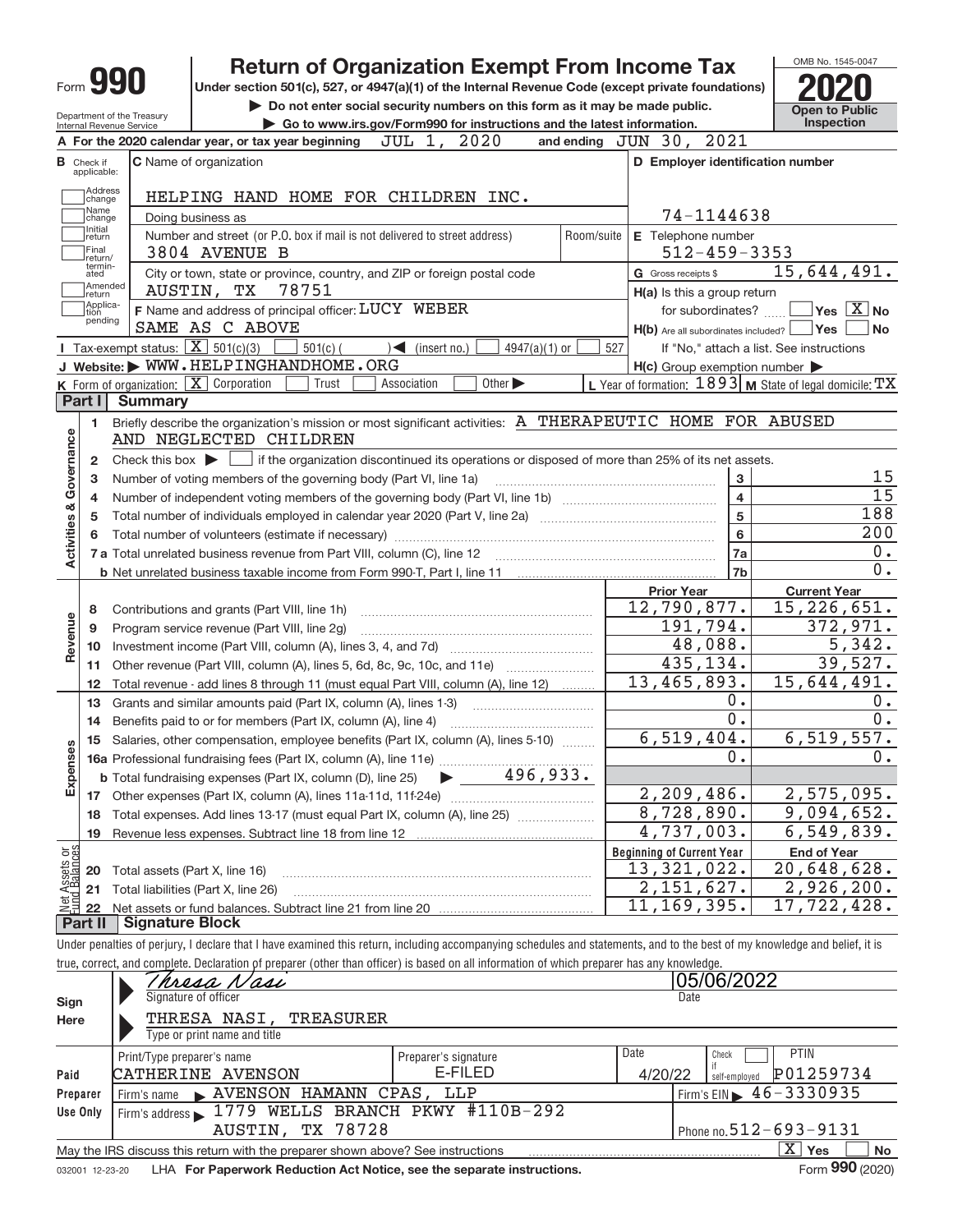|                | 74-1144638<br>HELPING HAND HOME FOR CHILDREN INC.<br>Form 990 (2020)<br><b>Part III   Statement of Program Service Accomplishments</b>                                                                                                                                                                                                      |                                           | Page 2 |
|----------------|---------------------------------------------------------------------------------------------------------------------------------------------------------------------------------------------------------------------------------------------------------------------------------------------------------------------------------------------|-------------------------------------------|--------|
|                |                                                                                                                                                                                                                                                                                                                                             |                                           |        |
| 1              | Briefly describe the organization's mission:<br>HELPING HAND HOME FOR CHILDREN'S MISSION IS TO PROVIDE A NURTURING AND<br>THERAPEUTIC HOME FOR CHILDREN AND TO RESTORE EACH CHILD TO A HEALTHY                                                                                                                                              |                                           |        |
|                | FAMILY SETTING.                                                                                                                                                                                                                                                                                                                             |                                           |        |
| $\overline{2}$ | Did the organization undertake any significant program services during the year which were not listed on the<br>prior Form 990 or 990-EZ?                                                                                                                                                                                                   | $\overline{\ }$ Yes $\overline{\ \ X}$ No |        |
|                | If "Yes," describe these new services on Schedule O.                                                                                                                                                                                                                                                                                        |                                           |        |
| 3              | Did the organization cease conducting, or make significant changes in how it conducts, any program services?<br>If "Yes," describe these changes on Schedule O.                                                                                                                                                                             | $\overline{Y}$ es $\overline{X}$ No       |        |
| 4              | Describe the organization's program service accomplishments for each of its three largest program services, as measured by expenses.<br>Section 501(c)(3) and 501(c)(4) organizations are required to report the amount of grants and allocations to others, the total expenses, and<br>revenue, if any, for each program service reported. |                                           |        |
| 4a             | $5,653,621$ and including grants of \$<br>) (Revenue \$<br>(Expenses \$<br>(Code:                                                                                                                                                                                                                                                           | 167,748.                                  |        |
|                | HELPING HAND HOME PROVIDES A PLACE TO HEAL FOR ABUSED, NEGLECTED AND                                                                                                                                                                                                                                                                        |                                           |        |
|                | THE RESIDENTIAL TREATMENT CENTER PROVIDES A<br>ABANDONED CHILDREN.                                                                                                                                                                                                                                                                          |                                           |        |
|                | THERAPEUTIC ENVIRONMENT INCLUDING TRAUMA INFORMED PRACTICES AND                                                                                                                                                                                                                                                                             |                                           |        |
|                | EVIDENCE BASED THERAPIES TO SUPPORT CHILDREN AND PREPARE THEM FOR A                                                                                                                                                                                                                                                                         |                                           |        |
|                | TRANSITION TO A PERMANENT FAMILY HOME.                                                                                                                                                                                                                                                                                                      |                                           |        |
|                |                                                                                                                                                                                                                                                                                                                                             |                                           |        |
|                |                                                                                                                                                                                                                                                                                                                                             |                                           |        |
|                |                                                                                                                                                                                                                                                                                                                                             |                                           |        |
|                |                                                                                                                                                                                                                                                                                                                                             |                                           |        |
|                |                                                                                                                                                                                                                                                                                                                                             |                                           |        |
|                |                                                                                                                                                                                                                                                                                                                                             |                                           |        |
|                |                                                                                                                                                                                                                                                                                                                                             |                                           |        |
| 4b             | $1,533,765$ . including grants of \$<br>(Expenses \$<br>) (Revenue \$<br>(Code:<br>HELPING HAND HOME PLACES CHILDREN, FROM BIRTH TO EIGHTEEN YEARS OLD,                                                                                                                                                                                     | 242, 378.                                 |        |
|                | INTO BASIC FOSTER CARE HOME OR THERAPEUTIC FOSTER CARE HOMES, DEPENDING                                                                                                                                                                                                                                                                     |                                           |        |
|                | ON THE LEVEL OF CARE NEEDED.                                                                                                                                                                                                                                                                                                                |                                           |        |
|                |                                                                                                                                                                                                                                                                                                                                             |                                           |        |
|                |                                                                                                                                                                                                                                                                                                                                             |                                           |        |
|                |                                                                                                                                                                                                                                                                                                                                             |                                           |        |
|                |                                                                                                                                                                                                                                                                                                                                             |                                           |        |
|                |                                                                                                                                                                                                                                                                                                                                             |                                           |        |
|                |                                                                                                                                                                                                                                                                                                                                             |                                           |        |
|                |                                                                                                                                                                                                                                                                                                                                             |                                           |        |
|                |                                                                                                                                                                                                                                                                                                                                             |                                           |        |
|                |                                                                                                                                                                                                                                                                                                                                             |                                           |        |
| 4с             | $476,537$ . including grants of \$<br>(Expenses \$<br>) (Revenue \$<br>(Code:                                                                                                                                                                                                                                                               | 2,372.                                    |        |
|                | THE UT CHARTER SCHOOL IS LOCATED ON THE CAMPUS OF HELPING HAND HOME AND<br>ENHANCES THE TREATMENT PLANS OF THE CHILDREN BY PROVIDING EDUCATION IN                                                                                                                                                                                           |                                           |        |
|                | A TRAUMA INFORMED ENVIRONMENT WITH SMALL CLASS SIZE.<br>TEACHERS AND RTC                                                                                                                                                                                                                                                                    |                                           |        |
|                | STAFF WORK TOGETHER TO MAXIMIZE LEARNING AND SOCIAL DEVELOPMENT FOR                                                                                                                                                                                                                                                                         |                                           |        |
|                | CHILDREN WITH HIGH LEVEL NEEDS.<br>THE CHILDREN ARE SUPPORTED TO DEVELOP                                                                                                                                                                                                                                                                    |                                           |        |
|                | THE SKILLS THEY NEED TO SUCCEED IN THE PUBLIC SCHOOL SYSTEM.                                                                                                                                                                                                                                                                                |                                           |        |
|                |                                                                                                                                                                                                                                                                                                                                             |                                           |        |
|                |                                                                                                                                                                                                                                                                                                                                             |                                           |        |
|                |                                                                                                                                                                                                                                                                                                                                             |                                           |        |
|                |                                                                                                                                                                                                                                                                                                                                             |                                           |        |
|                |                                                                                                                                                                                                                                                                                                                                             |                                           |        |
|                |                                                                                                                                                                                                                                                                                                                                             |                                           |        |
| 4d             | Other program services (Describe on Schedule O.)                                                                                                                                                                                                                                                                                            |                                           |        |
|                | (Expenses \$<br>including grants of \$<br>(Revenue \$                                                                                                                                                                                                                                                                                       |                                           |        |
|                | 7,663,923.<br>Total program service expenses                                                                                                                                                                                                                                                                                                |                                           |        |
|                |                                                                                                                                                                                                                                                                                                                                             | Form 990 (2020)                           |        |
|                | 032002 12-23-20<br>3                                                                                                                                                                                                                                                                                                                        |                                           |        |

18160415 146917 HHH 2020.05093 HELPING HAND HOME FOR CHI HHH\_\_\_\_1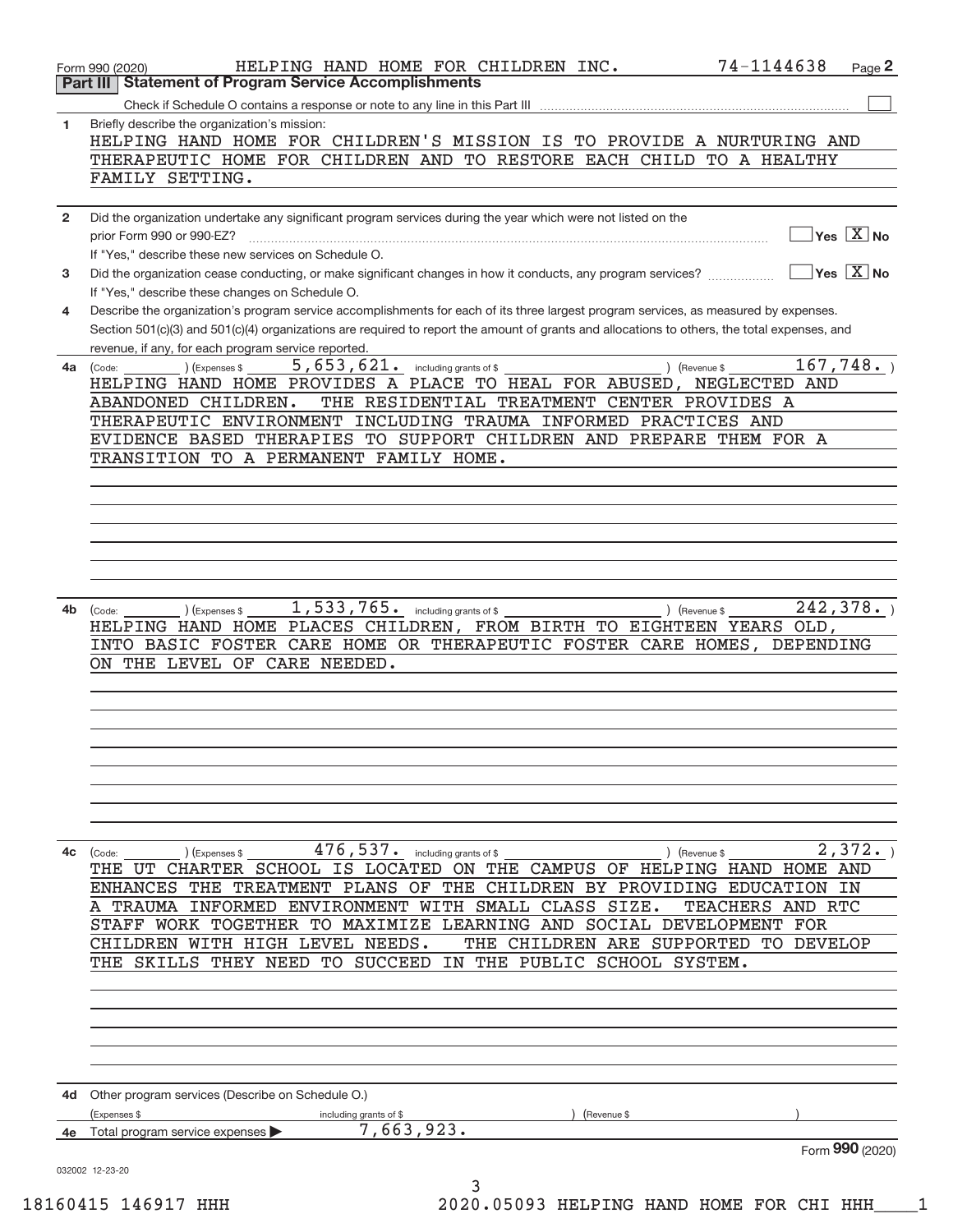|  | Form 990 (2020) |  |
|--|-----------------|--|

**Part IV Checklist of Required Schedules**

|     |                                                                                                                                                                                                                                                           |                  | Yes                     | No              |
|-----|-----------------------------------------------------------------------------------------------------------------------------------------------------------------------------------------------------------------------------------------------------------|------------------|-------------------------|-----------------|
| 1   | Is the organization described in section $501(c)(3)$ or $4947(a)(1)$ (other than a private foundation)?                                                                                                                                                   |                  |                         |                 |
|     |                                                                                                                                                                                                                                                           | 1                | X                       |                 |
| 2   |                                                                                                                                                                                                                                                           | $\overline{2}$   | $\overline{\textbf{x}}$ |                 |
| 3   | Did the organization engage in direct or indirect political campaign activities on behalf of or in opposition to candidates for                                                                                                                           |                  |                         |                 |
|     |                                                                                                                                                                                                                                                           | 3                |                         | x               |
| 4   | Section 501(c)(3) organizations. Did the organization engage in lobbying activities, or have a section 501(h) election in effect                                                                                                                          |                  |                         |                 |
|     |                                                                                                                                                                                                                                                           | 4                |                         | x               |
| 5   | Is the organization a section 501(c)(4), 501(c)(5), or 501(c)(6) organization that receives membership dues, assessments, or                                                                                                                              |                  |                         | x               |
|     |                                                                                                                                                                                                                                                           | 5                |                         |                 |
| 6   | Did the organization maintain any donor advised funds or any similar funds or accounts for which donors have the right to<br>provide advice on the distribution or investment of amounts in such funds or accounts? If "Yes," complete Schedule D, Part I | 6                |                         | x               |
| 7   | Did the organization receive or hold a conservation easement, including easements to preserve open space,                                                                                                                                                 |                  |                         |                 |
|     |                                                                                                                                                                                                                                                           | $\overline{7}$   |                         | x               |
| 8   | Did the organization maintain collections of works of art, historical treasures, or other similar assets? If "Yes," complete                                                                                                                              |                  |                         |                 |
|     |                                                                                                                                                                                                                                                           | 8                |                         | х               |
| 9   | Did the organization report an amount in Part X, line 21, for escrow or custodial account liability, serve as a custodian for                                                                                                                             |                  |                         |                 |
|     | amounts not listed in Part X; or provide credit counseling, debt management, credit repair, or debt negotiation services?                                                                                                                                 |                  |                         |                 |
|     |                                                                                                                                                                                                                                                           | 9                |                         | x               |
| 10  | Did the organization, directly or through a related organization, hold assets in donor-restricted endowments                                                                                                                                              |                  |                         |                 |
|     |                                                                                                                                                                                                                                                           | 10 <sup>10</sup> | Χ                       |                 |
| 11  | If the organization's answer to any of the following questions is "Yes," then complete Schedule D, Parts VI, VII, VIII, IX, or X                                                                                                                          |                  |                         |                 |
|     | as applicable.                                                                                                                                                                                                                                            |                  |                         |                 |
|     | a Did the organization report an amount for land, buildings, and equipment in Part X, line 10? If "Yes," complete Schedule D,                                                                                                                             |                  |                         |                 |
|     |                                                                                                                                                                                                                                                           | 11a              | $\mathbf X$             |                 |
|     | Did the organization report an amount for investments - other securities in Part X, line 12, that is 5% or more of its total                                                                                                                              |                  |                         |                 |
|     |                                                                                                                                                                                                                                                           | 11 <sub>b</sub>  |                         | x               |
| c   | Did the organization report an amount for investments - program related in Part X, line 13, that is 5% or more of its total                                                                                                                               |                  |                         | x               |
|     | d Did the organization report an amount for other assets in Part X, line 15, that is 5% or more of its total assets reported in                                                                                                                           | 11c              |                         |                 |
|     |                                                                                                                                                                                                                                                           | 11d              |                         | Х               |
|     | Did the organization report an amount for other liabilities in Part X, line 25? If "Yes," complete Schedule D, Part X                                                                                                                                     | 11e              |                         | $\mathbf X$     |
|     | Did the organization's separate or consolidated financial statements for the tax year include a footnote that addresses                                                                                                                                   |                  |                         |                 |
|     | the organization's liability for uncertain tax positions under FIN 48 (ASC 740)? If "Yes," complete Schedule D, Part X                                                                                                                                    | 11f              | X                       |                 |
|     | 12a Did the organization obtain separate, independent audited financial statements for the tax year? If "Yes," complete                                                                                                                                   |                  |                         |                 |
|     |                                                                                                                                                                                                                                                           | 12a              |                         | x               |
|     | <b>b</b> Was the organization included in consolidated, independent audited financial statements for the tax year?                                                                                                                                        |                  |                         |                 |
|     | If "Yes," and if the organization answered "No" to line 12a, then completing Schedule D, Parts XI and XII is optional                                                                                                                                     | 12b              | $\mathbf X$             |                 |
| 13  |                                                                                                                                                                                                                                                           | 13               |                         | X               |
| 14a | Did the organization maintain an office, employees, or agents outside of the United States?                                                                                                                                                               | 14a              |                         | X               |
| b   | Did the organization have aggregate revenues or expenses of more than \$10,000 from grantmaking, fundraising, business,                                                                                                                                   |                  |                         |                 |
|     | investment, and program service activities outside the United States, or aggregate foreign investments valued at \$100,000                                                                                                                                |                  |                         |                 |
|     |                                                                                                                                                                                                                                                           | 14b              |                         | X.              |
| 15  | Did the organization report on Part IX, column (A), line 3, more than \$5,000 of grants or other assistance to or for any                                                                                                                                 |                  |                         | X               |
| 16  | Did the organization report on Part IX, column (A), line 3, more than \$5,000 of aggregate grants or other assistance to                                                                                                                                  | 15               |                         |                 |
|     |                                                                                                                                                                                                                                                           | 16               |                         | X               |
| 17  | Did the organization report a total of more than \$15,000 of expenses for professional fundraising services on Part IX,                                                                                                                                   |                  |                         |                 |
|     |                                                                                                                                                                                                                                                           | 17               |                         | X               |
| 18  | Did the organization report more than \$15,000 total of fundraising event gross income and contributions on Part VIII, lines                                                                                                                              |                  |                         |                 |
|     |                                                                                                                                                                                                                                                           | 18               |                         | x               |
| 19  | Did the organization report more than \$15,000 of gross income from gaming activities on Part VIII, line 9a? If "Yes."                                                                                                                                    |                  |                         |                 |
|     |                                                                                                                                                                                                                                                           | 19               |                         | х               |
| 20a |                                                                                                                                                                                                                                                           | 20a              |                         | X               |
| b   | If "Yes" to line 20a, did the organization attach a copy of its audited financial statements to this return?                                                                                                                                              | 20 <sub>b</sub>  |                         |                 |
| 21  | Did the organization report more than \$5,000 of grants or other assistance to any domestic organization or                                                                                                                                               |                  |                         |                 |
|     |                                                                                                                                                                                                                                                           | 21               |                         | X.              |
|     | 032003 12-23-20                                                                                                                                                                                                                                           |                  |                         | Form 990 (2020) |

032003 12‐23‐20

4 18160415 146917 HHH 2020.05093 HELPING HAND HOME FOR CHI HHH\_\_\_\_1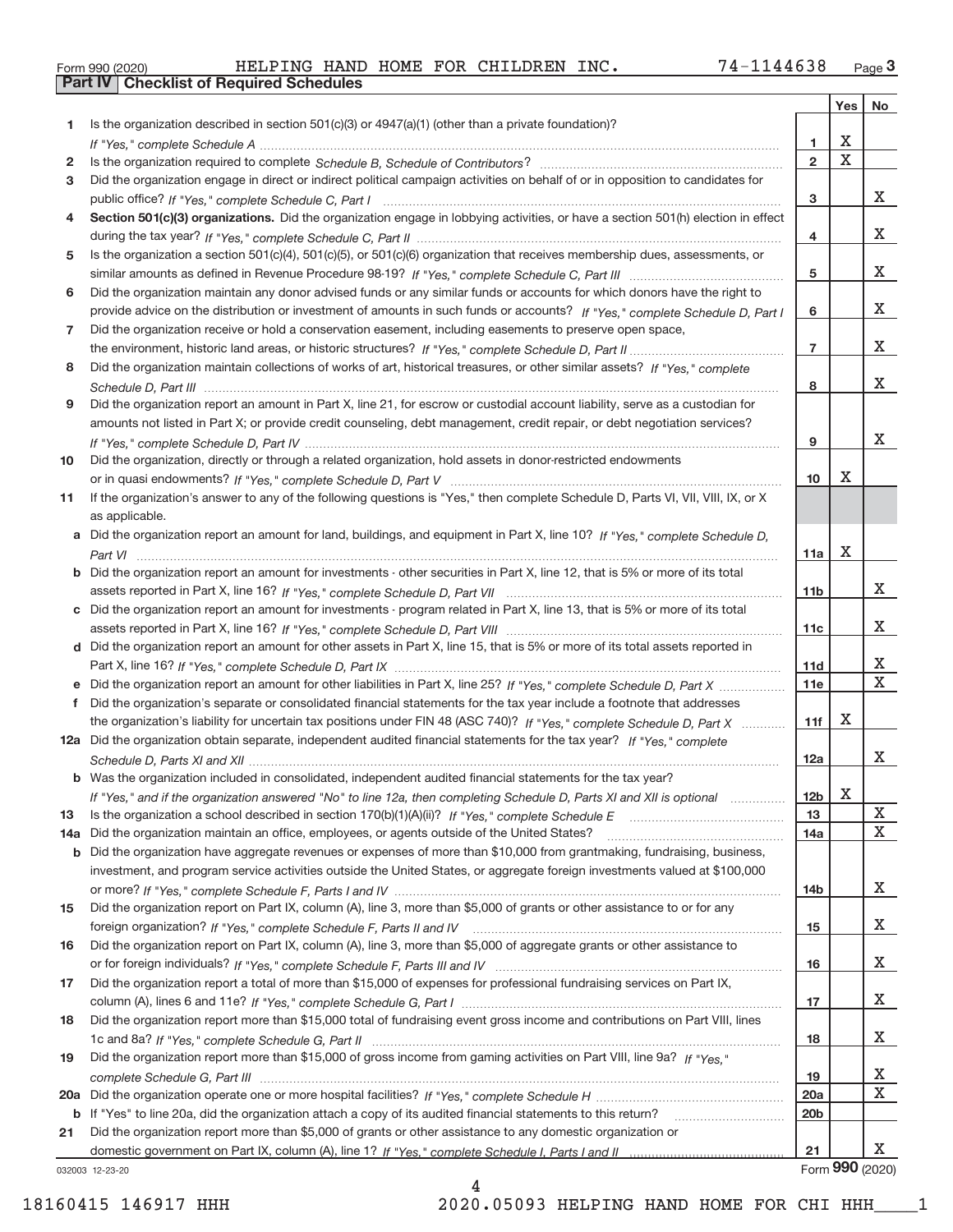|  | Form 990 (2020) |
|--|-----------------|
|  |                 |

**Part IV Checklist of Required Schedules**

*(continued)*

|    |                                                                                                                                                                                                                                               |                 | Yes   No |                         |
|----|-----------------------------------------------------------------------------------------------------------------------------------------------------------------------------------------------------------------------------------------------|-----------------|----------|-------------------------|
| 22 | Did the organization report more than \$5,000 of grants or other assistance to or for domestic individuals on                                                                                                                                 |                 |          |                         |
|    |                                                                                                                                                                                                                                               | 22              |          | X                       |
| 23 | Did the organization answer "Yes" to Part VII, Section A, line 3, 4, or 5 about compensation of the organization's current                                                                                                                    |                 |          |                         |
|    | and former officers, directors, trustees, key employees, and highest compensated employees? If "Yes," complete                                                                                                                                |                 |          |                         |
|    |                                                                                                                                                                                                                                               | 23              | X        |                         |
|    | 24a Did the organization have a tax-exempt bond issue with an outstanding principal amount of more than \$100,000 as of the                                                                                                                   |                 |          |                         |
|    | last day of the year, that was issued after December 31, 2002? If "Yes," answer lines 24b through 24d and complete                                                                                                                            |                 |          |                         |
|    |                                                                                                                                                                                                                                               | 24a             |          | х                       |
|    |                                                                                                                                                                                                                                               | 24b             |          |                         |
|    | c Did the organization maintain an escrow account other than a refunding escrow at any time during the year to defease                                                                                                                        |                 |          |                         |
|    |                                                                                                                                                                                                                                               | 24 <sub>c</sub> |          |                         |
|    |                                                                                                                                                                                                                                               | 24d             |          |                         |
|    | 25a Section 501(c)(3), 501(c)(4), and 501(c)(29) organizations. Did the organization engage in an excess benefit                                                                                                                              |                 |          | X                       |
|    |                                                                                                                                                                                                                                               | 25a             |          |                         |
|    | b Is the organization aware that it engaged in an excess benefit transaction with a disqualified person in a prior year, and                                                                                                                  |                 |          |                         |
|    | that the transaction has not been reported on any of the organization's prior Forms 990 or 990-EZ? If "Yes," complete                                                                                                                         |                 |          | Χ                       |
|    | Schedule L, Part I                                                                                                                                                                                                                            | 25 <sub>b</sub> |          |                         |
| 26 | Did the organization report any amount on Part X, line 5 or 22, for receivables from or payables to any current                                                                                                                               |                 |          |                         |
|    | or former officer, director, trustee, key employee, creator or founder, substantial contributor, or 35%                                                                                                                                       | 26              |          | X                       |
| 27 | Did the organization provide a grant or other assistance to any current or former officer, director, trustee, key employee,                                                                                                                   |                 |          |                         |
|    |                                                                                                                                                                                                                                               |                 |          |                         |
|    | creator or founder, substantial contributor or employee thereof, a grant selection committee member, or to a 35% controlled                                                                                                                   | 27              |          | х                       |
| 28 | entity (including an employee thereof) or family member of any of these persons? If "Yes," complete Schedule L, Part III<br>Was the organization a party to a business transaction with one of the following parties (see Schedule L, Part IV |                 |          |                         |
|    | instructions, for applicable filing thresholds, conditions, and exceptions):                                                                                                                                                                  |                 |          |                         |
|    | a A current or former officer, director, trustee, key employee, creator or founder, or substantial contributor? If                                                                                                                            |                 |          |                         |
|    |                                                                                                                                                                                                                                               | 28a             |          | х                       |
|    |                                                                                                                                                                                                                                               | 28b             |          | $\overline{\textbf{x}}$ |
|    | c A 35% controlled entity of one or more individuals and/or organizations described in lines 28a or 28b? If                                                                                                                                   |                 |          |                         |
|    |                                                                                                                                                                                                                                               | 28c             |          | X                       |
| 29 |                                                                                                                                                                                                                                               | 29              | X        |                         |
| 30 | Did the organization receive contributions of art, historical treasures, or other similar assets, or qualified conservation                                                                                                                   |                 |          |                         |
|    |                                                                                                                                                                                                                                               | 30              |          | Х                       |
| 31 | Did the organization liquidate, terminate, or dissolve and cease operations? If "Yes," complete Schedule N, Part I                                                                                                                            | 31              |          | $\overline{\textbf{X}}$ |
| 32 | Did the organization sell, exchange, dispose of, or transfer more than 25% of its net assets? If "Yes," complete                                                                                                                              |                 |          |                         |
|    |                                                                                                                                                                                                                                               | 32              |          | X                       |
| 33 | Did the organization own 100% of an entity disregarded as separate from the organization under Regulations                                                                                                                                    |                 |          |                         |
|    |                                                                                                                                                                                                                                               | 33              |          | X                       |
| 34 | Was the organization related to any tax-exempt or taxable entity? If "Yes," complete Schedule R, Part II, III, or IV, and                                                                                                                     |                 |          |                         |
|    |                                                                                                                                                                                                                                               | 34              | Х        |                         |
|    | 35a Did the organization have a controlled entity within the meaning of section 512(b)(13)?                                                                                                                                                   | 35a             | X        |                         |
|    | b If "Yes" to line 35a, did the organization receive any payment from or engage in any transaction with a controlled entity                                                                                                                   |                 |          |                         |
|    |                                                                                                                                                                                                                                               | 35 <sub>b</sub> | Χ        |                         |
| 36 | Section 501(c)(3) organizations. Did the organization make any transfers to an exempt non-charitable related organization?                                                                                                                    |                 |          |                         |
|    |                                                                                                                                                                                                                                               | 36              |          | х                       |
| 37 | Did the organization conduct more than 5% of its activities through an entity that is not a related organization                                                                                                                              |                 |          |                         |
|    |                                                                                                                                                                                                                                               | 37              |          | x                       |
| 38 | Did the organization complete Schedule O and provide explanations in Schedule O for Part VI, lines 11b and 19?                                                                                                                                |                 |          |                         |
|    |                                                                                                                                                                                                                                               | 38              | Х        |                         |
|    | <b>Statements Regarding Other IRS Filings and Tax Compliance</b><br><b>Part V</b>                                                                                                                                                             |                 |          |                         |
|    | Check if Schedule O contains a response or note to any line in this Part V                                                                                                                                                                    |                 |          |                         |
|    |                                                                                                                                                                                                                                               |                 | Yes      | No                      |
|    | 27<br>1a Enter the number reported in Box 3 of Form 1096. Enter -0- if not applicable<br>1a                                                                                                                                                   |                 |          |                         |
|    | 0<br><b>b</b> Enter the number of Forms W-2G included in line 1a. Enter -0- if not applicable<br>1b                                                                                                                                           |                 |          |                         |
|    |                                                                                                                                                                                                                                               |                 |          |                         |
|    | c Did the organization comply with backup withholding rules for reportable payments to vendors and reportable gaming                                                                                                                          |                 |          |                         |
|    | (gambling) winnings to prize winners?                                                                                                                                                                                                         | 1c              |          |                         |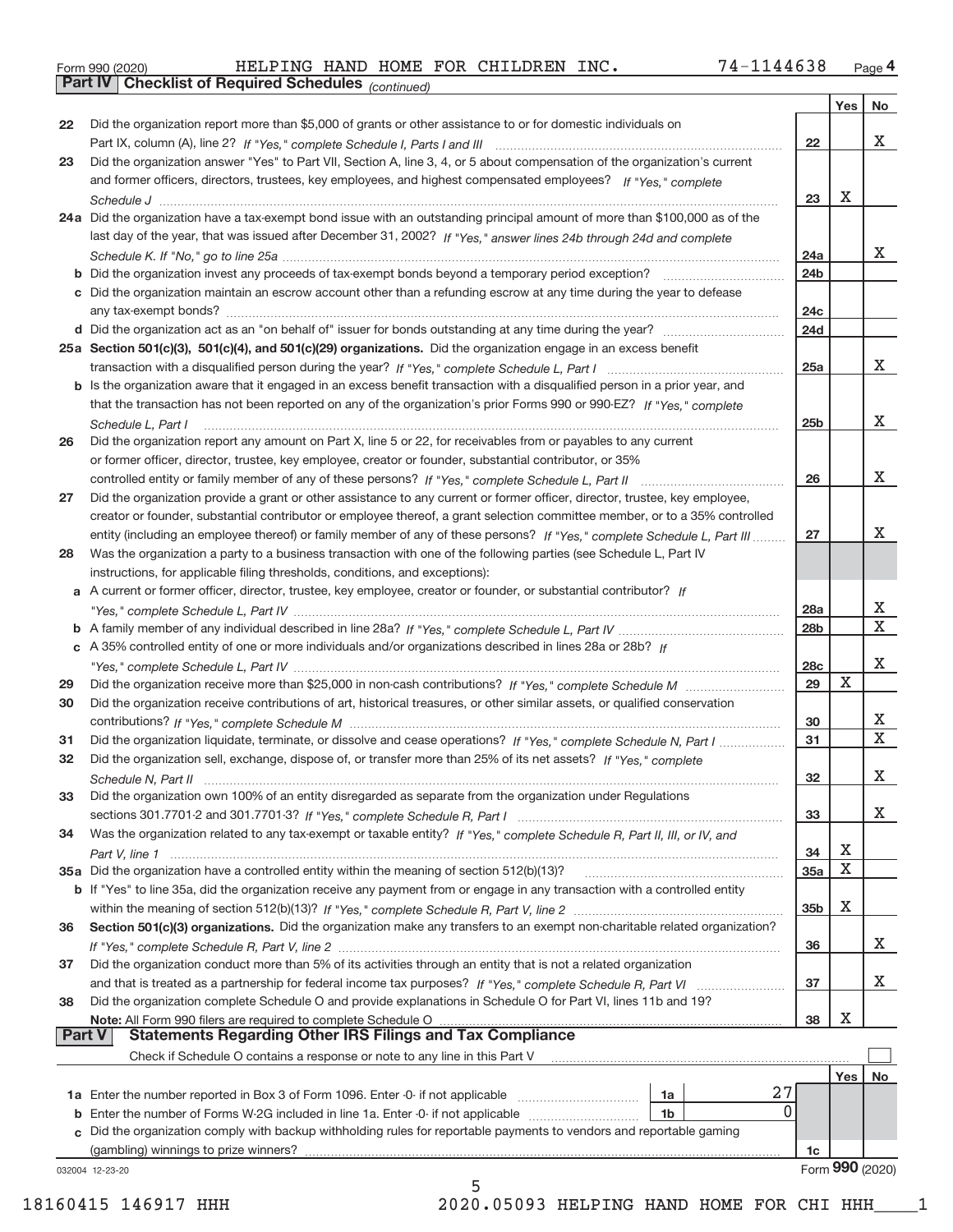| Form 990 (2020) |                                                                                                |  |  | HELPING HAND HOME FOR CHILDREN INC. | 74-1144638 | Page |
|-----------------|------------------------------------------------------------------------------------------------|--|--|-------------------------------------|------------|------|
|                 | <b>Part V</b> Statements Regarding Other IRS Filings and Tax Compliance <sub>(continued)</sub> |  |  |                                     |            |      |

| Part v  | Statements Regarding Other IRS Filings and Tax Compilance<br>(continued)                                                                                                                                                        |                 |     |             |
|---------|---------------------------------------------------------------------------------------------------------------------------------------------------------------------------------------------------------------------------------|-----------------|-----|-------------|
|         |                                                                                                                                                                                                                                 |                 | Yes | No.         |
|         | 2a Enter the number of employees reported on Form W-3, Transmittal of Wage and Tax Statements,                                                                                                                                  |                 |     |             |
|         | 188<br>filed for the calendar year ending with or within the year covered by this return<br>2a                                                                                                                                  |                 |     |             |
|         |                                                                                                                                                                                                                                 | 2 <sub>b</sub>  | X   |             |
|         |                                                                                                                                                                                                                                 |                 |     |             |
|         | 3a Did the organization have unrelated business gross income of \$1,000 or more during the year?                                                                                                                                | 3a              |     | х           |
|         |                                                                                                                                                                                                                                 | 3 <sub>b</sub>  |     |             |
|         | 4a At any time during the calendar year, did the organization have an interest in, or a signature or other authority over, a                                                                                                    |                 |     |             |
|         | financial account in a foreign country (such as a bank account, securities account, or other financial account)?                                                                                                                | 4a              |     | х           |
|         | <b>b</b> If "Yes," enter the name of the foreign country                                                                                                                                                                        |                 |     |             |
|         | See instructions for filing requirements for FinCEN Form 114, Report of Foreign Bank and Financial Accounts (FBAR).                                                                                                             |                 |     |             |
|         | 5a Was the organization a party to a prohibited tax shelter transaction at any time during the tax year?                                                                                                                        | 5a              |     | х           |
| b       |                                                                                                                                                                                                                                 | 5 <sub>b</sub>  |     | $\mathbf X$ |
| с       |                                                                                                                                                                                                                                 | 5c              |     |             |
|         | 6a Does the organization have annual gross receipts that are normally greater than \$100,000, and did the organization solicit                                                                                                  |                 |     |             |
|         | any contributions that were not tax deductible as charitable contributions?                                                                                                                                                     | 6a              |     | х           |
|         | <b>b</b> If "Yes," did the organization include with every solicitation an express statement that such contributions or gifts                                                                                                   |                 |     |             |
|         | were not tax deductible?                                                                                                                                                                                                        | 6b              |     |             |
| 7       | Organizations that may receive deductible contributions under section 170(c).                                                                                                                                                   |                 |     |             |
| а       | Did the organization receive a payment in excess of \$75 made partly as a contribution and partly for goods and services provided to the payor?                                                                                 | 7a              |     | х           |
| b       | If "Yes," did the organization notify the donor of the value of the goods or services provided?                                                                                                                                 | 7b              |     |             |
| c       | Did the organization sell, exchange, or otherwise dispose of tangible personal property for which it was required<br>to file Form 8282?                                                                                         |                 |     | х           |
|         | 7d<br>If "Yes," indicate the number of Forms 8282 filed during the year                                                                                                                                                         | 7c              |     |             |
| d       |                                                                                                                                                                                                                                 | 7e              |     | х           |
| е<br>Ť. | Did the organization receive any funds, directly or indirectly, to pay premiums on a personal benefit contract?<br>Did the organization, during the year, pay premiums, directly or indirectly, on a personal benefit contract? | 7f              |     | $\mathbf X$ |
| g       | If the organization received a contribution of qualified intellectual property, did the organization file Form 8899 as required?                                                                                                | 7g              | N/R |             |
| h       | If the organization received a contribution of cars, boats, airplanes, or other vehicles, did the organization file a Form 1098-C?                                                                                              | 7h              | N/R |             |
| 8       | Sponsoring organizations maintaining donor advised funds. Did a donor advised fund maintained by the                                                                                                                            |                 |     |             |
|         | N/A<br>sponsoring organization have excess business holdings at any time during the year?                                                                                                                                       | 8               |     |             |
| 9       | Sponsoring organizations maintaining donor advised funds.                                                                                                                                                                       |                 |     |             |
| а       | N/A<br>Did the sponsoring organization make any taxable distributions under section 4966?                                                                                                                                       | 9a              |     |             |
| b       | N/A<br>Did the sponsoring organization make a distribution to a donor, donor advisor, or related person?                                                                                                                        | 9b              |     |             |
| 10      | Section 501(c)(7) organizations. Enter:                                                                                                                                                                                         |                 |     |             |
| а       | 10a                                                                                                                                                                                                                             |                 |     |             |
|         | b Gross receipts, included on Form 990, Part VIII, line 12, for public use of club facilities<br>10 <sub>b</sub>                                                                                                                |                 |     |             |
| 11.     | Section 501(c)(12) organizations. Enter:                                                                                                                                                                                        |                 |     |             |
|         | N/A<br>11a                                                                                                                                                                                                                      |                 |     |             |
|         | <b>b</b> Gross income from other sources (Do not net amounts due or paid to other sources against                                                                                                                               |                 |     |             |
|         | 11 <sub>b</sub>                                                                                                                                                                                                                 |                 |     |             |
|         | 12a Section 4947(a)(1) non-exempt charitable trusts. Is the organization filing Form 990 in lieu of Form 1041?                                                                                                                  | 12a             |     |             |
|         | <b>b</b> If "Yes," enter the amount of tax-exempt interest received or accrued during the year $\ldots \mathbf{N}/\mathbf{A}$ .<br>12 <sub>b</sub>                                                                              |                 |     |             |
| 13      | Section 501(c)(29) qualified nonprofit health insurance issuers.                                                                                                                                                                |                 |     |             |
| а       | N/A                                                                                                                                                                                                                             | 13а             |     |             |
|         | Note: See the instructions for additional information the organization must report on Schedule O.                                                                                                                               |                 |     |             |
|         | <b>b</b> Enter the amount of reserves the organization is required to maintain by the states in which the                                                                                                                       |                 |     |             |
|         | 13b                                                                                                                                                                                                                             |                 |     |             |
|         | 13 <sub>c</sub>                                                                                                                                                                                                                 |                 |     | х           |
| 14а     | Did the organization receive any payments for indoor tanning services during the tax year?                                                                                                                                      | 14a             |     |             |
|         | b If "Yes," has it filed a Form 720 to report these payments? If "No," provide an explanation on Schedule O                                                                                                                     | 14 <sub>b</sub> |     |             |
| 15      | Is the organization subject to the section 4960 tax on payment(s) of more than \$1,000,000 in remuneration or                                                                                                                   |                 |     | х           |
|         |                                                                                                                                                                                                                                 | 15              |     |             |
| 16      | If "Yes," see instructions and file Form 4720, Schedule N.<br>Is the organization an educational institution subject to the section 4968 excise tax on net investment income?                                                   | 16              |     | х           |
|         | If "Yes," complete Form 4720, Schedule O.                                                                                                                                                                                       |                 |     |             |
|         |                                                                                                                                                                                                                                 |                 |     |             |

Form (2020) **990**

032005 12‐23‐20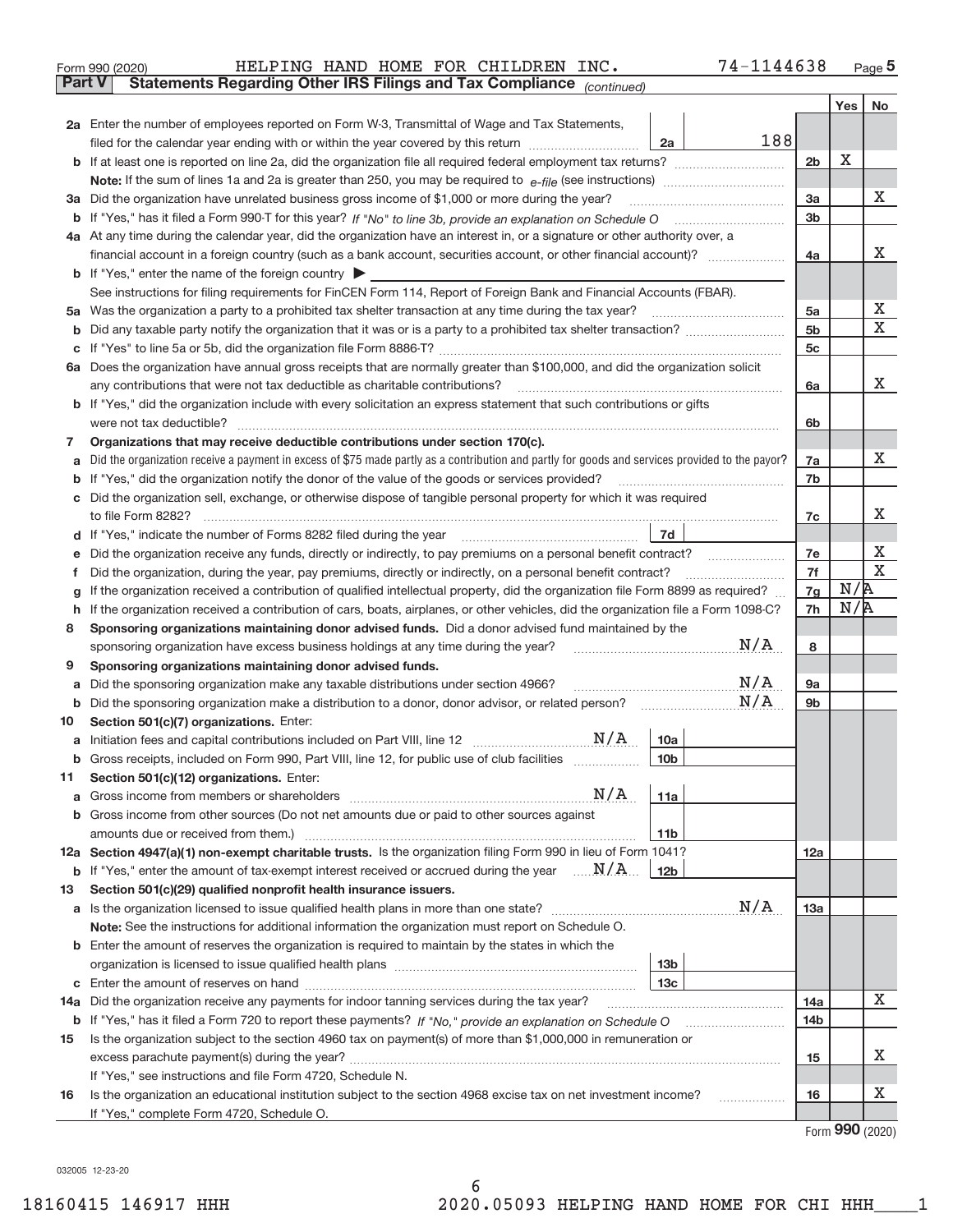|  | Form 990 (2020) |
|--|-----------------|
|  |                 |

### Form 990 (2020) Page HELPING HAND HOME FOR CHILDREN INC. 74-1144638

*For each "Yes" response to lines 2 through 7b below, and for a "No" response to line 8a, 8b, or 10b below, describe the circumstances, processes, or changes on Schedule O. See instructions.* **Part VI Governance, Management, and Disclosure** 

|              |                                                                                                                                                                               |    |    |                 | Yes $ $     | No          |
|--------------|-------------------------------------------------------------------------------------------------------------------------------------------------------------------------------|----|----|-----------------|-------------|-------------|
|              | <b>1a</b> Enter the number of voting members of the governing body at the end of the tax year <i>manumum</i>                                                                  | 1a | 15 |                 |             |             |
|              | If there are material differences in voting rights among members of the governing body, or if the governing                                                                   |    |    |                 |             |             |
|              | body delegated broad authority to an executive committee or similar committee, explain on Schedule O.                                                                         |    |    |                 |             |             |
|              | <b>b</b> Enter the number of voting members included on line 1a, above, who are independent <i>manumum</i>                                                                    | 1b | 15 |                 |             |             |
| $\mathbf{2}$ | Did any officer, director, trustee, or key employee have a family relationship or a business relationship with any other                                                      |    |    |                 |             |             |
|              | officer, director, trustee, or key employee?                                                                                                                                  |    |    | $\mathbf{2}$    |             | X           |
| 3            | Did the organization delegate control over management duties customarily performed by or under the direct supervision                                                         |    |    |                 |             |             |
|              |                                                                                                                                                                               |    |    | 3               |             | Χ           |
| 4            | Did the organization make any significant changes to its governing documents since the prior Form 990 was filed?                                                              |    |    | 4               |             | $\mathbf X$ |
| 5            |                                                                                                                                                                               |    |    | 5               |             | X           |
| 6            |                                                                                                                                                                               |    |    | 6               | $\mathbf X$ |             |
| 7a           | Did the organization have members, stockholders, or other persons who had the power to elect or appoint one or                                                                |    |    |                 |             |             |
|              |                                                                                                                                                                               |    |    | 7a              | Х           |             |
|              | <b>b</b> Are any governance decisions of the organization reserved to (or subject to approval by) members, stockholders, or                                                   |    |    |                 |             |             |
|              | persons other than the governing body?                                                                                                                                        |    |    | 7b              | Х           |             |
| 8            | Did the organization contemporaneously document the meetings held or written actions undertaken during the year by the following:                                             |    |    |                 |             |             |
| a            |                                                                                                                                                                               |    |    | 8a              | X           |             |
| b            |                                                                                                                                                                               |    |    | 8b              | X           |             |
| 9            | Is there any officer, director, trustee, or key employee listed in Part VII, Section A, who cannot be reached at the                                                          |    |    |                 |             |             |
|              |                                                                                                                                                                               |    |    | 9               |             | X           |
|              | Section B. Policies (This Section B requests information about policies not required by the Internal Revenue Code.)                                                           |    |    |                 |             |             |
|              |                                                                                                                                                                               |    |    |                 | Yes         | No          |
|              |                                                                                                                                                                               |    |    | 10a             |             | X           |
|              | <b>b</b> If "Yes," did the organization have written policies and procedures governing the activities of such chapters, affiliates,                                           |    |    |                 |             |             |
|              |                                                                                                                                                                               |    |    | 10 <sub>b</sub> |             |             |
|              |                                                                                                                                                                               |    |    |                 | X           |             |
|              | 11a Has the organization provided a complete copy of this Form 990 to all members of its governing body before filing the form?                                               |    |    | 11a             |             |             |
|              | <b>b</b> Describe in Schedule O the process, if any, used by the organization to review this Form 990.                                                                        |    |    |                 | X           |             |
|              |                                                                                                                                                                               |    |    | 12a             | Χ           |             |
| b            |                                                                                                                                                                               |    |    | 12 <sub>b</sub> |             |             |
|              | c Did the organization regularly and consistently monitor and enforce compliance with the policy? If "Yes." describe                                                          |    |    |                 |             |             |
|              | in Schedule O how this was done manufactured and continuum control of the Schedule O how this was done manufactured and continuum control of the Schedule O how this was done |    |    | 12c             | Х           |             |
| 13           |                                                                                                                                                                               |    |    | 13              | Х           |             |
| 14           | Did the organization have a written document retention and destruction policy? manufactured and the organization have a written document retention and destruction policy?    |    |    | 14              | X           |             |
| 15           | Did the process for determining compensation of the following persons include a review and approval by independent                                                            |    |    |                 |             |             |
|              | persons, comparability data, and contemporaneous substantiation of the deliberation and decision?                                                                             |    |    |                 |             |             |
|              |                                                                                                                                                                               |    |    | 15a             | Χ           |             |
|              |                                                                                                                                                                               |    |    | 15 <sub>b</sub> | Χ           |             |
|              | If "Yes" to line 15a or 15b, describe the process in Schedule O (see instructions).                                                                                           |    |    |                 |             |             |
|              | 16a Did the organization invest in, contribute assets to, or participate in a joint venture or similar arrangement with a                                                     |    |    |                 |             |             |
|              | taxable entity during the year?                                                                                                                                               |    |    | 16a             |             | X           |
|              | b If "Yes," did the organization follow a written policy or procedure requiring the organization to evaluate its participation                                                |    |    |                 |             |             |
|              | in joint venture arrangements under applicable federal tax law, and take steps to safequard the organization's                                                                |    |    |                 |             |             |
|              | exempt status with respect to such arrangements?                                                                                                                              |    |    | 16 <sub>b</sub> |             |             |
|              | <b>Section C. Disclosure</b>                                                                                                                                                  |    |    |                 |             |             |
| 17           | <b>NONE</b><br>List the states with which a copy of this Form 990 is required to be filed $\blacktriangleright$                                                               |    |    |                 |             |             |
| 18           | Section 6104 requires an organization to make its Forms 1023 (1024 or 1024-A, if applicable), 990, and 990-T (Section 501(c)(3)s only) available                              |    |    |                 |             |             |
|              | for public inspection. Indicate how you made these available. Check all that apply.                                                                                           |    |    |                 |             |             |
|              | $ X $ Own website<br>$X$ Upon request<br>Another's website<br>Other (explain on Schedule O)                                                                                   |    |    |                 |             |             |
| 19           | Describe on Schedule O whether (and if so, how) the organization made its governing documents, conflict of interest policy, and financial                                     |    |    |                 |             |             |
|              | statements available to the public during the tax year.                                                                                                                       |    |    |                 |             |             |
| 20           | State the name, address, and telephone number of the person who possesses the organization's books and records                                                                |    |    |                 |             |             |
|              | CATHY WINKELMAN - 512-459-3353                                                                                                                                                |    |    |                 |             |             |
|              |                                                                                                                                                                               |    |    |                 |             |             |
|              | 3804 AVENUE B, AUSTIN, TX<br>78751                                                                                                                                            |    |    |                 |             |             |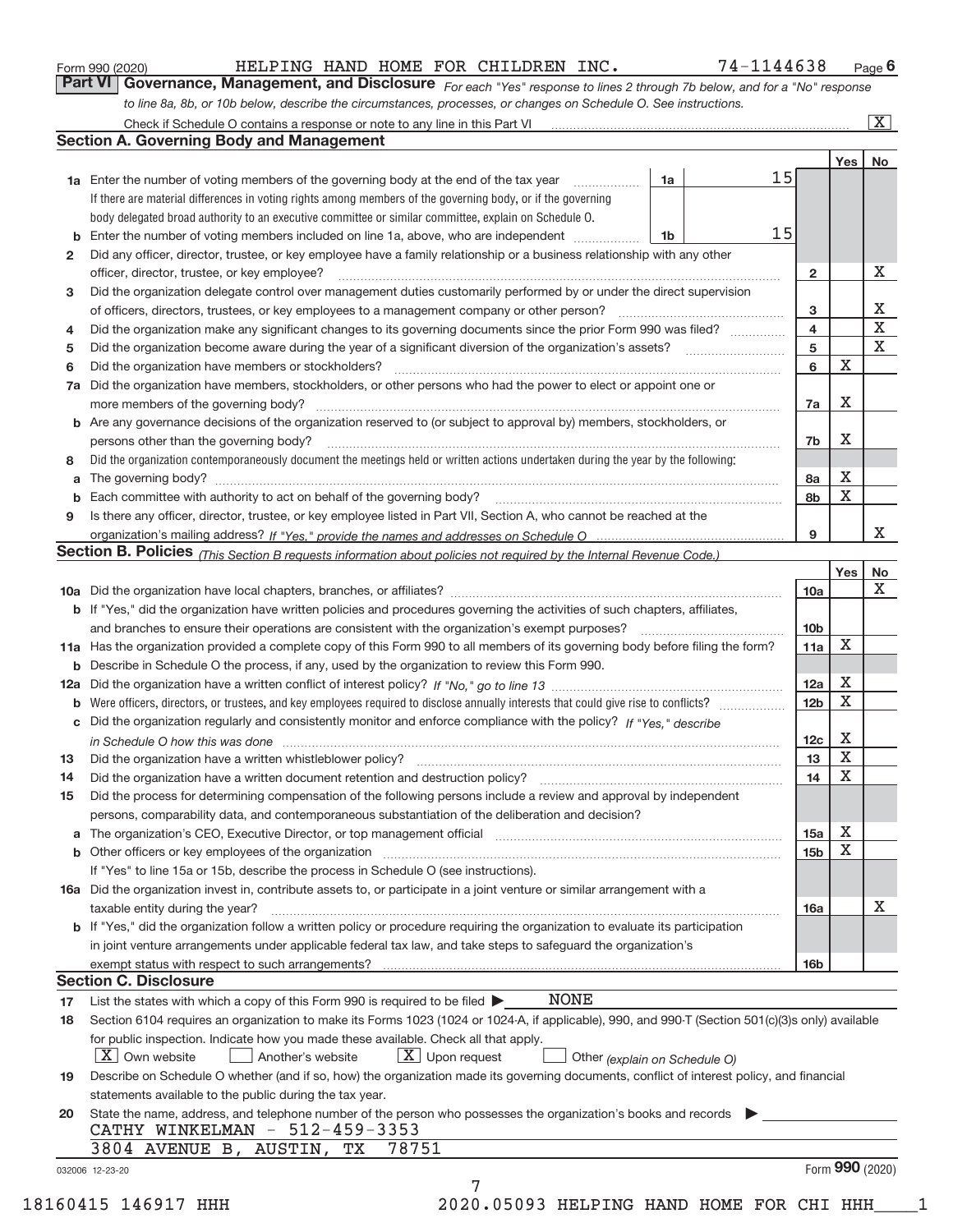$\boxed{\phantom{1}}$ 

**Part VII Compensation of Officers, Directors, Trustees, Key Employees, Highest Compensated Employees, and Independent Contractors**

Check if Schedule O contains a response or note to any line in this Part VII

**Section A. Officers, Directors, Trustees, Key Employees, and Highest Compensated Employees**

**1a**  Complete this table for all persons required to be listed. Report compensation for the calendar year ending with or within the organization's tax year. **•** List all of the organization's current officers, directors, trustees (whether individuals or organizations), regardless of amount of compensation.

Enter ‐0‐ in columns (D), (E), and (F) if no compensation was paid.

**•** List all of the organization's current key employees, if any. See instructions for definition of "key employee."

● List the organization's five current highest compensated employees (other than an officer, director, trustee, or key employee) who received report‐ able compensation (Box 5 of Form W‐2 and/or Box 7 of Form 1099‐MISC) of more than \$100,000 from the organization and any related organizations.

 $\bullet$  List all of the organization's former officers, key employees, and highest compensated employees who received more than \$100,000 of reportable compensation from the organization and any related organizations.

**•** List all of the organization's former directors or trustees that received, in the capacity as a former director or trustee of the organization, more than \$10,000 of reportable compensation from the organization and any related organizations.

See instructions for the order in which to list the persons above.

Check this box if neither the organization nor any related organization compensated any current officer, director, or trustee.  $\Box$ 

| (A)                       | (B)                      | (C)                           |                                                                  |                         |              |                                  |        | (D)             | (E)             | (F)                         |
|---------------------------|--------------------------|-------------------------------|------------------------------------------------------------------|-------------------------|--------------|----------------------------------|--------|-----------------|-----------------|-----------------------------|
| Name and title            | Average                  |                               | (do not check more than one                                      | Position                |              |                                  |        | Reportable      | Reportable      | Estimated                   |
|                           | hours per                |                               | box, unless person is both an<br>officer and a director/trustee) |                         |              |                                  |        | compensation    | compensation    | amount of                   |
|                           | week                     |                               |                                                                  |                         |              |                                  |        | from            | from related    | other                       |
|                           | (list any                |                               |                                                                  |                         |              |                                  |        | the             | organizations   | compensation                |
|                           | hours for                |                               |                                                                  |                         |              |                                  |        | organization    | (W-2/1099-MISC) | from the                    |
|                           | related<br>organizations |                               |                                                                  |                         |              |                                  |        | (W-2/1099-MISC) |                 | organization<br>and related |
|                           | below                    |                               |                                                                  |                         |              |                                  |        |                 |                 | organizations               |
|                           | line)                    | ndividual trustee or director | nstitutional trustee                                             | Officer                 | Key employee | Highest compensated<br> employee | Former |                 |                 |                             |
| TED KEYSER<br>(1)         | 40.00                    |                               |                                                                  |                         |              |                                  |        |                 |                 |                             |
| EXECUTIVE DIRECTOR        | 5.00                     |                               |                                                                  | $\overline{\mathbf{X}}$ |              |                                  |        | 208,425.        | 0.              | 30,901.                     |
| (2)<br><b>BECKY ROCHE</b> | 8.00                     |                               |                                                                  |                         |              |                                  |        |                 |                 |                             |
| IMMEDIATE PAST PRESIDENT  |                          | $\overline{\text{X}}$         |                                                                  | $\overline{\text{X}}$   |              |                                  |        | 0.              | 0.              | $0$ .                       |
| MARY MCDONALD<br>(3)      | 8.00                     |                               |                                                                  |                         |              |                                  |        |                 |                 |                             |
| FOUNDATION CHAIRPERSON    | 0.50                     | $\rm X$                       |                                                                  |                         |              |                                  |        | 0.              | 0.              | $\mathbf 0$ .               |
| SHANNON CAMERON<br>(4)    | 8.00                     |                               |                                                                  |                         |              |                                  |        |                 |                 |                             |
| TREASURER                 | 0.50                     | X                             |                                                                  | $\overline{\mathbf{X}}$ |              |                                  |        | 0.              | 0.              | $0$ .                       |
| YOLI ARRIAGA<br>(5)       | 8.00                     |                               |                                                                  |                         |              |                                  |        |                 |                 |                             |
| MEMBER AT LARGE           |                          | $\rm X$                       |                                                                  |                         |              |                                  |        | $0$ .           | 0.              | $\pmb{0}$ .                 |
| (6)<br>MARY ANN FRISHMAN  | 8.00                     |                               |                                                                  |                         |              |                                  |        |                 |                 |                             |
| RECORDING SECRETARY       |                          | $\overline{\text{X}}$         |                                                                  | $\overline{\text{X}}$   |              |                                  |        | $0$ .           | 0.              | $\mathbf 0$ .               |
| THRESA NASI<br>(7)        | 8.00                     |                               |                                                                  |                         |              |                                  |        |                 |                 |                             |
| TREASURER ELECT           |                          | $\rm X$                       |                                                                  | $\overline{\text{X}}$   |              |                                  |        | 0.              | 0.              | $0$ .                       |
| CATHERINE PARKS<br>(8)    | 8.00                     |                               |                                                                  |                         |              |                                  |        |                 |                 |                             |
| DEVT COUNCIL VP           |                          | $\overline{\text{X}}$         |                                                                  |                         |              |                                  |        | 0.              | 0.              | $0$ .                       |
| MORGEN HARDIN<br>(9)      | 8.00                     |                               |                                                                  |                         |              |                                  |        |                 |                 |                             |
| MEMBERSHIP COUNCIL VP     |                          | $\overline{\text{X}}$         |                                                                  |                         |              |                                  |        | 0.              | 0.              | $\pmb{0}$ .                 |
| (10) CYNDY SMITH          | 8.00                     |                               |                                                                  |                         |              |                                  |        |                 |                 |                             |
| HOME COUNCIL VP           |                          | X                             |                                                                  |                         |              |                                  |        | 0.              | 0.              | $0 \cdot$                   |
| (11) DINA NORTHINGTON     | 8.00                     |                               |                                                                  |                         |              |                                  |        |                 |                 |                             |
| MEMBER AT LARGE           |                          | $\rm X$                       |                                                                  |                         |              |                                  |        | 0.              | 0.              | $\mathbf 0$ .               |
| (12) DIANA DOBSON         | 8.00                     |                               |                                                                  |                         |              |                                  |        |                 |                 |                             |
| MEMBER AT LARGE           |                          | X                             |                                                                  |                         |              |                                  |        | 0.              | 0.              | $\pmb{0}$ .                 |
| (13) LUCY WEBER           | 30.00                    |                               |                                                                  |                         |              |                                  |        |                 |                 |                             |
| PRESIDENT                 | 0.50                     | $\mathbf X$                   |                                                                  | $\overline{\text{X}}$   |              |                                  |        | $0$ .           | 0.              | $\mathbf 0$ .               |
| (14) JULIE BALLARD        | 8.00                     |                               |                                                                  |                         |              |                                  |        |                 |                 |                             |
| PRESIDENT ELECT           |                          | X                             |                                                                  | $\overline{\mathbf{X}}$ |              |                                  |        | 0.              | 0.              | $\mathbf 0$ .               |
| (15) TERRI VON DOHLEN     | 8.00                     |                               |                                                                  |                         |              |                                  |        |                 |                 |                             |
| MEMBER AT LARGE           |                          | $\mathbf X$                   |                                                                  |                         |              |                                  |        | 0.              | 0.              | $0$ .                       |
|                           |                          |                               |                                                                  |                         |              |                                  |        |                 |                 |                             |
|                           |                          |                               |                                                                  |                         |              |                                  |        |                 |                 |                             |
|                           |                          |                               |                                                                  |                         |              |                                  |        |                 |                 |                             |
|                           |                          |                               |                                                                  |                         |              |                                  |        |                 |                 |                             |

8

032007 12‐23‐20

Form (2020) **990**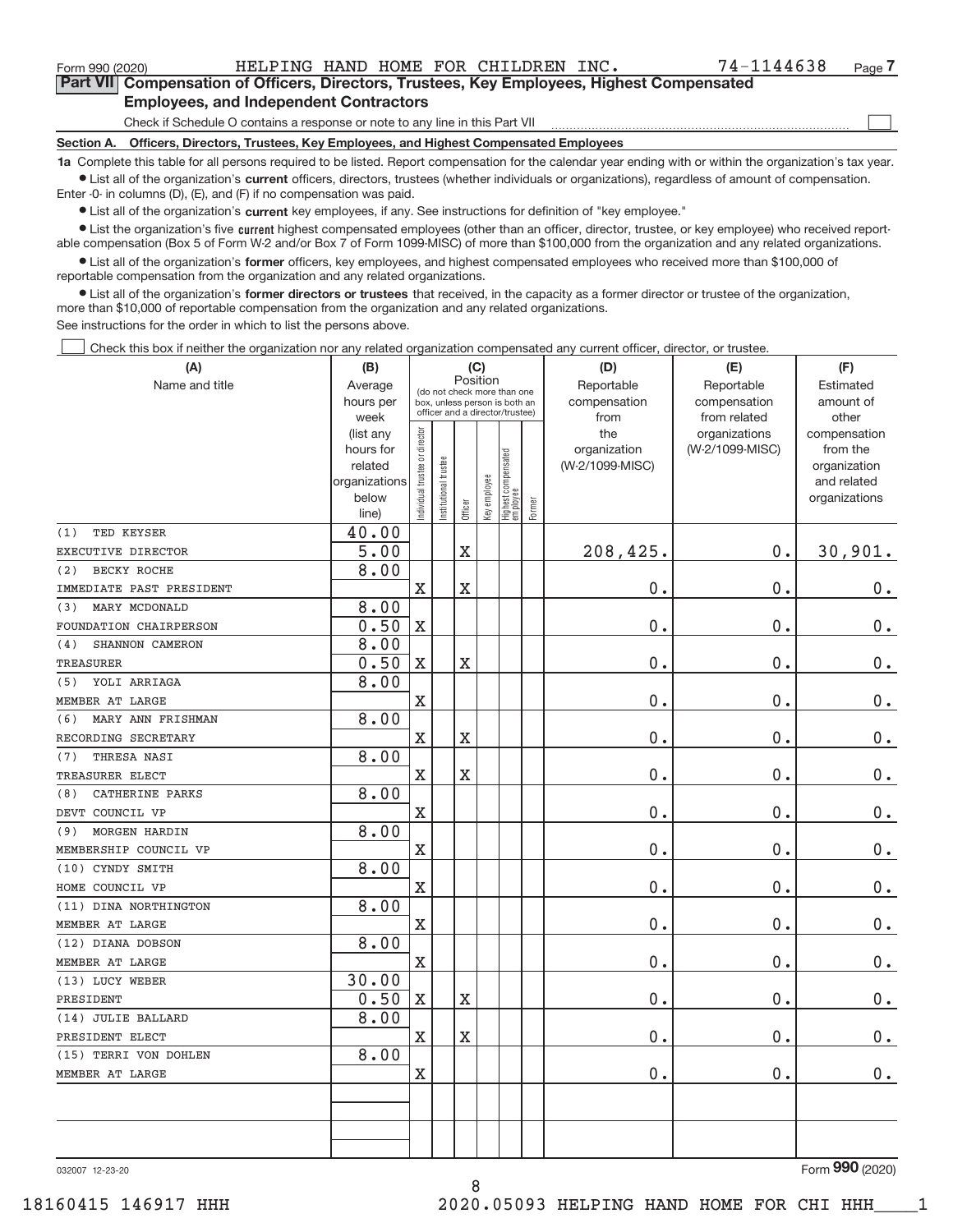|                 | HELPING HAND HOME FOR CHILDREN INC.<br>Form 990 (2020)                                                                                                                                                                                                 |                                                                      |                                                                                                 |                       |         |              |                                  |        |                                           | 74-1144638                                        |                                      |                     |                                                          | Page 8    |
|-----------------|--------------------------------------------------------------------------------------------------------------------------------------------------------------------------------------------------------------------------------------------------------|----------------------------------------------------------------------|-------------------------------------------------------------------------------------------------|-----------------------|---------|--------------|----------------------------------|--------|-------------------------------------------|---------------------------------------------------|--------------------------------------|---------------------|----------------------------------------------------------|-----------|
| <b>Part VII</b> | Section A. Officers, Directors, Trustees, Key Employees, and Highest Compensated Employees (continued)                                                                                                                                                 |                                                                      |                                                                                                 |                       | (C)     |              |                                  |        |                                           |                                                   |                                      |                     |                                                          |           |
|                 | (A)<br>Name and title                                                                                                                                                                                                                                  | (B)<br>Average<br>hours per<br>week                                  | (do not check more than one<br>box, unless person is both an<br>officer and a director/trustee) |                       |         |              |                                  |        | (D)<br>Reportable<br>compensation<br>from | (E)<br>Reportable<br>compensation<br>from related |                                      |                     | (F)<br>Estimated<br>amount of<br>other                   |           |
|                 |                                                                                                                                                                                                                                                        | (list any<br>hours for<br>related<br>organizations<br>below<br>line) | Individual trustee or director                                                                  | Institutional trustee | Officer | Key employee | Highest compensated<br> employee | Former | the<br>organization<br>(W-2/1099-MISC)    | organizations<br>(W-2/1099-MISC)                  |                                      | compensation        | from the<br>organization<br>and related<br>organizations |           |
|                 |                                                                                                                                                                                                                                                        |                                                                      |                                                                                                 |                       |         |              |                                  |        |                                           |                                                   |                                      |                     |                                                          |           |
|                 |                                                                                                                                                                                                                                                        |                                                                      |                                                                                                 |                       |         |              |                                  |        |                                           |                                                   |                                      |                     |                                                          |           |
|                 |                                                                                                                                                                                                                                                        |                                                                      |                                                                                                 |                       |         |              |                                  |        |                                           |                                                   |                                      |                     |                                                          |           |
|                 |                                                                                                                                                                                                                                                        |                                                                      |                                                                                                 |                       |         |              |                                  |        |                                           |                                                   |                                      |                     |                                                          |           |
|                 |                                                                                                                                                                                                                                                        |                                                                      |                                                                                                 |                       |         |              |                                  |        |                                           |                                                   |                                      |                     |                                                          |           |
|                 |                                                                                                                                                                                                                                                        |                                                                      |                                                                                                 |                       |         |              |                                  |        |                                           |                                                   |                                      |                     |                                                          |           |
|                 | 1b Subtotal                                                                                                                                                                                                                                            |                                                                      |                                                                                                 |                       |         |              |                                  |        | 208,425.                                  |                                                   | 0.                                   |                     | 30,901.                                                  |           |
|                 |                                                                                                                                                                                                                                                        |                                                                      |                                                                                                 |                       |         |              |                                  |        | 0.<br>208, 425.                           |                                                   | $0$ .<br>$\overline{0}$ .<br>30,901. |                     |                                                          | $0$ .     |
| 2               | Total number of individuals (including but not limited to those listed above) who received more than \$100,000 of reportable<br>compensation from the organization $\blacktriangleright$                                                               |                                                                      |                                                                                                 |                       |         |              |                                  |        |                                           |                                                   |                                      |                     |                                                          | 1         |
|                 |                                                                                                                                                                                                                                                        |                                                                      |                                                                                                 |                       |         |              |                                  |        |                                           |                                                   |                                      |                     | Yes                                                      | <b>No</b> |
| 3               | Did the organization list any former officer, director, trustee, key employee, or highest compensated employee on                                                                                                                                      |                                                                      |                                                                                                 |                       |         |              |                                  |        |                                           |                                                   |                                      | 3                   |                                                          | х         |
| 4               | For any individual listed on line 1a, is the sum of reportable compensation and other compensation from the organization                                                                                                                               |                                                                      |                                                                                                 |                       |         |              |                                  |        |                                           |                                                   |                                      | 4                   | Х                                                        |           |
| 5               | Did any person listed on line 1a receive or accrue compensation from any unrelated organization or individual for services                                                                                                                             |                                                                      |                                                                                                 |                       |         |              |                                  |        |                                           |                                                   |                                      |                     |                                                          | X         |
|                 | <b>Section B. Independent Contractors</b>                                                                                                                                                                                                              |                                                                      |                                                                                                 |                       |         |              |                                  |        |                                           |                                                   |                                      | 5                   |                                                          |           |
| 1               | Complete this table for your five highest compensated independent contractors that received more than \$100,000 of compensation from<br>the organization. Report compensation for the calendar year ending with or within the organization's tax year. |                                                                      |                                                                                                 |                       |         |              |                                  |        |                                           |                                                   |                                      |                     |                                                          |           |
|                 | (A)<br>Name and business address                                                                                                                                                                                                                       |                                                                      |                                                                                                 |                       |         |              |                                  |        | (B)<br>Description of services            |                                                   |                                      | (C)<br>Compensation |                                                          |           |
|                 | CHARLES WHITE CONSTRUCTION<br>2705 BEE CAVE RD #250, AUSTIN, TX 78746                                                                                                                                                                                  |                                                                      |                                                                                                 |                       |         |              |                                  |        | CONSTRUCTION<br>SERVICES                  |                                                   |                                      | 2,102,130.          |                                                          |           |
|                 | TUSHAR DESAI, MD                                                                                                                                                                                                                                       |                                                                      |                                                                                                 |                       |         |              |                                  |        |                                           |                                                   |                                      |                     |                                                          |           |
|                 | 11209 METRIC BLVD STE H, AUSTIN, TX 78758<br>LABATT FOOD SERVICE                                                                                                                                                                                       |                                                                      |                                                                                                 |                       |         |              |                                  |        | MEDICAL SERVICES                          |                                                   |                                      | 126, 295.           |                                                          |           |
|                 | PO BOX 137, SAN ANTONIO, TX 78291                                                                                                                                                                                                                      |                                                                      |                                                                                                 |                       |         |              |                                  |        | FOOD SERVICE                              |                                                   |                                      | 119,529.            |                                                          |           |
|                 |                                                                                                                                                                                                                                                        |                                                                      |                                                                                                 |                       |         |              |                                  |        |                                           |                                                   |                                      |                     |                                                          |           |
| 2               | Total number of independent contractors (including but not limited to those listed above) who received more than<br>\$100,000 of compensation from the organization                                                                                    |                                                                      |                                                                                                 |                       |         | 3            |                                  |        |                                           |                                                   |                                      |                     |                                                          |           |
|                 |                                                                                                                                                                                                                                                        |                                                                      |                                                                                                 |                       |         |              |                                  |        |                                           |                                                   |                                      | Form 990 (2020)     |                                                          |           |

032008 12‐23‐20

9 18160415 146917 HHH 2020.05093 HELPING HAND HOME FOR CHI HHH\_\_\_\_1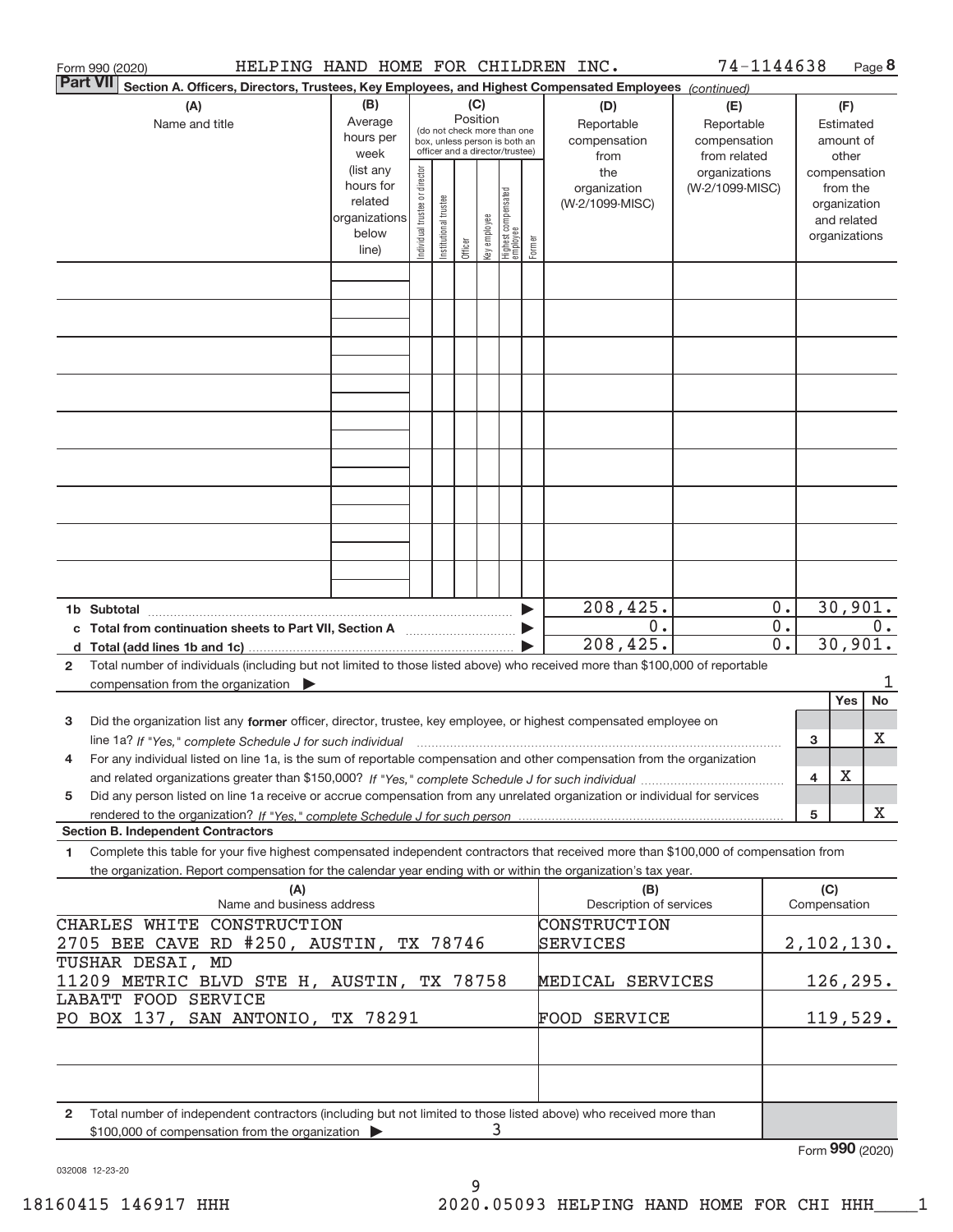|                                                           | <b>Part VIII</b>  |   | <b>Statement of Revenue</b>                                                   |                |                      |                        |                                       |                               |                         |
|-----------------------------------------------------------|-------------------|---|-------------------------------------------------------------------------------|----------------|----------------------|------------------------|---------------------------------------|-------------------------------|-------------------------|
|                                                           |                   |   | Check if Schedule O contains a response or note to any line in this Part VIII |                |                      |                        |                                       |                               |                         |
|                                                           |                   |   |                                                                               |                |                      | (A)                    | $\overline{(B)}$<br>Related or exempt | $\overline{(C)}$<br>Unrelated | (D)<br>Revenue excluded |
|                                                           |                   |   |                                                                               |                |                      | Total revenue          | function revenue                      | business revenue              | from tax under          |
|                                                           |                   |   |                                                                               |                |                      |                        |                                       |                               | sections 512 - 514      |
|                                                           |                   |   | 1 a Federated campaigns<br>.                                                  | 1a             |                      |                        |                                       |                               |                         |
|                                                           |                   | b | Membership dues                                                               | 1 <sub>b</sub> | 33,550.              |                        |                                       |                               |                         |
|                                                           |                   | С | Fundraising events                                                            | 1 <sub>c</sub> |                      |                        |                                       |                               |                         |
|                                                           |                   | d | Related organizations<br>.                                                    | 1 <sub>d</sub> |                      |                        |                                       |                               |                         |
|                                                           |                   |   | Government grants (contributions)                                             | 1e             | 4,829,480.           |                        |                                       |                               |                         |
|                                                           |                   |   | All other contributions, gifts, grants, and                                   |                |                      |                        |                                       |                               |                         |
|                                                           |                   |   | similar amounts not included above                                            | 1f             | 10, 363, 621.        |                        |                                       |                               |                         |
| Contributions, Gifts, Grants<br>and Other Similar Amounts |                   | g | Noncash contributions included in lines 1a-1f                                 | $1g$ \$        | 353, 237.            |                        |                                       |                               |                         |
|                                                           |                   |   | <b>h</b> Total. Add lines 1a-1f                                               |                |                      | 15, 226, 651.          |                                       |                               |                         |
|                                                           |                   |   |                                                                               |                | <b>Business Code</b> |                        |                                       |                               |                         |
|                                                           | 2 a               |   | ADOPTION SERVICES                                                             |                | 900099               | 169,524.               | 169,524.                              |                               |                         |
|                                                           |                   | b | FEDERAL FOOD PROGRAM                                                          |                | 900099               | 80,546.                | 80,546.                               |                               |                         |
|                                                           |                   |   | POST ADOPT AGENCIES                                                           |                | 900099               | 72,854.                | 72,854.                               |                               |                         |
|                                                           |                   |   | MEDICAID REIMBURSEMENT                                                        |                | 900099               | 47,675.                | 47,675.                               |                               |                         |
| Program Service                                           |                   |   | UT CHARTER SCHOOL                                                             |                | 900099               | 2,372.                 | 2,372.                                |                               |                         |
|                                                           |                   | f | All other program service revenue                                             |                |                      |                        |                                       |                               |                         |
|                                                           |                   | a |                                                                               |                |                      | 372,971.               |                                       |                               |                         |
|                                                           | 3                 |   | Investment income (including dividends, interest, and                         |                |                      |                        |                                       |                               |                         |
|                                                           |                   |   |                                                                               |                |                      | 5,342.                 |                                       |                               | 5,342.                  |
|                                                           | 4                 |   | Income from investment of tax-exempt bond proceeds                            |                |                      |                        |                                       |                               |                         |
|                                                           | 5                 |   |                                                                               | (i) Real       | (ii) Personal        |                        |                                       |                               |                         |
|                                                           |                   |   |                                                                               |                |                      |                        |                                       |                               |                         |
|                                                           | 6а                |   | Gross rents<br>6a<br>.<br>6 <sub>b</sub>                                      |                |                      |                        |                                       |                               |                         |
|                                                           |                   | b | Less: rental expenses<br>Rental income or (loss)<br>6c                        |                |                      |                        |                                       |                               |                         |
|                                                           |                   | d | Net rental income or (loss)                                                   |                |                      |                        |                                       |                               |                         |
|                                                           |                   |   | 7 a Gross amount from sales of                                                | (i) Securities | (ii) Other           |                        |                                       |                               |                         |
|                                                           |                   |   | assets other than inventory<br>7a                                             |                |                      |                        |                                       |                               |                         |
|                                                           |                   |   | <b>b</b> Less: cost or other basis                                            |                |                      |                        |                                       |                               |                         |
|                                                           |                   |   | and sales expenses<br>7b                                                      |                |                      |                        |                                       |                               |                         |
|                                                           |                   |   | <b>7c</b><br><b>c</b> Gain or (loss) $\ldots$                                 |                |                      |                        |                                       |                               |                         |
| Revenue                                                   |                   |   |                                                                               |                |                      |                        |                                       |                               |                         |
|                                                           |                   |   | 8 a Gross income from fundraising events (not                                 |                |                      |                        |                                       |                               |                         |
| Othe                                                      |                   |   | including \$                                                                  | оf             |                      |                        |                                       |                               |                         |
|                                                           |                   |   | contributions reported on line 1c). See                                       |                |                      |                        |                                       |                               |                         |
|                                                           |                   |   |                                                                               |                | 8a                   |                        |                                       |                               |                         |
|                                                           |                   |   |                                                                               |                | 8b                   |                        |                                       |                               |                         |
|                                                           |                   | c | Net income or (loss) from fundraising events                                  |                |                      |                        |                                       |                               |                         |
|                                                           |                   |   | 9 a Gross income from gaming activities. See                                  |                |                      |                        |                                       |                               |                         |
|                                                           |                   |   |                                                                               |                | 9a                   |                        |                                       |                               |                         |
|                                                           |                   |   | <b>b</b> Less: direct expenses <b>manually</b>                                |                | 9 <sub>b</sub>       |                        |                                       |                               |                         |
|                                                           |                   |   | c Net income or (loss) from gaming activities                                 |                |                      |                        |                                       |                               |                         |
|                                                           |                   |   | 10 a Gross sales of inventory, less returns                                   |                |                      |                        |                                       |                               |                         |
|                                                           |                   |   |                                                                               |                | 10a                  |                        |                                       |                               |                         |
|                                                           |                   |   | <b>b</b> Less: cost of goods sold                                             |                | l10bl                |                        |                                       |                               |                         |
|                                                           |                   |   | c Net income or (loss) from sales of inventory                                |                |                      |                        |                                       |                               |                         |
|                                                           |                   |   |                                                                               |                | <b>Business Code</b> |                        |                                       |                               |                         |
| Miscellaneous                                             | 11 a              |   | OTHER REVENUE                                                                 |                | 900099               | 21,527.                | 21,527.                               |                               |                         |
| Revenue                                                   |                   | b | FOUNDATION MANAGEMENT FEES                                                    |                | 900099               | 18,000.                | 18,000.                               |                               |                         |
|                                                           |                   | С |                                                                               |                |                      |                        |                                       |                               |                         |
|                                                           |                   |   |                                                                               |                |                      |                        |                                       |                               |                         |
|                                                           |                   |   |                                                                               |                |                      | 39,527.<br>15,644,491. | 412,498.                              | $0$ .                         | 5,342.                  |
|                                                           | $12 \overline{ }$ |   |                                                                               |                |                      |                        |                                       |                               | Form 990 (2020)         |
|                                                           | 032009 12-23-20   |   |                                                                               |                |                      |                        |                                       |                               |                         |

Form 990 (2020) Page

HELPING HAND HOME FOR CHILDREN INC.

**9**

74‐1144638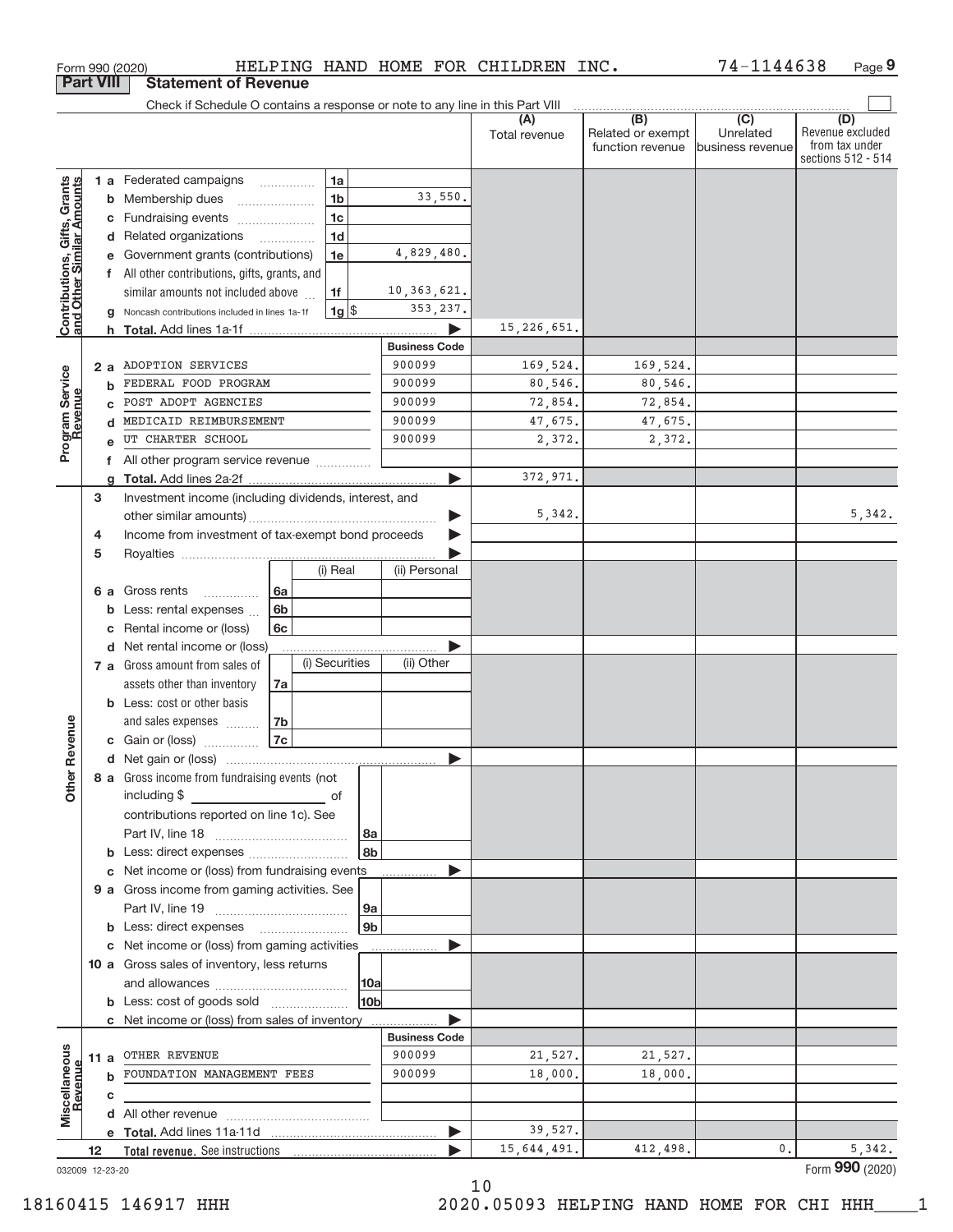Form 990 (2020) HELPING HAND HOME FOR CHILDREN INC. 74-1144638 page 10 **Part IX Statement of Functional Expenses**

*Section 501(c)(3) and 501(c)(4) organizations must complete all columns. All other organizations must complete column (A).*

|                | Do not include amounts reported on lines 6b,<br>7b, 8b, 9b, and 10b of Part VIII.                    | (A)<br>Total expenses | (B)<br>Program service<br>expenses | $\overline{C}$<br>Management and<br>general expenses | (D)<br>Fundraising<br>expenses |
|----------------|------------------------------------------------------------------------------------------------------|-----------------------|------------------------------------|------------------------------------------------------|--------------------------------|
| $\mathbf{1}$   | Grants and other assistance to domestic organizations                                                |                       |                                    |                                                      |                                |
|                | and domestic governments. See Part IV, line 21                                                       |                       |                                    |                                                      |                                |
| $\mathbf{2}$   | Grants and other assistance to domestic                                                              |                       |                                    |                                                      |                                |
|                | individuals. See Part IV, line 22                                                                    |                       |                                    |                                                      |                                |
| 3              | Grants and other assistance to foreign                                                               |                       |                                    |                                                      |                                |
|                | organizations, foreign governments, and foreign                                                      |                       |                                    |                                                      |                                |
|                | individuals. See Part IV, lines 15 and 16                                                            |                       |                                    |                                                      |                                |
| 4              | Benefits paid to or for members                                                                      |                       |                                    |                                                      |                                |
| 5              | Compensation of current officers, directors,                                                         |                       |                                    |                                                      |                                |
|                | trustees, and key employees                                                                          | 255,972.              |                                    | 255,972.                                             |                                |
| 6              | Compensation not included above to disqualified                                                      |                       |                                    |                                                      |                                |
|                | persons (as defined under section 4958(f)(1)) and                                                    |                       |                                    |                                                      |                                |
|                | persons described in section $4958(c)(3)(B)$<br><b>Barbara</b>                                       |                       |                                    |                                                      |                                |
| $\overline{7}$ |                                                                                                      | 5, 268, 294.          | 4,625,491.                         | 307,912.                                             | 334,891.                       |
| 8              | Pension plan accruals and contributions (include                                                     |                       |                                    |                                                      |                                |
|                | section 401(k) and 403(b) employer contributions)                                                    | 188,519.              | 174,857.                           | 688.                                                 | $\frac{12,974}{26,518}$        |
| 9              |                                                                                                      | 428,382.              | 370,601.                           | 31, 263.                                             |                                |
| 10             |                                                                                                      | 378,390.              | 353, 139.                          |                                                      | 25, 251.                       |
| 11             | Fees for services (nonemployees):                                                                    |                       |                                    |                                                      |                                |
| a              |                                                                                                      |                       |                                    |                                                      |                                |
| b              |                                                                                                      | 1,375.                |                                    | 1,375.                                               |                                |
| c              |                                                                                                      | $\overline{24,166}$ . |                                    | 24, 166.                                             |                                |
| d              |                                                                                                      |                       |                                    |                                                      |                                |
| e              | Professional fundraising services. See Part IV, line 17                                              |                       |                                    |                                                      |                                |
| f              | Investment management fees                                                                           |                       |                                    |                                                      |                                |
| g              | Other. (If line 11g amount exceeds 10% of line 25,                                                   |                       |                                    |                                                      |                                |
|                | column (A) amount, list line 11g expenses on Sch O.)                                                 | 50,850.               | 42,816.                            | 4,934.                                               | 3,100.                         |
| 12             |                                                                                                      |                       |                                    |                                                      |                                |
| 13             |                                                                                                      | 708,102.              | 469,453.                           | 161,236.                                             | 77,413.                        |
| 14             |                                                                                                      |                       |                                    |                                                      |                                |
| 15             |                                                                                                      |                       |                                    |                                                      |                                |
| 16             |                                                                                                      | 146,973.              | 138,108.                           | 5,178.                                               | 3,687.                         |
| 17             | Travel                                                                                               | 24,499.               | 24,499.                            |                                                      |                                |
| 18             | Payments of travel or entertainment expenses                                                         |                       |                                    |                                                      |                                |
|                | for any federal, state, or local public officials                                                    |                       |                                    |                                                      |                                |
| 19             | Conferences, conventions, and meetings                                                               |                       |                                    |                                                      |                                |
| 20             | Interest                                                                                             |                       |                                    |                                                      |                                |
| 21             | Depreciation, depletion, and amortization                                                            | 164,696.              | 144,933.                           | 18,116.                                              | 1,647.                         |
| 22<br>23       | Insurance                                                                                            | 81,035.               | 68,233.                            | 7,862.                                               | 4,940.                         |
| 24             | Other expenses. Itemize expenses not covered                                                         |                       |                                    |                                                      |                                |
|                | above (List miscellaneous expenses on line 24e. If                                                   |                       |                                    |                                                      |                                |
|                | line 24e amount exceeds 10% of line 25, column (A)<br>amount, list line 24e expenses on Schedule O.) |                       |                                    |                                                      |                                |
| a              | DIRECT CLIENT CARE                                                                                   | 1,181,796.            | 1,181,796.                         |                                                      |                                |
| b              | ADMINISTRATIVE COSTS                                                                                 | 171,741.              | 50,635.                            | 114,855.                                             | 6, 251.                        |
| C              | WORKERS COMPENSATION                                                                                 | 16,199.               | 15,699.                            | 239.                                                 | 261.                           |
| d              | EDUCATIONAL SERVICES                                                                                 | 3,663.                | 3,663.                             |                                                      |                                |
| е              | All other expenses                                                                                   |                       |                                    |                                                      |                                |
| 25             | Total functional expenses. Add lines 1 through 24e                                                   | 9,094,652.            | 7,663,923.                         | 933,796.                                             | 496,933.                       |
| 26             | Joint costs. Complete this line only if the organization                                             |                       |                                    |                                                      |                                |
|                | reported in column (B) joint costs from a combined                                                   |                       |                                    |                                                      |                                |
|                | educational campaign and fundraising solicitation.                                                   |                       |                                    |                                                      |                                |
|                | Check here $\blacktriangleright$<br>if following SOP 98-2 (ASC 958-720)                              |                       |                                    |                                                      |                                |

11

032010 12‐23‐20

Form (2020) **990**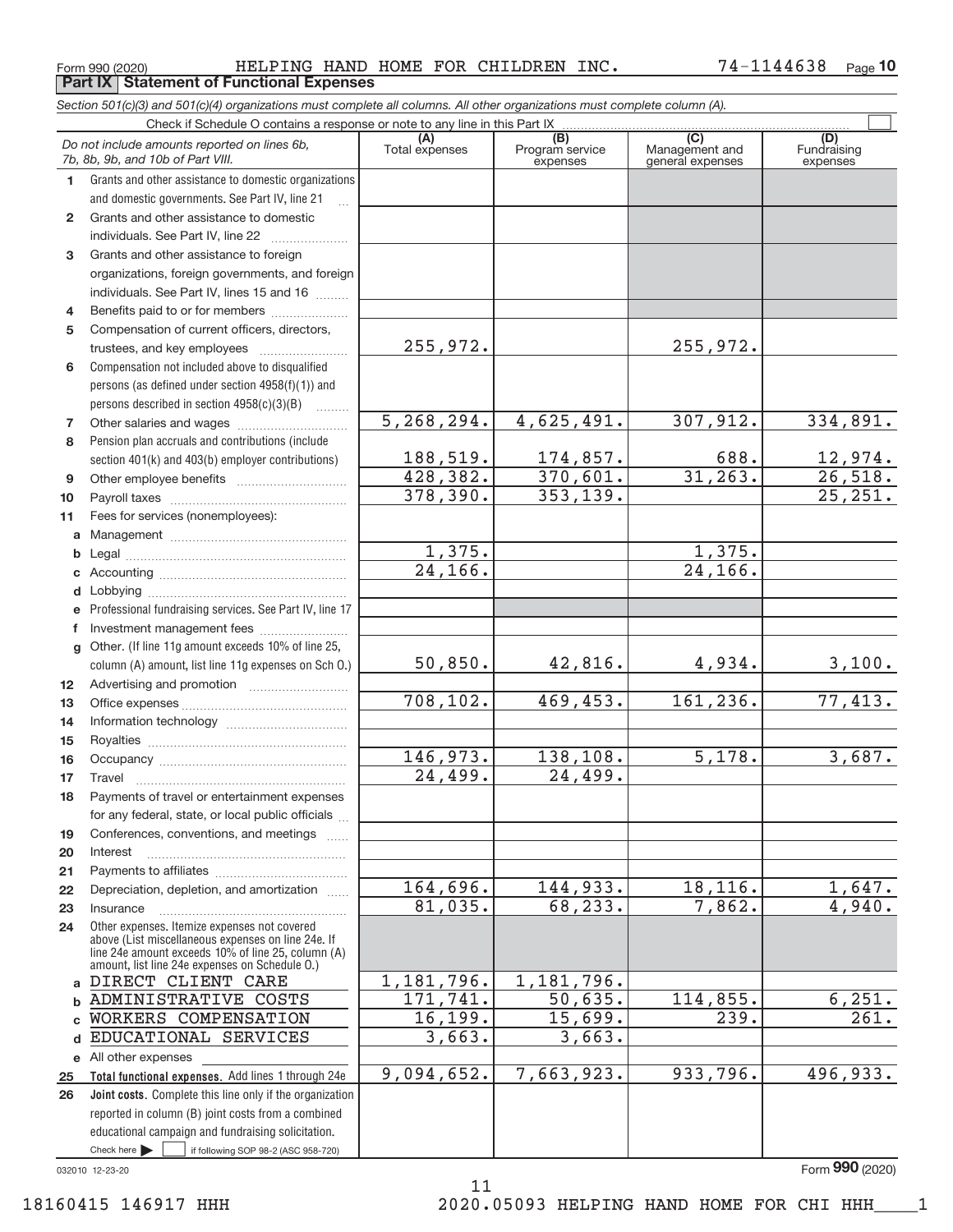Form 990 (2020) Page Page HELPING HAND HOME FOR CHILDREN INC. The state  $74-1144638$  Page

74-1144638 Page 11

|                             |              |                                                                                                                                                                                                                                |                 |                         | (A)<br>Beginning of year |                         | (B)<br>End of year        |
|-----------------------------|--------------|--------------------------------------------------------------------------------------------------------------------------------------------------------------------------------------------------------------------------------|-----------------|-------------------------|--------------------------|-------------------------|---------------------------|
|                             | 1            | Cash - non-interest-bearing                                                                                                                                                                                                    |                 |                         | 456, 173.                | $\mathbf{1}$            | 1,101,966.                |
|                             | $\mathbf{2}$ |                                                                                                                                                                                                                                |                 |                         | 7,410,657.               | $\overline{2}$          | 8, 126, 153.              |
|                             | з            |                                                                                                                                                                                                                                |                 |                         | 1,807,816.               | $\mathbf{3}$            | 4,659,949.                |
|                             | 4            |                                                                                                                                                                                                                                |                 |                         | 426, 420.                | $\overline{\mathbf{4}}$ | 480,182.                  |
|                             | 5            | Loans and other receivables from any current or former officer, director,                                                                                                                                                      |                 |                         |                          |                         |                           |
|                             |              | trustee, key employee, creator or founder, substantial contributor, or 35%                                                                                                                                                     |                 |                         |                          |                         |                           |
|                             |              | controlled entity or family member of any of these persons                                                                                                                                                                     |                 |                         |                          | 5                       |                           |
|                             | 6            | Loans and other receivables from other disqualified persons (as defined                                                                                                                                                        |                 |                         |                          |                         |                           |
|                             |              | under section $4958(f)(1)$ , and persons described in section $4958(c)(3)(B)$                                                                                                                                                  |                 | $\ldots$                |                          | 6                       |                           |
|                             | 7            |                                                                                                                                                                                                                                |                 |                         |                          | $\overline{7}$          |                           |
| Assets                      | 8            |                                                                                                                                                                                                                                |                 |                         |                          | 8                       |                           |
|                             | 9            | Prepaid expenses and deferred charges                                                                                                                                                                                          |                 |                         | 52, 297.                 | 9                       | 109,913.                  |
|                             |              | 10a Land, buildings, and equipment: cost or other                                                                                                                                                                              |                 |                         |                          |                         |                           |
|                             |              | basis. Complete Part VI of Schedule D                                                                                                                                                                                          |                 | $ 10a $ 8,986,279.      |                          |                         |                           |
|                             | b            | Less: accumulated depreciation                                                                                                                                                                                                 | 10 <sub>b</sub> | $\overline{2,815,778.}$ | 3, 171, 859.             | 10 <sub>c</sub>         | 6, 170, 501.              |
|                             | 11           |                                                                                                                                                                                                                                |                 |                         |                          | 11                      |                           |
|                             | 12           |                                                                                                                                                                                                                                |                 |                         |                          | 12                      |                           |
|                             | 13           | Investments - program-related. See Part IV, line 11                                                                                                                                                                            |                 |                         | 13                       |                         |                           |
|                             | 14           |                                                                                                                                                                                                                                |                 |                         |                          | 14                      | $-36.$                    |
|                             | 15           |                                                                                                                                                                                                                                |                 |                         | $-4,200.$<br>13,321,022. | 15                      |                           |
|                             | 16           |                                                                                                                                                                                                                                |                 |                         | $\overline{555, 426}$ .  | 16                      | 20,648,628.<br>1,356,393. |
|                             | 17           |                                                                                                                                                                                                                                |                 |                         |                          | 17                      |                           |
|                             | 18           |                                                                                                                                                                                                                                |                 | 507, 101.               | 18                       | 1,569,807.              |                           |
|                             | 19<br>20     | Deferred revenue imminimum contracts and all the contracts and all the contracts and all the contracts are contracted and all the contracts are contracted and all the contracts are contracted and contract are contracted an |                 |                         |                          | 19<br>20                |                           |
|                             | 21           | Escrow or custodial account liability. Complete Part IV of Schedule D                                                                                                                                                          |                 |                         |                          | 21                      |                           |
|                             | 22           | Loans and other payables to any current or former officer, director,                                                                                                                                                           |                 | .                       |                          |                         |                           |
| Liabilities                 |              | trustee, key employee, creator or founder, substantial contributor, or 35%                                                                                                                                                     |                 |                         |                          |                         |                           |
|                             |              | controlled entity or family member of any of these persons                                                                                                                                                                     |                 |                         |                          | 22                      |                           |
|                             | 23           | Secured mortgages and notes payable to unrelated third parties                                                                                                                                                                 |                 | .                       | 1,089,100.               | 23                      |                           |
|                             | 24           | Unsecured notes and loans payable to unrelated third parties                                                                                                                                                                   |                 |                         |                          | 24                      |                           |
|                             | 25           | Other liabilities (including federal income tax, payables to related third                                                                                                                                                     |                 |                         |                          |                         |                           |
|                             |              | parties, and other liabilities not included on lines 17-24). Complete Part X                                                                                                                                                   |                 |                         |                          |                         |                           |
|                             |              | of Schedule D                                                                                                                                                                                                                  |                 |                         |                          | 25                      |                           |
|                             | 26           | Total liabilities. Add lines 17 through 25                                                                                                                                                                                     |                 |                         | 2,151,627.               | 26                      | 2,926,200.                |
|                             |              | Organizations that follow FASB ASC 958, check here $\triangleright \boxed{X}$                                                                                                                                                  |                 |                         |                          |                         |                           |
|                             |              | and complete lines 27, 28, 32, and 33.                                                                                                                                                                                         |                 |                         |                          |                         |                           |
|                             | 27           | Net assets without donor restrictions                                                                                                                                                                                          |                 |                         | 3, 155, 899.             | 27                      | 3,203,208.                |
|                             | 28           |                                                                                                                                                                                                                                |                 |                         | 8,013,496.               | 28                      | 14,519,220.               |
|                             |              | Organizations that do not follow FASB ASC 958, check here $\blacktriangleright$                                                                                                                                                |                 |                         |                          |                         |                           |
|                             |              | and complete lines 29 through 33.                                                                                                                                                                                              |                 |                         |                          |                         |                           |
|                             | 29           |                                                                                                                                                                                                                                |                 |                         | 29                       |                         |                           |
|                             | 30           | Paid-in or capital surplus, or land, building, or equipment fund                                                                                                                                                               |                 |                         |                          | 30                      |                           |
| Net Assets or Fund Balances | 31           | Retained earnings, endowment, accumulated income, or other funds                                                                                                                                                               |                 | 1.1.1.1.1.1.1.1.1.1     |                          | 31                      |                           |
|                             | 32           | Total net assets or fund balances                                                                                                                                                                                              |                 |                         | 11, 169, 395.            | 32                      | 17,722,428.               |
|                             | 33           |                                                                                                                                                                                                                                |                 |                         | 13, 321, 022.            | 33                      | 20,648,628.               |

Form (2020) **990**

**Part X Balance Sheet**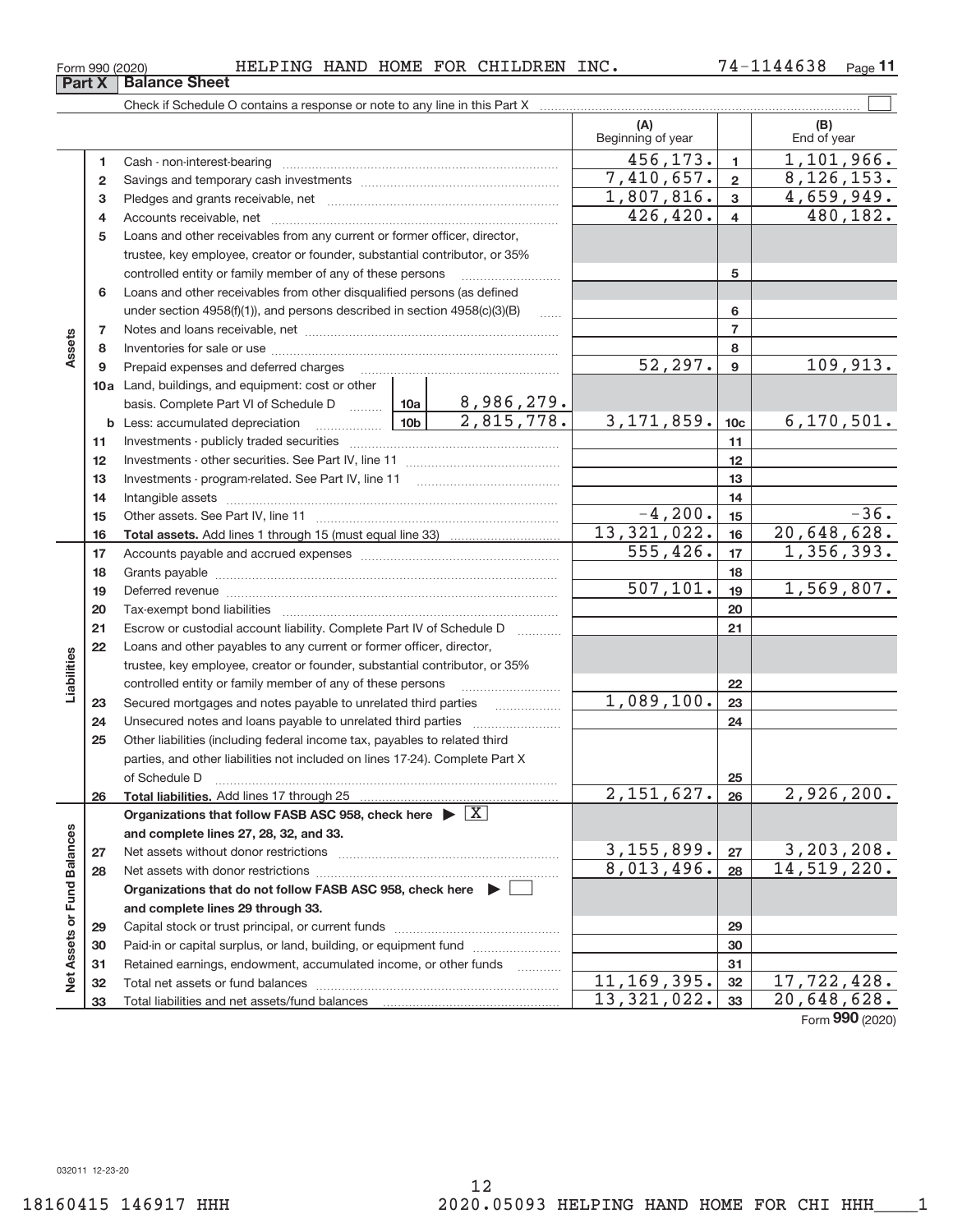|    | HELPING HAND HOME FOR CHILDREN INC.<br>Form 990 (2020)                                                                                                                                                                         |                | 74-1144638 |                |              | Page $12$ |  |  |  |  |
|----|--------------------------------------------------------------------------------------------------------------------------------------------------------------------------------------------------------------------------------|----------------|------------|----------------|--------------|-----------|--|--|--|--|
|    | Part XI<br><b>Reconciliation of Net Assets</b>                                                                                                                                                                                 |                |            |                |              |           |  |  |  |  |
|    |                                                                                                                                                                                                                                |                |            |                |              |           |  |  |  |  |
|    |                                                                                                                                                                                                                                |                |            |                |              |           |  |  |  |  |
| 1  |                                                                                                                                                                                                                                | $\mathbf{1}$   |            | 15,644,491.    |              |           |  |  |  |  |
| 2  |                                                                                                                                                                                                                                | $\overline{2}$ |            | 9,094,652.     |              |           |  |  |  |  |
| 3  | 6, 549, 839.<br>3<br>Revenue less expenses. Subtract line 2 from line 1                                                                                                                                                        |                |            |                |              |           |  |  |  |  |
| 4  | 11, 169, 395.<br>4                                                                                                                                                                                                             |                |            |                |              |           |  |  |  |  |
| 5  | Net unrealized gains (losses) on investments [11] matter contracts and the state of the state of the state of the state of the state of the state of the state of the state of the state of the state of the state of the stat | 5              |            |                | 3,194.       |           |  |  |  |  |
| 6  |                                                                                                                                                                                                                                | 6              |            |                |              |           |  |  |  |  |
| 7  |                                                                                                                                                                                                                                | $\overline{7}$ |            |                |              |           |  |  |  |  |
| 8  | Prior period adjustments manufactured and content and content and content and content and content and content and content and content and content and content and content and content and content and content and content and  | 8              |            |                |              |           |  |  |  |  |
| 9  | Other changes in net assets or fund balances (explain on Schedule O)                                                                                                                                                           | 9              |            |                |              | 0.        |  |  |  |  |
| 10 | Net assets or fund balances at end of year. Combine lines 3 through 9 (must equal Part X, line 32,                                                                                                                             |                |            |                |              |           |  |  |  |  |
|    |                                                                                                                                                                                                                                | 10             |            | 17,722,428.    |              |           |  |  |  |  |
|    | Part XII Financial Statements and Reporting                                                                                                                                                                                    |                |            |                |              |           |  |  |  |  |
|    |                                                                                                                                                                                                                                |                |            |                |              |           |  |  |  |  |
|    |                                                                                                                                                                                                                                |                |            |                | Yes          | No.       |  |  |  |  |
| 1  | $\overline{X}$ Accrual<br>Accounting method used to prepare the Form 990: <u>[</u> Cash<br>    Other                                                                                                                           |                |            |                |              |           |  |  |  |  |
|    | If the organization changed its method of accounting from a prior year or checked "Other," explain in Schedule O.                                                                                                              |                |            |                |              |           |  |  |  |  |
|    | 2a Were the organization's financial statements compiled or reviewed by an independent accountant?                                                                                                                             |                |            | 2a             |              | x         |  |  |  |  |
|    | If "Yes," check a box below to indicate whether the financial statements for the year were compiled or reviewed on a                                                                                                           |                |            |                |              |           |  |  |  |  |
|    | separate basis, consolidated basis, or both:                                                                                                                                                                                   |                |            |                |              |           |  |  |  |  |
|    | Separate basis<br><b>Consolidated basis</b><br>Both consolidated and separate basis                                                                                                                                            |                |            |                |              |           |  |  |  |  |
|    | <b>b</b> Were the organization's financial statements audited by an independent accountant?                                                                                                                                    |                |            | 2 <sub>b</sub> | x            |           |  |  |  |  |
|    | If "Yes," check a box below to indicate whether the financial statements for the year were audited on a separate basis,                                                                                                        |                |            |                |              |           |  |  |  |  |
|    | consolidated basis, or both:                                                                                                                                                                                                   |                |            |                |              |           |  |  |  |  |
|    | $\overline{X}$ Consolidated basis<br>Separate basis<br>Both consolidated and separate basis                                                                                                                                    |                |            |                |              |           |  |  |  |  |
|    | c If "Yes" to line 2a or 2b, does the organization have a committee that assumes responsibility for oversight of the audit,                                                                                                    |                |            |                |              |           |  |  |  |  |
|    |                                                                                                                                                                                                                                |                |            | 2c             | X            |           |  |  |  |  |
|    | If the organization changed either its oversight process or selection process during the tax year, explain on Schedule O.                                                                                                      |                |            |                |              |           |  |  |  |  |
|    | 3a As a result of a federal award, was the organization required to undergo an audit or audits as set forth in the Single Audit                                                                                                |                |            |                |              |           |  |  |  |  |
|    |                                                                                                                                                                                                                                |                |            | 3a             |              | x         |  |  |  |  |
|    | b If "Yes," did the organization undergo the required audit or audits? If the organization did not undergo the required audit                                                                                                  |                |            |                |              |           |  |  |  |  |
|    |                                                                                                                                                                                                                                |                |            | 3b             |              |           |  |  |  |  |
|    |                                                                                                                                                                                                                                |                |            |                | $000 \ldots$ |           |  |  |  |  |

Form (2020) **990**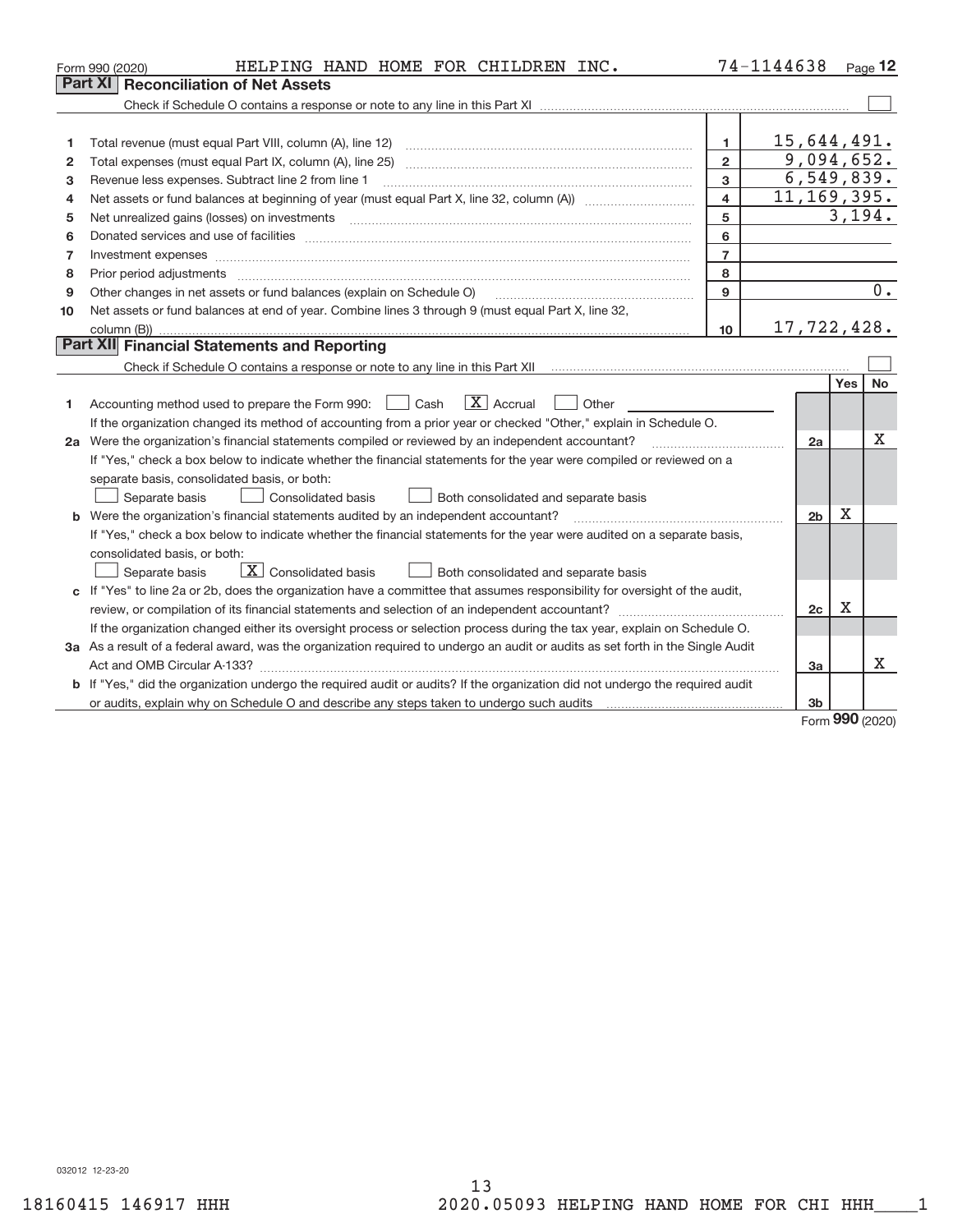## **Public Charity Status and Public Support**

**(Form 990 or 990‐EZ) Complete if the organization is a section 501(c)(3) organization or a section 4947(a)(1) nonexempt charitable trust. | Attach to Form 990 or Form 990‐EZ.** 

| OMB No. 1545-0047                   |
|-------------------------------------|
| 1120                                |
| <b>Open to Public</b><br>Inspection |

| Department of the Treasury<br>Internal Revenue Service |                                                                                                                           |                       |  |                                                                        | Attach to Form 990 or Form 990-EZ.<br>Go to www.irs.gov/Form990 for instructions and the latest information.                                 |     |                                 |                                                      |  | <b>Open to Public</b><br>Inspection |
|--------------------------------------------------------|---------------------------------------------------------------------------------------------------------------------------|-----------------------|--|------------------------------------------------------------------------|----------------------------------------------------------------------------------------------------------------------------------------------|-----|---------------------------------|------------------------------------------------------|--|-------------------------------------|
| Name of the organization                               |                                                                                                                           |                       |  |                                                                        |                                                                                                                                              |     |                                 | <b>Employer identification number</b>                |  |                                     |
|                                                        |                                                                                                                           |                       |  |                                                                        | HELPING HAND HOME FOR CHILDREN INC.                                                                                                          |     |                                 |                                                      |  | 74-1144638                          |
| Part I                                                 |                                                                                                                           |                       |  |                                                                        | Reason for Public Charity Status. (All organizations must complete this part.) See instructions.                                             |     |                                 |                                                      |  |                                     |
|                                                        |                                                                                                                           |                       |  |                                                                        | The organization is not a private foundation because it is: (For lines 1 through 12, check only one box.)                                    |     |                                 |                                                      |  |                                     |
| 1                                                      |                                                                                                                           |                       |  |                                                                        | A church, convention of churches, or association of churches described in section 170(b)(1)(A)(i).                                           |     |                                 |                                                      |  |                                     |
| 2                                                      |                                                                                                                           |                       |  |                                                                        | A school described in section 170(b)(1)(A)(ii). (Attach Schedule E (Form 990 or 990-EZ).)                                                    |     |                                 |                                                      |  |                                     |
| з                                                      |                                                                                                                           |                       |  |                                                                        | A hospital or a cooperative hospital service organization described in section 170(b)(1)(A)(iii).                                            |     |                                 |                                                      |  |                                     |
| 4                                                      |                                                                                                                           |                       |  |                                                                        | A medical research organization operated in conjunction with a hospital described in section 170(b)(1)(A)(iii). Enter the hospital's name,   |     |                                 |                                                      |  |                                     |
|                                                        |                                                                                                                           | city, and state:      |  |                                                                        |                                                                                                                                              |     |                                 |                                                      |  |                                     |
| 5                                                      | An organization operated for the benefit of a college or university owned or operated by a governmental unit described in |                       |  |                                                                        |                                                                                                                                              |     |                                 |                                                      |  |                                     |
|                                                        |                                                                                                                           |                       |  | section 170(b)(1)(A)(iv). (Complete Part II.)                          |                                                                                                                                              |     |                                 |                                                      |  |                                     |
| 6                                                      |                                                                                                                           |                       |  |                                                                        | A federal, state, or local government or governmental unit described in section 170(b)(1)(A)(v).                                             |     |                                 |                                                      |  |                                     |
| $7 \times$                                             |                                                                                                                           |                       |  |                                                                        | An organization that normally receives a substantial part of its support from a governmental unit or from the general public described in    |     |                                 |                                                      |  |                                     |
|                                                        |                                                                                                                           |                       |  | section 170(b)(1)(A)(vi). (Complete Part II.)                          |                                                                                                                                              |     |                                 |                                                      |  |                                     |
| 8                                                      |                                                                                                                           |                       |  |                                                                        | A community trust described in section 170(b)(1)(A)(vi). (Complete Part II.)                                                                 |     |                                 |                                                      |  |                                     |
| 9                                                      |                                                                                                                           |                       |  |                                                                        | An agricultural research organization described in section 170(b)(1)(A)(ix) operated in conjunction with a land-grant college                |     |                                 |                                                      |  |                                     |
|                                                        |                                                                                                                           |                       |  |                                                                        | or university or a non-land-grant college of agriculture (see instructions). Enter the name, city, and state of the college or               |     |                                 |                                                      |  |                                     |
|                                                        |                                                                                                                           | university:           |  |                                                                        |                                                                                                                                              |     |                                 |                                                      |  |                                     |
| 10                                                     |                                                                                                                           |                       |  |                                                                        | An organization that normally receives (1) more than 33 1/3% of its support from contributions, membership fees, and gross receipts from     |     |                                 |                                                      |  |                                     |
|                                                        |                                                                                                                           |                       |  |                                                                        | activities related to its exempt functions, subject to certain exceptions; and (2) no more than 33 1/3% of its support from gross investment |     |                                 |                                                      |  |                                     |
|                                                        |                                                                                                                           |                       |  |                                                                        | income and unrelated business taxable income (less section 511 tax) from businesses acquired by the organization after June 30, 1975.        |     |                                 |                                                      |  |                                     |
|                                                        |                                                                                                                           |                       |  | See section 509(a)(2). (Complete Part III.)                            |                                                                                                                                              |     |                                 |                                                      |  |                                     |
| 11                                                     |                                                                                                                           |                       |  |                                                                        | An organization organized and operated exclusively to test for public safety. See section 509(a)(4).                                         |     |                                 |                                                      |  |                                     |
| 12 <sub>2</sub>                                        |                                                                                                                           |                       |  |                                                                        | An organization organized and operated exclusively for the benefit of, to perform the functions of, or to carry out the purposes of one or   |     |                                 |                                                      |  |                                     |
|                                                        |                                                                                                                           |                       |  |                                                                        | more publicly supported organizations described in section 509(a)(1) or section 509(a)(2). See section 509(a)(3). Check the box in           |     |                                 |                                                      |  |                                     |
|                                                        |                                                                                                                           |                       |  |                                                                        | lines 12a through 12d that describes the type of supporting organization and complete lines 12e, 12f, and 12g.                               |     |                                 |                                                      |  |                                     |
| a                                                      |                                                                                                                           |                       |  |                                                                        | Type I. A supporting organization operated, supervised, or controlled by its supported organization(s), typically by giving                  |     |                                 |                                                      |  |                                     |
|                                                        |                                                                                                                           |                       |  |                                                                        | the supported organization(s) the power to regularly appoint or elect a majority of the directors or trustees of the supporting              |     |                                 |                                                      |  |                                     |
|                                                        |                                                                                                                           |                       |  | organization. You must complete Part IV, Sections A and B.             |                                                                                                                                              |     |                                 |                                                      |  |                                     |
| b                                                      |                                                                                                                           |                       |  |                                                                        | Type II. A supporting organization supervised or controlled in connection with its supported organization(s), by having                      |     |                                 |                                                      |  |                                     |
|                                                        |                                                                                                                           |                       |  |                                                                        | control or management of the supporting organization vested in the same persons that control or manage the supported                         |     |                                 |                                                      |  |                                     |
|                                                        |                                                                                                                           |                       |  | organization(s). You must complete Part IV, Sections A and C.          |                                                                                                                                              |     |                                 |                                                      |  |                                     |
| с                                                      |                                                                                                                           |                       |  |                                                                        | Type III functionally integrated. A supporting organization operated in connection with, and functionally integrated with,                   |     |                                 |                                                      |  |                                     |
|                                                        |                                                                                                                           |                       |  |                                                                        | its supported organization(s) (see instructions). You must complete Part IV, Sections A, D, and E.                                           |     |                                 |                                                      |  |                                     |
| d                                                      |                                                                                                                           |                       |  |                                                                        | Type III non-functionally integrated. A supporting organization operated in connection with its supported organization(s)                    |     |                                 |                                                      |  |                                     |
|                                                        |                                                                                                                           |                       |  |                                                                        | that is not functionally integrated. The organization generally must satisfy a distribution requirement and an attentiveness                 |     |                                 |                                                      |  |                                     |
|                                                        |                                                                                                                           |                       |  |                                                                        | requirement (see instructions). You must complete Part IV, Sections A and D, and Part V.                                                     |     |                                 |                                                      |  |                                     |
| е                                                      |                                                                                                                           |                       |  |                                                                        | Check this box if the organization received a written determination from the IRS that it is a Type I, Type II, Type III                      |     |                                 |                                                      |  |                                     |
|                                                        |                                                                                                                           |                       |  |                                                                        | functionally integrated, or Type III non-functionally integrated supporting organization.                                                    |     |                                 |                                                      |  |                                     |
| f.                                                     |                                                                                                                           |                       |  | Enter the number of supported organizations                            |                                                                                                                                              |     |                                 |                                                      |  |                                     |
| a                                                      |                                                                                                                           |                       |  | Provide the following information about the supported organization(s). |                                                                                                                                              |     | (iv) Is the organization listed |                                                      |  |                                     |
|                                                        |                                                                                                                           | (i) Name of supported |  | $(ii)$ EIN                                                             | (iii) Type of organization<br>(described on lines 1-10                                                                                       |     | in your governing document?     | (v) Amount of monetary<br>support (see instructions) |  | (vi) Amount of other                |
|                                                        |                                                                                                                           | organization          |  |                                                                        | above (see instructions))                                                                                                                    | Yes | No                              |                                                      |  | support (see instructions)          |
|                                                        |                                                                                                                           |                       |  |                                                                        |                                                                                                                                              |     |                                 |                                                      |  |                                     |
|                                                        |                                                                                                                           |                       |  |                                                                        |                                                                                                                                              |     |                                 |                                                      |  |                                     |
|                                                        |                                                                                                                           |                       |  |                                                                        |                                                                                                                                              |     |                                 |                                                      |  |                                     |
|                                                        |                                                                                                                           |                       |  |                                                                        |                                                                                                                                              |     |                                 |                                                      |  |                                     |
|                                                        |                                                                                                                           |                       |  |                                                                        |                                                                                                                                              |     |                                 |                                                      |  |                                     |
|                                                        |                                                                                                                           |                       |  |                                                                        |                                                                                                                                              |     |                                 |                                                      |  |                                     |
|                                                        |                                                                                                                           |                       |  |                                                                        |                                                                                                                                              |     |                                 |                                                      |  |                                     |
|                                                        |                                                                                                                           |                       |  |                                                                        |                                                                                                                                              |     |                                 |                                                      |  |                                     |
|                                                        |                                                                                                                           |                       |  |                                                                        |                                                                                                                                              |     |                                 |                                                      |  |                                     |
|                                                        |                                                                                                                           |                       |  |                                                                        |                                                                                                                                              |     |                                 |                                                      |  |                                     |

**Total**

032021 01‐25‐21 **For Paperwork Reduction Act Notice, see the Instructions for Form 990 or 990‐EZ. Schedule A (Form 990 or 990‐EZ) 2020** LHA 14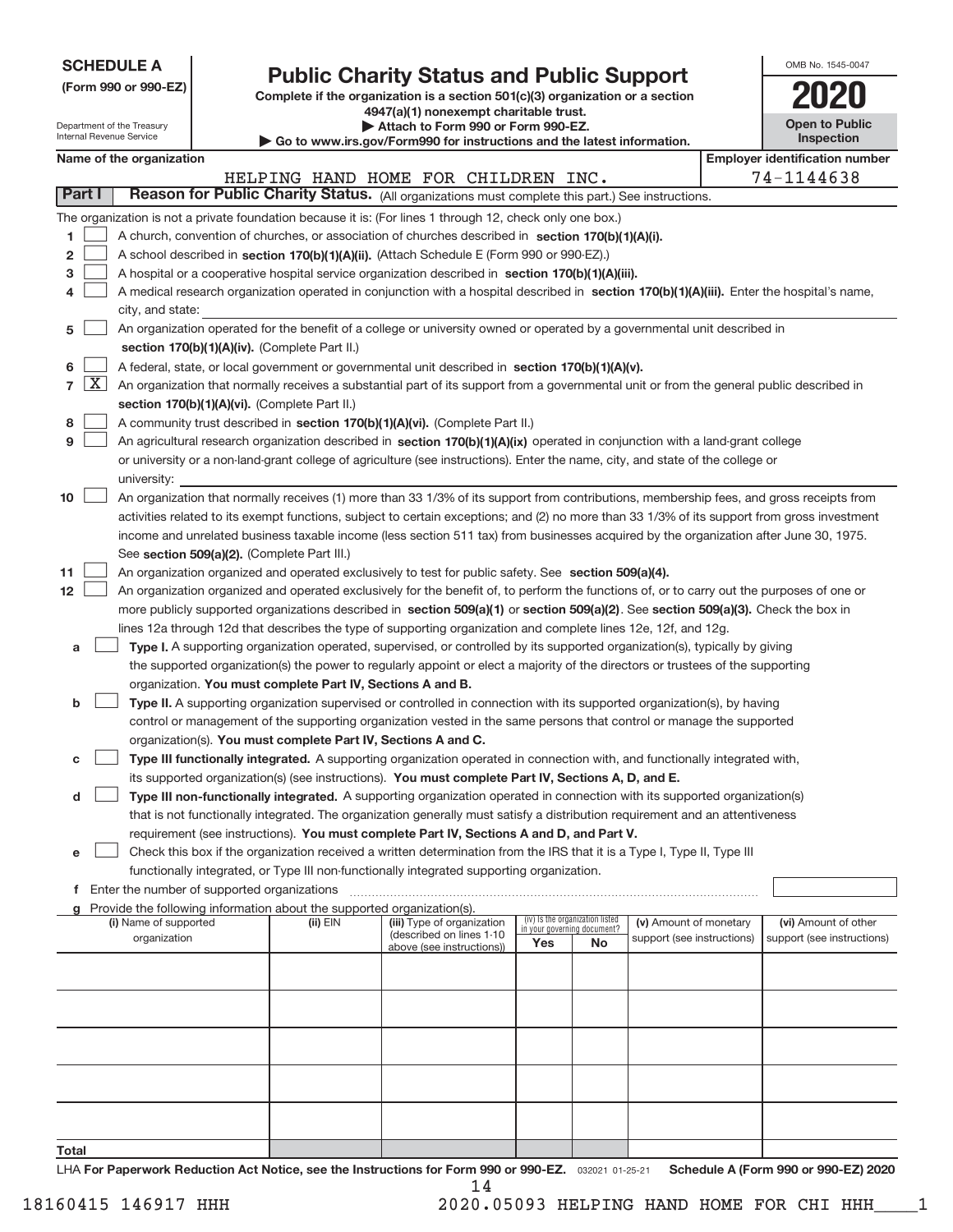### 74-1144638 Page 2 Schedule A (Form 990 or 990‐EZ) 2020 <code>HELPING HAND HOME FOR CHILDREN INC</code> .  $74-1144638$  <code>Page</code> **Part II** Support Schedule for Organizations Described in Sections 170(b)(1)(A)(iv) and 170(b)(1)(A)(vi)

(Complete only if you checked the box on line 5, 7, or 8 of Part I or if the organization failed to qualify under Part III. If the organization fails to qualify under the tests listed below, please complete Part III.)

|   | <b>Section A. Public Support</b>                                                                                                                                                                         |          |          |            |                                              |          |                                          |
|---|----------------------------------------------------------------------------------------------------------------------------------------------------------------------------------------------------------|----------|----------|------------|----------------------------------------------|----------|------------------------------------------|
|   | Calendar year (or fiscal year beginning in)                                                                                                                                                              | (a) 2016 | (b) 2017 | $(c)$ 2018 | $(d)$ 2019                                   | (e) 2020 | (f) Total                                |
|   | 1 Gifts, grants, contributions, and                                                                                                                                                                      |          |          |            |                                              |          |                                          |
|   | membership fees received. (Do not                                                                                                                                                                        |          |          |            |                                              |          |                                          |
|   | include any "unusual grants.")                                                                                                                                                                           | 6042307. |          |            | 6971732.10477303.12790877.15226651.51508870. |          |                                          |
|   | 2 Tax revenues levied for the organ-                                                                                                                                                                     |          |          |            |                                              |          |                                          |
|   | ization's benefit and either paid to                                                                                                                                                                     |          |          |            |                                              |          |                                          |
|   | or expended on its behalf                                                                                                                                                                                |          |          |            |                                              |          |                                          |
|   | 3 The value of services or facilities                                                                                                                                                                    |          |          |            |                                              |          |                                          |
|   | furnished by a governmental unit to                                                                                                                                                                      |          |          |            |                                              |          |                                          |
|   | the organization without charge                                                                                                                                                                          |          |          |            |                                              |          |                                          |
|   | 4 Total. Add lines 1 through 3                                                                                                                                                                           | 6042307. |          |            | 6971732.10477303.12790877.15226651.51508870. |          |                                          |
| 5 | The portion of total contributions                                                                                                                                                                       |          |          |            |                                              |          |                                          |
|   | by each person (other than a                                                                                                                                                                             |          |          |            |                                              |          |                                          |
|   | governmental unit or publicly                                                                                                                                                                            |          |          |            |                                              |          |                                          |
|   |                                                                                                                                                                                                          |          |          |            |                                              |          |                                          |
|   | supported organization) included                                                                                                                                                                         |          |          |            |                                              |          |                                          |
|   | on line 1 that exceeds 2% of the                                                                                                                                                                         |          |          |            |                                              |          |                                          |
|   | amount shown on line 11,                                                                                                                                                                                 |          |          |            |                                              |          |                                          |
|   | column (f)                                                                                                                                                                                               |          |          |            |                                              |          | 4420584.                                 |
|   | 6 Public support. Subtract line 5 from line 4.                                                                                                                                                           |          |          |            |                                              |          | 47088286.                                |
|   | <b>Section B. Total Support</b>                                                                                                                                                                          |          |          |            |                                              |          |                                          |
|   | Calendar year (or fiscal year beginning in)                                                                                                                                                              | (a) 2016 | (b) 2017 | $(c)$ 2018 | $(d)$ 2019                                   | (e) 2020 | (f) Total                                |
|   | <b>7</b> Amounts from line 4                                                                                                                                                                             | 6042307. |          |            | 6971732.10477303.12790877.15226651.51508870. |          |                                          |
| 8 | Gross income from interest,                                                                                                                                                                              |          |          |            |                                              |          |                                          |
|   | dividends, payments received on                                                                                                                                                                          |          |          |            |                                              |          |                                          |
|   | securities loans, rents, royalties,                                                                                                                                                                      |          |          |            |                                              |          |                                          |
|   | and income from similar sources                                                                                                                                                                          | 512.     | 1,823.   | 13,934.    | 41,019.                                      | 5,342.   | 62,630.                                  |
|   | <b>9</b> Net income from unrelated business                                                                                                                                                              |          |          |            |                                              |          |                                          |
|   | activities, whether or not the                                                                                                                                                                           |          |          |            |                                              |          |                                          |
|   | business is regularly carried on                                                                                                                                                                         |          |          |            |                                              |          |                                          |
|   | 10 Other income. Do not include gain                                                                                                                                                                     |          |          |            |                                              |          |                                          |
|   | or loss from the sale of capital                                                                                                                                                                         |          |          |            |                                              |          |                                          |
|   | assets (Explain in Part VI.)                                                                                                                                                                             |          |          |            |                                              |          |                                          |
|   | 11 Total support. Add lines 7 through 10                                                                                                                                                                 |          |          |            |                                              |          | 51571500.                                |
|   |                                                                                                                                                                                                          |          |          |            |                                              | 12       | 1,545,526.                               |
|   | 12 Gross receipts from related activities, etc. (see instructions)<br>13 First 5 years. If the Form 990 is for the organization's first, second, third, fourth, or fifth tax year as a section 501(c)(3) |          |          |            |                                              |          |                                          |
|   |                                                                                                                                                                                                          |          |          |            |                                              |          |                                          |
|   | <b>Section C. Computation of Public Support Percentage</b>                                                                                                                                               |          |          |            |                                              |          |                                          |
|   |                                                                                                                                                                                                          |          |          |            |                                              |          | 91.31                                    |
|   |                                                                                                                                                                                                          |          |          |            |                                              | 14<br>15 | $\frac{0}{6}$<br>89.59                   |
|   |                                                                                                                                                                                                          |          |          |            |                                              |          | $\frac{9}{6}$                            |
|   | 16a 33 1/3% support test - 2020. If the organization did not check the box on line 13, and line 14 is 33 1/3% or more, check this box and                                                                |          |          |            |                                              |          | $\blacktriangleright$ $\boxed{\text{X}}$ |
|   | stop here. The organization qualifies as a publicly supported organization                                                                                                                               |          |          |            |                                              |          |                                          |
|   | b 33 1/3% support test - 2019. If the organization did not check a box on line 13 or 16a, and line 15 is 33 1/3% or more, check this box                                                                 |          |          |            |                                              |          |                                          |
|   | and stop here. The organization qualifies as a publicly supported organization                                                                                                                           |          |          |            |                                              |          |                                          |
|   | 17a 10% -facts-and-circumstances test - 2020. If the organization did not check a box on line 13, 16a, or 16b, and line 14 is 10% or more,                                                               |          |          |            |                                              |          |                                          |
|   | and if the organization meets the facts-and-circumstances test, check this box and stop here. Explain in Part VI how the organization                                                                    |          |          |            |                                              |          |                                          |
|   | meets the facts-and-circumstances test. The organization qualifies as a publicly supported organization                                                                                                  |          |          |            |                                              |          |                                          |
|   | <b>b 10% -facts-and-circumstances test - 2019.</b> If the organization did not check a box on line 13, 16a, 16b, or 17a, and line 15 is 10% or                                                           |          |          |            |                                              |          |                                          |
|   | more, and if the organization meets the facts-and-circumstances test, check this box and stop here. Explain in Part VI how the                                                                           |          |          |            |                                              |          |                                          |
|   | organization meets the facts-and-circumstances test. The organization qualifies as a publicly supported organization                                                                                     |          |          |            |                                              |          |                                          |
|   | 18 Private foundation. If the organization did not check a box on line 13, 16a, 16b, 17a, or 17b, check this box and see instructions                                                                    |          |          |            |                                              |          |                                          |
|   |                                                                                                                                                                                                          |          |          |            |                                              |          | 000 F71000                               |

**Schedule A (Form 990 or 990‐EZ) 2020**

032022 01‐25‐21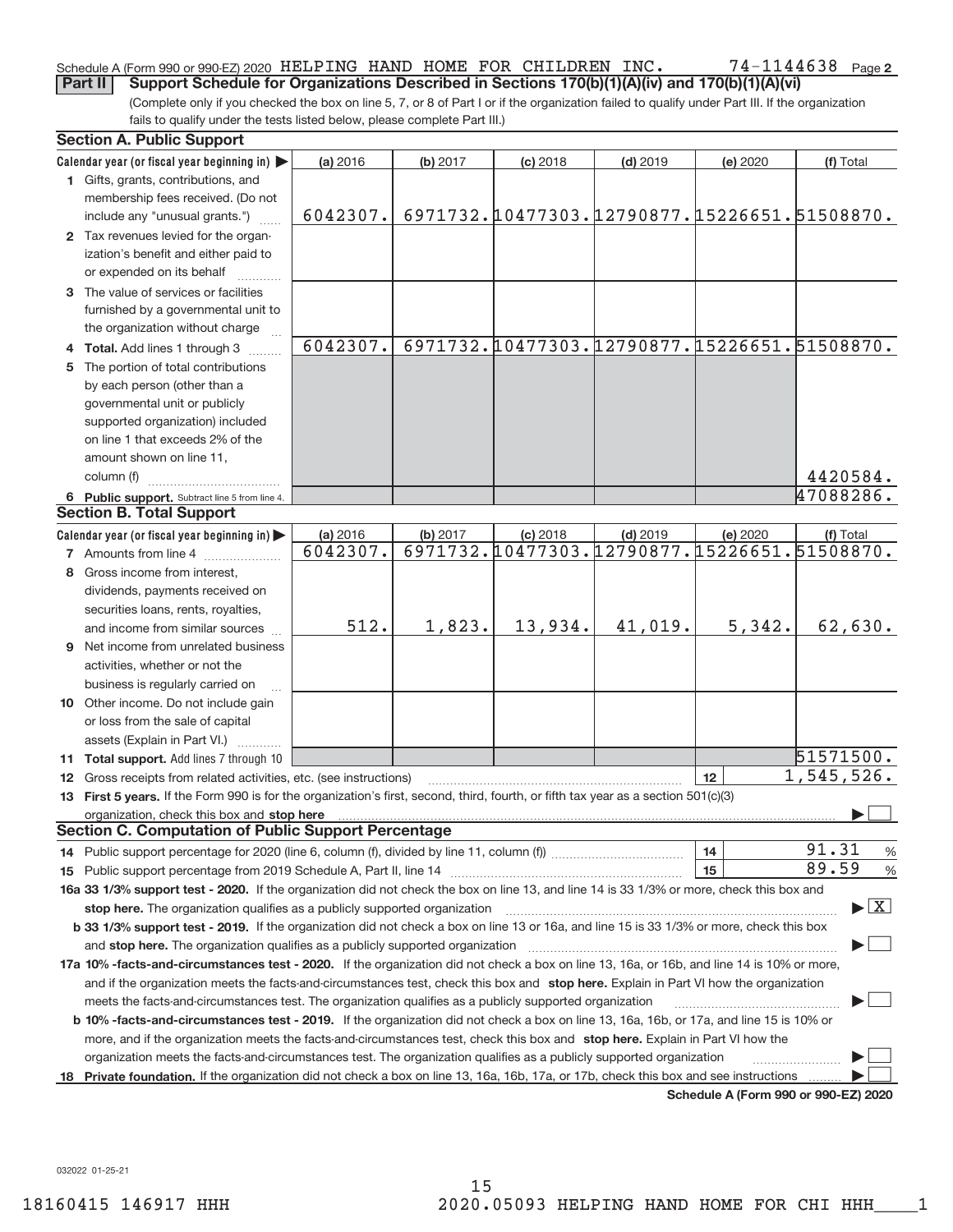### Schedule A (Form 990 or 990‐EZ) 2020 <code>HELPING HAND HOME FOR CHILDREN INC</code> .  $74-1144638$  <code>Page</code> **Part III | Support Schedule for Organizations Described in Section 509(a)(2)**

(Complete only if you checked the box on line 10 of Part I or if the organization failed to qualify under Part II. If the organization fails to qualify under the tests listed below, please complete Part II.)

| <b>Section A. Public Support</b>                                                                                                                                                                                               |          |          |            |            |          |                                      |
|--------------------------------------------------------------------------------------------------------------------------------------------------------------------------------------------------------------------------------|----------|----------|------------|------------|----------|--------------------------------------|
| Calendar year (or fiscal year beginning in) $\blacktriangleright$                                                                                                                                                              | (a) 2016 | (b) 2017 | $(c)$ 2018 | $(d)$ 2019 | (e) 2020 | (f) Total                            |
| 1 Gifts, grants, contributions, and                                                                                                                                                                                            |          |          |            |            |          |                                      |
| membership fees received. (Do not                                                                                                                                                                                              |          |          |            |            |          |                                      |
| include any "unusual grants.")                                                                                                                                                                                                 |          |          |            |            |          |                                      |
| 2 Gross receipts from admissions,<br>merchandise sold or services per-<br>formed, or facilities furnished in<br>any activity that is related to the<br>organization's tax-exempt purpose                                       |          |          |            |            |          |                                      |
| 3 Gross receipts from activities that                                                                                                                                                                                          |          |          |            |            |          |                                      |
| are not an unrelated trade or bus-                                                                                                                                                                                             |          |          |            |            |          |                                      |
| iness under section 513                                                                                                                                                                                                        |          |          |            |            |          |                                      |
| 4 Tax revenues levied for the organ-<br>ization's benefit and either paid to                                                                                                                                                   |          |          |            |            |          |                                      |
| or expended on its behalf                                                                                                                                                                                                      |          |          |            |            |          |                                      |
| The value of services or facilities<br>5                                                                                                                                                                                       |          |          |            |            |          |                                      |
| furnished by a governmental unit to                                                                                                                                                                                            |          |          |            |            |          |                                      |
| the organization without charge                                                                                                                                                                                                |          |          |            |            |          |                                      |
| <b>6 Total.</b> Add lines 1 through 5                                                                                                                                                                                          |          |          |            |            |          |                                      |
| 7a Amounts included on lines 1, 2, and<br>3 received from disqualified persons                                                                                                                                                 |          |          |            |            |          |                                      |
| <b>b</b> Amounts included on lines 2 and 3 received<br>from other than disqualified persons that<br>exceed the greater of \$5,000 or 1% of the<br>amount on line 13 for the year                                               |          |          |            |            |          |                                      |
| c Add lines 7a and 7b                                                                                                                                                                                                          |          |          |            |            |          |                                      |
| 8 Public support. (Subtract line 7c from line 6.)                                                                                                                                                                              |          |          |            |            |          |                                      |
| <b>Section B. Total Support</b>                                                                                                                                                                                                |          |          |            |            |          |                                      |
| Calendar year (or fiscal year beginning in) $\blacktriangleright$                                                                                                                                                              | (a) 2016 | (b) 2017 | $(c)$ 2018 | $(d)$ 2019 | (e) 2020 | (f) Total                            |
| 9 Amounts from line 6                                                                                                                                                                                                          |          |          |            |            |          |                                      |
| 10a Gross income from interest,<br>dividends, payments received on<br>securities loans, rents, royalties,<br>and income from similar sources                                                                                   |          |          |            |            |          |                                      |
| <b>b</b> Unrelated business taxable income<br>(less section 511 taxes) from businesses                                                                                                                                         |          |          |            |            |          |                                      |
| acquired after June 30, 1975                                                                                                                                                                                                   |          |          |            |            |          |                                      |
| c Add lines 10a and 10b                                                                                                                                                                                                        |          |          |            |            |          |                                      |
| <b>11</b> Net income from unrelated business<br>activities not included in line 10b,<br>whether or not the business is<br>regularly carried on                                                                                 |          |          |            |            |          |                                      |
| 12 Other income. Do not include gain<br>or loss from the sale of capital<br>assets (Explain in Part VI.)                                                                                                                       |          |          |            |            |          |                                      |
| <b>13</b> Total support. (Add lines 9, 10c, 11, and 12.)                                                                                                                                                                       |          |          |            |            |          |                                      |
| 14 First 5 years. If the Form 990 is for the organization's first, second, third, fourth, or fifth tax year as a section 501(c)(3) organization,                                                                               |          |          |            |            |          |                                      |
| check this box and stop here with the continuum control to the change of the state of the state of the change of the state of the change of the change of the state of the change of the change of the change of the change of |          |          |            |            |          |                                      |
| <b>Section C. Computation of Public Support Percentage</b>                                                                                                                                                                     |          |          |            |            |          |                                      |
|                                                                                                                                                                                                                                |          |          |            |            | 15       | %                                    |
| 16 Public support percentage from 2019 Schedule A, Part III, line 15                                                                                                                                                           |          |          |            |            | 16       | %                                    |
| <b>Section D. Computation of Investment Income Percentage</b>                                                                                                                                                                  |          |          |            |            |          |                                      |
| 17 Investment income percentage for 2020 (line 10c, column (f), divided by line 13, column (f) <i></i>                                                                                                                         |          |          |            |            | 17       | %                                    |
| 18 Investment income percentage from 2019 Schedule A, Part III, line 17                                                                                                                                                        |          |          |            |            | 18       | %                                    |
| 19a 33 1/3% support tests - 2020. If the organization did not check the box on line 14, and line 15 is more than 33 1/3%, and line 17 is not                                                                                   |          |          |            |            |          |                                      |
| more than 33 1/3%, check this box and stop here. The organization qualifies as a publicly supported organization                                                                                                               |          |          |            |            |          |                                      |
| b 33 1/3% support tests - 2019. If the organization did not check a box on line 14 or line 19a, and line 16 is more than 33 1/3%, and                                                                                          |          |          |            |            |          |                                      |
| line 18 is not more than 33 1/3%, check this box and stop here. The organization qualifies as a publicly supported organization                                                                                                |          |          |            |            |          |                                      |
| <b>Private foundation.</b> If the organization did not check a box on line 14, 19a, or 19b, check this box and see instructions<br>20                                                                                          |          |          |            |            |          |                                      |
| 032023 01-25-21                                                                                                                                                                                                                |          |          |            |            |          | Schedule A (Form 990 or 990-EZ) 2020 |
|                                                                                                                                                                                                                                |          | 16       |            |            |          |                                      |

18160415 146917 HHH 2020.05093 HELPING HAND HOME FOR CHI HHH\_\_\_\_1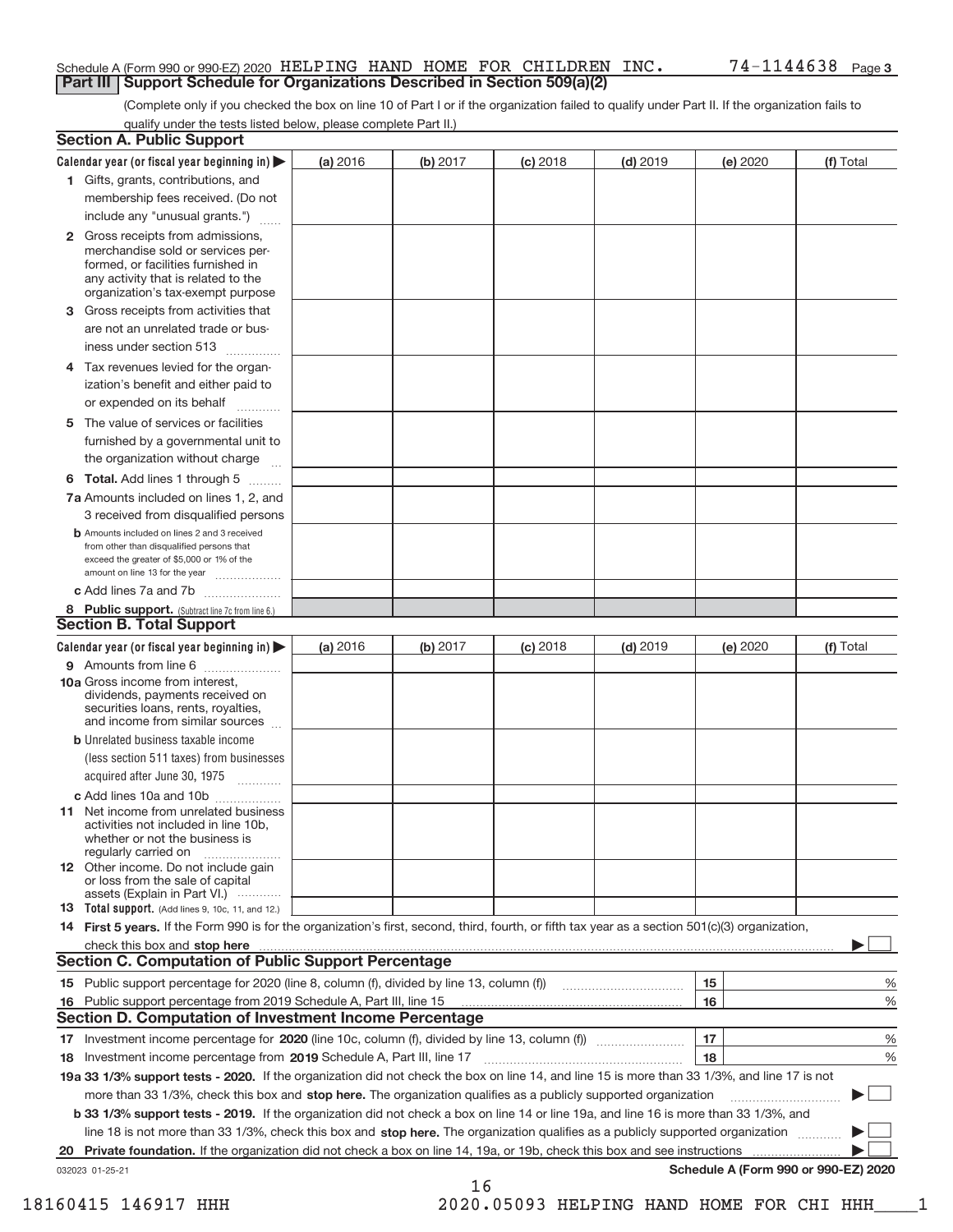### Schedule A (Form 990 or 990‐EZ) 2020 <code>HELPING HAND HOME FOR CHILDREN INC</code> .  $74-1144638$  <code>Page</code>

**1**

**2**

**3a**

**3b**

**3c**

**4a**

**4b**

**4c**

**5a**

**5b 5c**

**6**

**7**

**8**

Yes | No

## **Part IV Supporting Organizations**

(Complete only if you checked a box in line 12 on Part I. If you checked box 12a, Part I, complete Sections A and B. If you checked box 12b, Part I, complete Sections A and C. If you checked box 12c, Part I, complete Sections A, D, and E. If you checked box 12d, Part I, complete Sections A and D, and complete Part V.)

### **Section A. All Supporting Organizations**

- **1** Are all of the organization's supported organizations listed by name in the organization's governing documents? If "No," describe in Part VI how the supported organizations are designated. If designated by *class or purpose, describe the designation. If historic and continuing relationship, explain.*
- **2** Did the organization have any supported organization that does not have an IRS determination of status under section 509(a)(1) or (2)? If "Yes," explain in Part VI how the organization determined that the supported *organization was described in section 509(a)(1) or (2).*
- **3a** Did the organization have a supported organization described in section 501(c)(4), (5), or (6)? If "Yes," answer *lines 3b and 3c below.*
- **b** Did the organization confirm that each supported organization qualified under section 501(c)(4), (5), or (6) and satisfied the public support tests under section 509(a)(2)? If "Yes," describe in Part VI when and how the *organization made the determination.*
- **c** Did the organization ensure that all support to such organizations was used exclusively for section 170(c)(2)(B) purposes? If "Yes," explain in Part VI what controls the organization put in place to ensure such use.
- **4 a** *If* Was any supported organization not organized in the United States ("foreign supported organization")? *"Yes," and if you checked box 12a or 12b in Part I, answer lines 4b and 4c below.*
- **b** Did the organization have ultimate control and discretion in deciding whether to make grants to the foreign supported organization? If "Yes," describe in Part VI how the organization had such control and discretion *despite being controlled or supervised by or in connection with its supported organizations.*
- **c** Did the organization support any foreign supported organization that does not have an IRS determination under sections 501(c)(3) and 509(a)(1) or (2)? If "Yes," explain in Part VI what controls the organization used *to ensure that all support to the foreign supported organization was used exclusively for section 170(c)(2)(B) purposes.*
- **5a** Did the organization add, substitute, or remove any supported organizations during the tax year? If "Yes," answer lines 5b and 5c below (if applicable). Also, provide detail in Part VI, including (i) the names and EIN *numbers of the supported organizations added, substituted, or removed; (ii) the reasons for each such action; (iii) the authority under the organization's organizing document authorizing such action; and (iv) how the action was accomplished (such as by amendment to the organizing document).*
- **b** Type I or Type II only. Was any added or substituted supported organization part of a class already designated in the organization's organizing document?
- **c Substitutions only.**  Was the substitution the result of an event beyond the organization's control?
- **6** Did the organization provide support (whether in the form of grants or the provision of services or facilities) to **Part VI.** *If "Yes," provide detail in* support or benefit one or more of the filing organization's supported organizations? anyone other than (i) its supported organizations, (ii) individuals that are part of the charitable class benefited by one or more of its supported organizations, or (iii) other supporting organizations that also
- **7** Did the organization provide a grant, loan, compensation, or other similar payment to a substantial contributor regard to a substantial contributor? If "Yes," complete Part I of Schedule L (Form 990 or 990-EZ). (as defined in section 4958(c)(3)(C)), a family member of a substantial contributor, or a 35% controlled entity with
- **8** Did the organization make a loan to a disqualified person (as defined in section 4958) not described in line 7? *If "Yes," complete Part I of Schedule L (Form 990 or 990-EZ).*
- **9 a** Was the organization controlled directly or indirectly at any time during the tax year by one or more in section 509(a)(1) or (2))? If "Yes," provide detail in Part VI. disqualified persons, as defined in section 4946 (other than foundation managers and organizations described
- **b** the supporting organization had an interest? If "Yes," provide detail in Part VI. Did one or more disqualified persons (as defined in line 9a) hold a controlling interest in any entity in which
- **c** Did a disqualified person (as defined in line 9a) have an ownership interest in, or derive any personal benefit from, assets in which the supporting organization also had an interest? If "Yes," provide detail in Part VI.
- **10 a** Was the organization subject to the excess business holdings rules of section 4943 because of section supporting organizations)? If "Yes," answer line 10b below. 4943(f) (regarding certain Type II supporting organizations, and all Type III non-functionally integrated
- **b** Did the organization have any excess business holdings in the tax year? (Use Schedule C, Form 4720, to *determine whether the organization had excess business holdings.)*

032024 01‐25‐21

**9a 9b 9c 10a 10b Schedule A (Form 990 or 990‐EZ) 2020**

17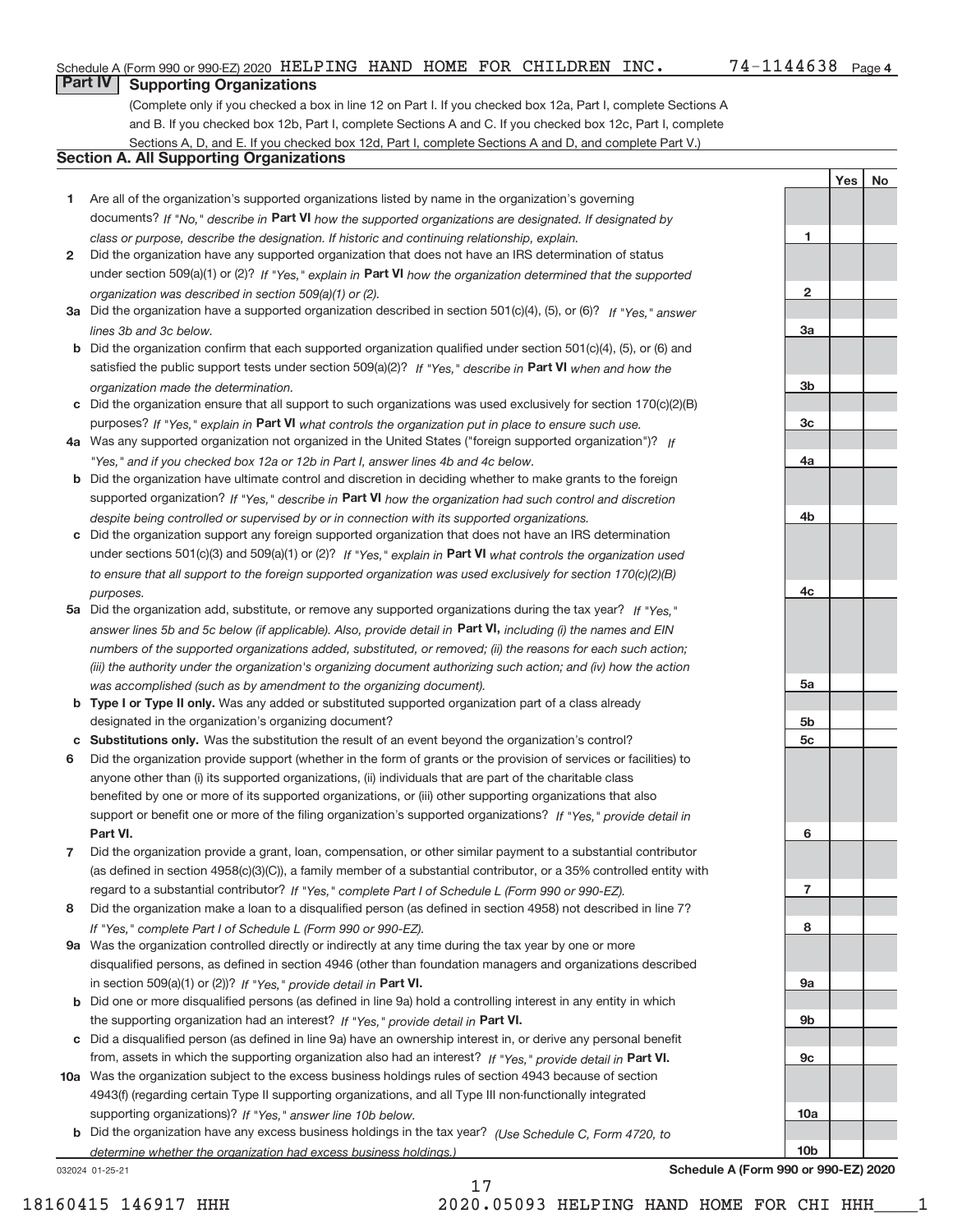### Schedule A (Form 990 or 990‐EZ) 2020 <code>HELPING HAND HOME FOR CHILDREN INC</code> .  $74-1144638$  <code>Page</code> **Part IV | Supporting Organizations** (*continued*)

|    |                                                                                                                                                                                                                                                           |                 | Yes | No |
|----|-----------------------------------------------------------------------------------------------------------------------------------------------------------------------------------------------------------------------------------------------------------|-----------------|-----|----|
| 11 | Has the organization accepted a gift or contribution from any of the following persons?                                                                                                                                                                   |                 |     |    |
|    | a A person who directly or indirectly controls, either alone or together with persons described in lines 11b and                                                                                                                                          |                 |     |    |
|    | 11c below, the governing body of a supported organization?                                                                                                                                                                                                | 11a             |     |    |
|    | <b>b</b> A family member of a person described in line 11a above?                                                                                                                                                                                         | 11 <sub>b</sub> |     |    |
|    | c A 35% controlled entity of a person described in line 11a or 11b above? If "Yes" to line 11a, 11b, or 11c, provide                                                                                                                                      |                 |     |    |
|    | detail in Part VI.                                                                                                                                                                                                                                        | 11c             |     |    |
|    | <b>Section B. Type I Supporting Organizations</b>                                                                                                                                                                                                         |                 |     |    |
|    |                                                                                                                                                                                                                                                           |                 | Yes | No |
| 1  | Did the governing body, members of the governing body, officers acting in their official capacity, or membership of one or                                                                                                                                |                 |     |    |
|    | more supported organizations have the power to regularly appoint or elect at least a majority of the organization's officers,                                                                                                                             |                 |     |    |
|    | directors, or trustees at all times during the tax year? If "No," describe in Part VI how the supported organization(s)<br>effectively operated, supervised, or controlled the organization's activities. If the organization had more than one supported |                 |     |    |
|    | organization, describe how the powers to appoint and/or remove officers, directors, or trustees were allocated among the                                                                                                                                  |                 |     |    |
|    | supported organizations and what conditions or restrictions, if any, applied to such powers during the tax year.                                                                                                                                          | 1               |     |    |
| 2  | Did the organization operate for the benefit of any supported organization other than the supported                                                                                                                                                       |                 |     |    |
|    | organization(s) that operated, supervised, or controlled the supporting organization? If "Yes," explain in                                                                                                                                                |                 |     |    |
|    | Part VI how providing such benefit carried out the purposes of the supported organization(s) that operated,                                                                                                                                               |                 |     |    |
|    | supervised, or controlled the supporting organization.                                                                                                                                                                                                    | $\mathbf{2}$    |     |    |
|    | <b>Section C. Type II Supporting Organizations</b>                                                                                                                                                                                                        |                 |     |    |
|    |                                                                                                                                                                                                                                                           |                 | Yes | No |
| 1. | Were a majority of the organization's directors or trustees during the tax year also a majority of the directors                                                                                                                                          |                 |     |    |
|    | or trustees of each of the organization's supported organization(s)? If "No," describe in Part VI how control                                                                                                                                             |                 |     |    |
|    | or management of the supporting organization was vested in the same persons that controlled or managed                                                                                                                                                    |                 |     |    |
|    | the supported organization(s).<br><b>Section D. All Type III Supporting Organizations</b>                                                                                                                                                                 | 1               |     |    |
|    |                                                                                                                                                                                                                                                           |                 |     |    |
|    |                                                                                                                                                                                                                                                           |                 | Yes | No |
| 1  | Did the organization provide to each of its supported organizations, by the last day of the fifth month of the                                                                                                                                            |                 |     |    |
|    | organization's tax year, (i) a written notice describing the type and amount of support provided during the prior tax                                                                                                                                     |                 |     |    |
|    | year, (ii) a copy of the Form 990 that was most recently filed as of the date of notification, and (iii) copies of the                                                                                                                                    |                 |     |    |
|    | organization's governing documents in effect on the date of notification, to the extent not previously provided?                                                                                                                                          | 1               |     |    |
| 2  | Were any of the organization's officers, directors, or trustees either (i) appointed or elected by the supported                                                                                                                                          |                 |     |    |
|    | organization(s) or (ii) serving on the governing body of a supported organization? If "No," explain in Part VI how                                                                                                                                        | $\mathbf{2}$    |     |    |
|    | the organization maintained a close and continuous working relationship with the supported organization(s).                                                                                                                                               |                 |     |    |
| 3  | By reason of the relationship described in line 2, above, did the organization's supported organizations have a                                                                                                                                           |                 |     |    |
|    | significant voice in the organization's investment policies and in directing the use of the organization's                                                                                                                                                |                 |     |    |
|    | income or assets at all times during the tax year? If "Yes," describe in Part VI the role the organization's<br>supported organizations played in this regard.                                                                                            | 3               |     |    |
|    | Section E. Type III Functionally Integrated Supporting Organizations                                                                                                                                                                                      |                 |     |    |
| 1. | Check the box next to the method that the organization used to satisfy the Integral Part Test during the year (see instructions).                                                                                                                         |                 |     |    |
| a  | The organization satisfied the Activities Test. Complete line 2 below.                                                                                                                                                                                    |                 |     |    |
| b  | The organization is the parent of each of its supported organizations. Complete line 3 below.                                                                                                                                                             |                 |     |    |
| c  | The organization supported a governmental entity. Describe in Part VI how you supported a governmental entity (see instructions).                                                                                                                         |                 |     |    |
| 2  | Activities Test. Answer lines 2a and 2b below.                                                                                                                                                                                                            |                 | Yes | No |
| a  | Did substantially all of the organization's activities during the tax year directly further the exempt purposes of                                                                                                                                        |                 |     |    |
|    | the supported organization(s) to which the organization was responsive? If "Yes," then in Part VI identify                                                                                                                                                |                 |     |    |
|    | those supported organizations and explain how these activities directly furthered their exempt purposes,                                                                                                                                                  |                 |     |    |
|    | how the organization was responsive to those supported organizations, and how the organization determined                                                                                                                                                 |                 |     |    |
|    | that these activities constituted substantially all of its activities.                                                                                                                                                                                    | 2a              |     |    |
| b  | Did the activities described in line 2a, above, constitute activities that, but for the organization's involvement,                                                                                                                                       |                 |     |    |
|    | one or more of the organization's supported organization(s) would have been engaged in? If "Yes," explain in                                                                                                                                              |                 |     |    |
|    | Part VI the reasons for the organization's position that its supported organization(s) would have engaged in                                                                                                                                              |                 |     |    |
|    | these activities but for the organization's involvement.                                                                                                                                                                                                  | 2 <sub>b</sub>  |     |    |

3 Parent of Supported Organizations. Answer lines 3a and 3b below.

**a** Did the organization have the power to regularly appoint or elect a majority of the officers, directors, or trustees of each of the supported organizations? If "Yes" or "No" provide details in Part VI.

032025 01‐25‐21 **b** Did the organization exercise a substantial degree of direction over the policies, programs, and activities of each of its supported organizations? If "Yes," describe in Part VI the role played by the organization in this regard.

18

**Schedule A (Form 990 or 990‐EZ) 2020**

**3a**

**3b**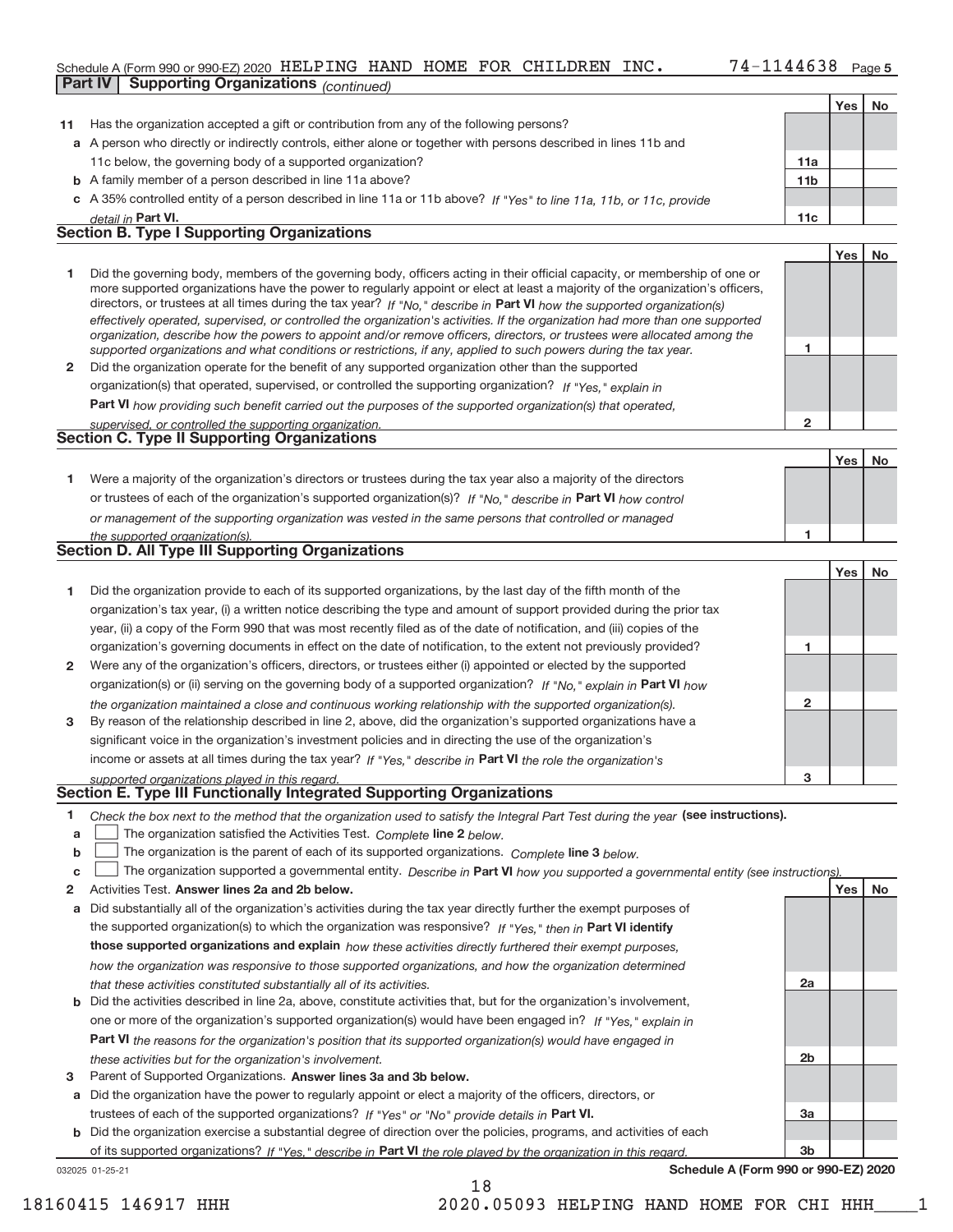| <b>Part V</b> | Schedule A (Form 990 or 990-EZ) 2020 HELPING HAND HOME FOR CHILDREN INC.<br>Type III Non-Functionally Integrated 509(a)(3) Supporting Organizations |                |                | $74 - 1144638$ Page 6          |
|---------------|-----------------------------------------------------------------------------------------------------------------------------------------------------|----------------|----------------|--------------------------------|
| 1             | Check here if the organization satisfied the Integral Part Test as a qualifying trust on Nov. 20, 1970 (explain in Part VI). See instructions.      |                |                |                                |
|               | All other Type III non-functionally integrated supporting organizations must complete Sections A through E.                                         |                |                |                                |
|               | Section A - Adjusted Net Income                                                                                                                     |                | (A) Prior Year | (B) Current Year<br>(optional) |
| 1             | Net short-term capital gain                                                                                                                         | 1              |                |                                |
| 2             | Recoveries of prior-year distributions                                                                                                              | $\overline{2}$ |                |                                |
| з             | Other gross income (see instructions)                                                                                                               | 3              |                |                                |
| 4             | Add lines 1 through 3.                                                                                                                              | 4              |                |                                |
| 5             | Depreciation and depletion                                                                                                                          | 5              |                |                                |
| 6             | Portion of operating expenses paid or incurred for production or                                                                                    |                |                |                                |
|               | collection of gross income or for management, conservation, or                                                                                      |                |                |                                |
|               | maintenance of property held for production of income (see instructions)                                                                            | 6              |                |                                |
| 7             | Other expenses (see instructions)                                                                                                                   | 7              |                |                                |
| 8             | Adjusted Net Income (subtract lines 5, 6, and 7 from line 4)                                                                                        | 8              |                |                                |
|               | <b>Section B - Minimum Asset Amount</b>                                                                                                             |                | (A) Prior Year | (B) Current Year<br>(optional) |
| 1             | Aggregate fair market value of all non-exempt-use assets (see                                                                                       |                |                |                                |
|               | instructions for short tax year or assets held for part of year):                                                                                   |                |                |                                |
|               | a Average monthly value of securities                                                                                                               | 1a             |                |                                |
|               | <b>b</b> Average monthly cash balances                                                                                                              | 1 <sub>b</sub> |                |                                |
|               | c Fair market value of other non-exempt-use assets                                                                                                  | 1c             |                |                                |
|               | d Total (add lines 1a, 1b, and 1c)                                                                                                                  | 1d             |                |                                |
|               | e Discount claimed for blockage or other factors                                                                                                    |                |                |                                |
|               | (explain in detail in Part VI):                                                                                                                     |                |                |                                |
| 2             | Acquisition indebtedness applicable to non-exempt-use assets                                                                                        | $\overline{2}$ |                |                                |
| 3             | Subtract line 2 from line 1d.                                                                                                                       | 3              |                |                                |
| 4             | Cash deemed held for exempt use. Enter 0.015 of line 3 (for greater amount,                                                                         |                |                |                                |
|               | see instructions).                                                                                                                                  | 4              |                |                                |
| 5             | Net value of non-exempt-use assets (subtract line 4 from line 3)                                                                                    | 5              |                |                                |
| 6             | Multiply line 5 by 0.035.                                                                                                                           | 6              |                |                                |
| 7             | Recoveries of prior-year distributions                                                                                                              | 7              |                |                                |
| 8             | Minimum Asset Amount (add line 7 to line 6)                                                                                                         | 8              |                |                                |
|               | <b>Section C - Distributable Amount</b>                                                                                                             |                |                | <b>Current Year</b>            |
|               | Adjusted net income for prior year (from Section A, line 8, column A)                                                                               | 1              |                |                                |
| 2             | Enter 0.85 of line 1.                                                                                                                               | 2              |                |                                |
| 3             | Minimum asset amount for prior year (from Section B, line 8, column A)                                                                              | 3              |                |                                |
| 4             | Enter greater of line 2 or line 3.                                                                                                                  | 4              |                |                                |
| 5             | Income tax imposed in prior year                                                                                                                    | 5              |                |                                |
| 6             | Distributable Amount. Subtract line 5 from line 4, unless subject to                                                                                |                |                |                                |
|               | emergency temporary reduction (see instructions).                                                                                                   | 6              |                |                                |
| 7             | Check here if the current year is the organization's first as a non-functionally integrated Type III supporting organization (see                   |                |                |                                |

instructions).

**Schedule A (Form 990 or 990‐EZ) 2020**

032026 01‐25‐21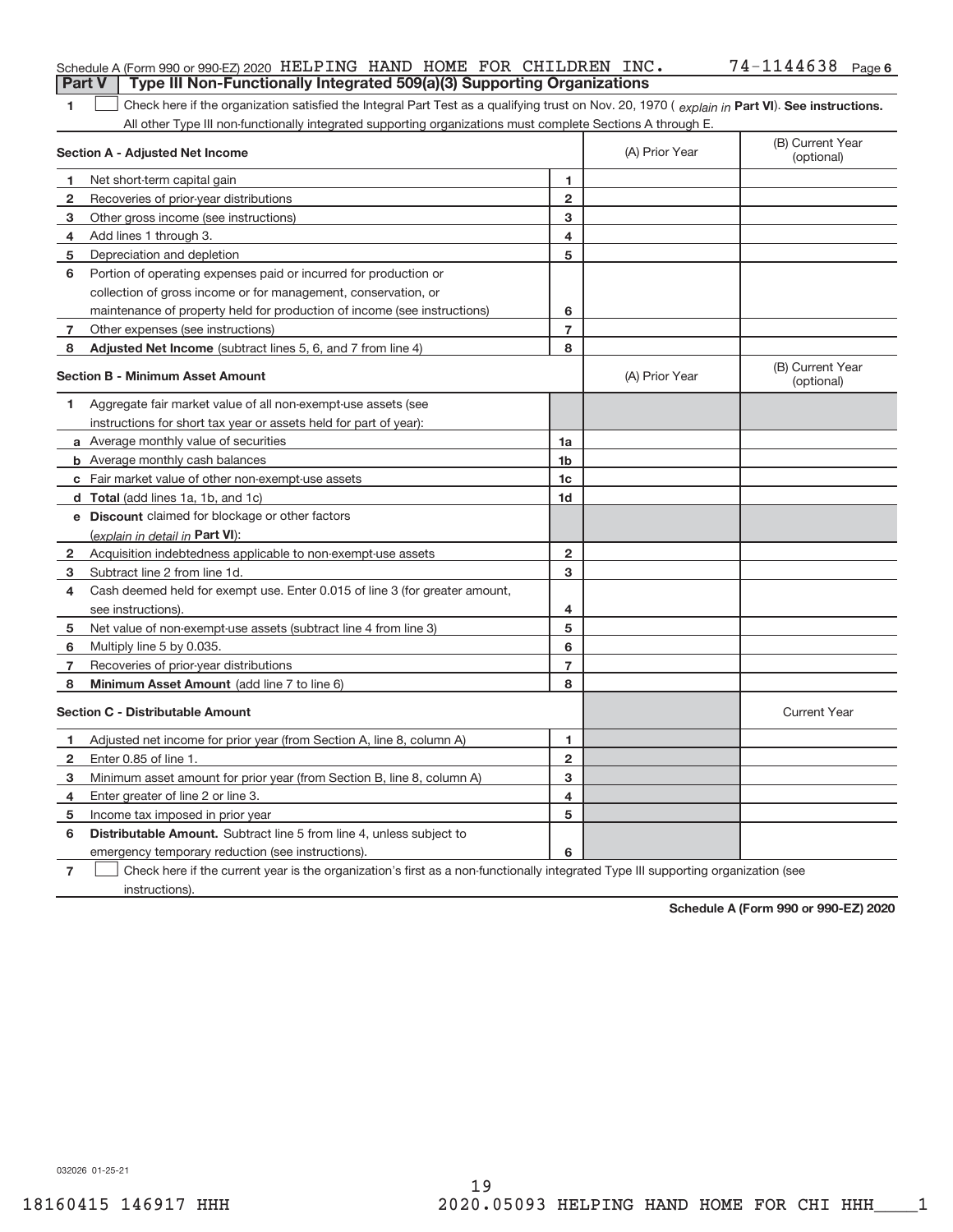### Schedule A (Form 990 or 990‐EZ) 2020 HELPING HAND HOME FOR CHILDREN INC 。 /4-II44638 Page HELPING HAND HOME FOR CHILDREN INC. 74‐1144638

| <b>Part V</b> | Type III Non-Functionally Integrated 509(a)(3) Supporting Organizations                    |                             | (continued)                           |              |                                                |  |  |  |  |
|---------------|--------------------------------------------------------------------------------------------|-----------------------------|---------------------------------------|--------------|------------------------------------------------|--|--|--|--|
|               | <b>Current Year</b><br><b>Section D - Distributions</b>                                    |                             |                                       |              |                                                |  |  |  |  |
| 1.            | Amounts paid to supported organizations to accomplish exempt purposes                      |                             |                                       | 1            |                                                |  |  |  |  |
| 2             | Amounts paid to perform activity that directly furthers exempt purposes of supported       |                             |                                       |              |                                                |  |  |  |  |
|               | organizations, in excess of income from activity                                           |                             |                                       | $\mathbf{2}$ |                                                |  |  |  |  |
| 3             | Administrative expenses paid to accomplish exempt purposes of supported organizations      |                             |                                       | 3            |                                                |  |  |  |  |
| 4             | Amounts paid to acquire exempt-use assets                                                  |                             |                                       | 4            |                                                |  |  |  |  |
| 5             | Qualified set-aside amounts (prior IRS approval required - provide details in Part VI)     |                             |                                       | 5            |                                                |  |  |  |  |
| 6             | Other distributions ( <i>describe in</i> Part VI). See instructions.                       |                             |                                       | 6            |                                                |  |  |  |  |
| 7             | Total annual distributions. Add lines 1 through 6.                                         |                             |                                       | 7            |                                                |  |  |  |  |
| 8             | Distributions to attentive supported organizations to which the organization is responsive |                             |                                       |              |                                                |  |  |  |  |
|               | ( <i>provide details in</i> Part VI). See instructions.                                    |                             |                                       | 8            |                                                |  |  |  |  |
| 9             | Distributable amount for 2020 from Section C, line 6                                       |                             |                                       | 9            |                                                |  |  |  |  |
| 10            | Line 8 amount divided by line 9 amount                                                     |                             |                                       | 10           |                                                |  |  |  |  |
|               |                                                                                            | (i)                         | (ii)                                  |              | (iii)                                          |  |  |  |  |
|               | <b>Section E - Distribution Allocations</b> (see instructions)                             | <b>Excess Distributions</b> | <b>Underdistributions</b><br>Pre-2020 |              | <b>Distributable</b><br><b>Amount for 2020</b> |  |  |  |  |
| 1             | Distributable amount for 2020 from Section C, line 6                                       |                             |                                       |              |                                                |  |  |  |  |
| 2             | Underdistributions, if any, for years prior to 2020 (reason-                               |                             |                                       |              |                                                |  |  |  |  |
|               | able cause required - explain in Part VI). See instructions.                               |                             |                                       |              |                                                |  |  |  |  |
| 3             | Excess distributions carryover, if any, to 2020                                            |                             |                                       |              |                                                |  |  |  |  |
|               | <b>a</b> From 2015                                                                         |                             |                                       |              |                                                |  |  |  |  |
|               | <b>b</b> From 2016                                                                         |                             |                                       |              |                                                |  |  |  |  |
|               | c From 2017                                                                                |                             |                                       |              |                                                |  |  |  |  |
|               | d From 2018                                                                                |                             |                                       |              |                                                |  |  |  |  |
|               | e From 2019                                                                                |                             |                                       |              |                                                |  |  |  |  |
|               | f Total of lines 3a through 3e                                                             |                             |                                       |              |                                                |  |  |  |  |
|               | <b>g</b> Applied to underdistributions of prior years                                      |                             |                                       |              |                                                |  |  |  |  |
|               | <b>h</b> Applied to 2020 distributable amount                                              |                             |                                       |              |                                                |  |  |  |  |
|               | Carryover from 2015 not applied (see instructions)                                         |                             |                                       |              |                                                |  |  |  |  |
|               | Remainder. Subtract lines 3g, 3h, and 3i from line 3f.                                     |                             |                                       |              |                                                |  |  |  |  |
| 4             | Distributions for 2020 from Section D,                                                     |                             |                                       |              |                                                |  |  |  |  |
|               | line $7:$                                                                                  |                             |                                       |              |                                                |  |  |  |  |
|               | <b>a</b> Applied to underdistributions of prior years                                      |                             |                                       |              |                                                |  |  |  |  |
|               | <b>b</b> Applied to 2020 distributable amount                                              |                             |                                       |              |                                                |  |  |  |  |
|               | <b>c</b> Remainder. Subtract lines 4a and 4b from line 4.                                  |                             |                                       |              |                                                |  |  |  |  |
| 5             | Remaining underdistributions for years prior to 2020, if                                   |                             |                                       |              |                                                |  |  |  |  |
|               | any. Subtract lines 3g and 4a from line 2. For result greater                              |                             |                                       |              |                                                |  |  |  |  |
|               | than zero, explain in Part VI. See instructions.                                           |                             |                                       |              |                                                |  |  |  |  |
| 6             | Remaining underdistributions for 2020. Subtract lines 3h                                   |                             |                                       |              |                                                |  |  |  |  |
|               | and 4b from line 1. For result greater than zero, explain in                               |                             |                                       |              |                                                |  |  |  |  |
|               | Part VI. See instructions.                                                                 |                             |                                       |              |                                                |  |  |  |  |
| 7             | Excess distributions carryover to 2021. Add lines 3j                                       |                             |                                       |              |                                                |  |  |  |  |
|               | and 4c.                                                                                    |                             |                                       |              |                                                |  |  |  |  |
| 8             | Breakdown of line 7:                                                                       |                             |                                       |              |                                                |  |  |  |  |
|               | a Excess from 2016                                                                         |                             |                                       |              |                                                |  |  |  |  |
|               | <b>b</b> Excess from 2017                                                                  |                             |                                       |              |                                                |  |  |  |  |
|               | c Excess from 2018                                                                         |                             |                                       |              |                                                |  |  |  |  |
|               | d Excess from 2019                                                                         |                             |                                       |              |                                                |  |  |  |  |
|               | e Excess from 2020                                                                         |                             |                                       |              |                                                |  |  |  |  |

**Schedule A (Form 990 or 990‐EZ) 2020**

032027 01‐25‐21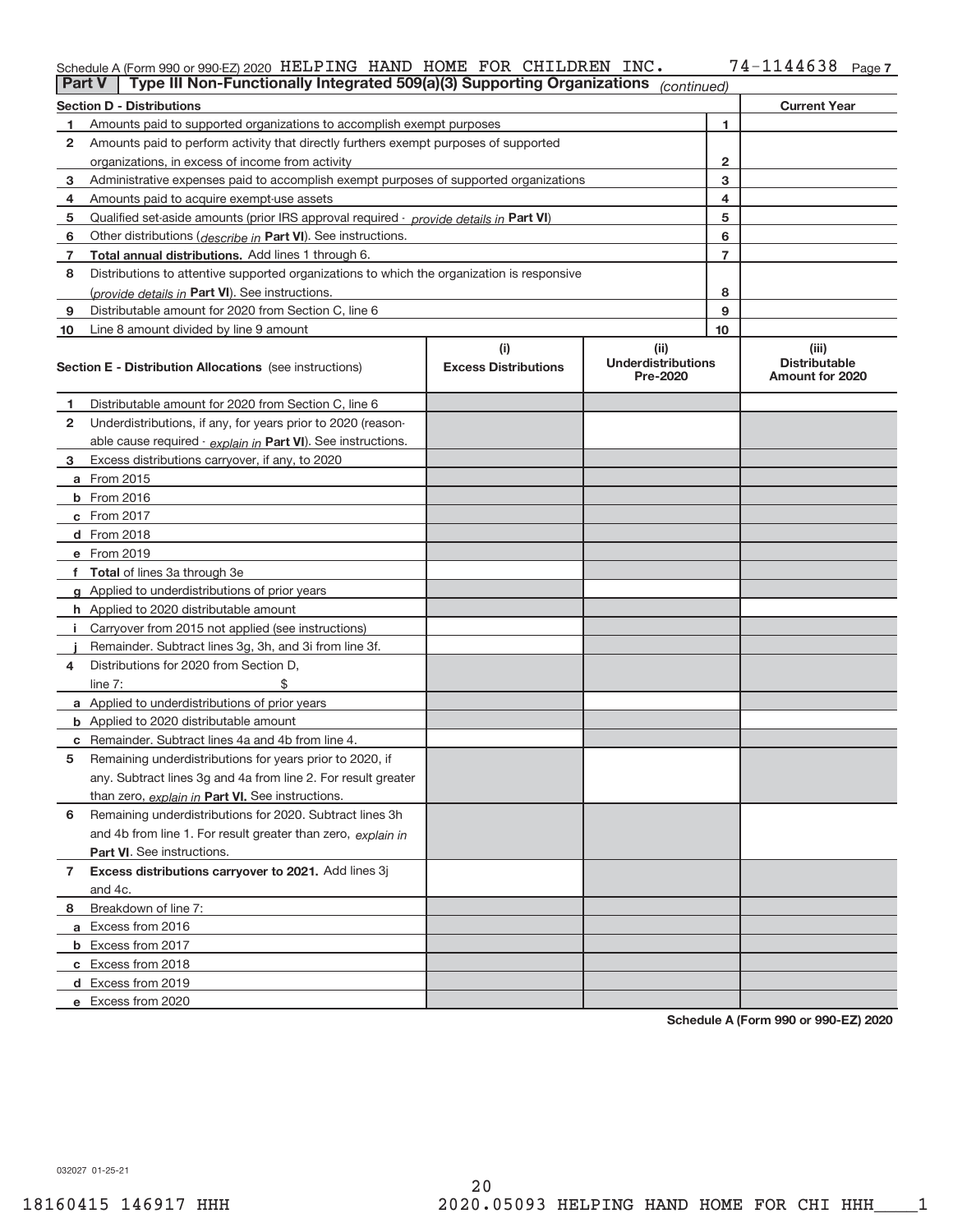|                 | Schedule A (Form 990 or 990-EZ) 2020 HELPING HAND HOME FOR CHILDREN INC.                                                                               |  |            |  | 74-1144638 Page 8                                                                                                                                |  |
|-----------------|--------------------------------------------------------------------------------------------------------------------------------------------------------|--|------------|--|--------------------------------------------------------------------------------------------------------------------------------------------------|--|
| <b>Part VI</b>  |                                                                                                                                                        |  |            |  | Supplemental Information. Provide the explanations required by Part II, line 10; Part II, line 17a or 17b; Part III, line 12;                    |  |
|                 |                                                                                                                                                        |  |            |  | Part IV, Section A, lines 1, 2, 3b, 3c, 4b, 4c, 5a, 6, 9a, 9b, 9c, 11a, 11b, and 11c; Part IV, Section B, lines 1 and 2; Part IV, Section C,     |  |
|                 |                                                                                                                                                        |  |            |  | line 1; Part IV, Section D, lines 2 and 3; Part IV, Section E, lines 1c, 2a, 2b, 3a, and 3b; Part V, line 1; Part V, Section B, line 1e; Part V, |  |
|                 | Section D, lines 5, 6, and 8; and Part V, Section E, lines 2, 5, and 6. Also complete this part for any additional information.<br>(See instructions.) |  |            |  |                                                                                                                                                  |  |
|                 |                                                                                                                                                        |  |            |  |                                                                                                                                                  |  |
|                 |                                                                                                                                                        |  |            |  |                                                                                                                                                  |  |
|                 |                                                                                                                                                        |  |            |  |                                                                                                                                                  |  |
|                 |                                                                                                                                                        |  |            |  |                                                                                                                                                  |  |
|                 |                                                                                                                                                        |  |            |  |                                                                                                                                                  |  |
|                 |                                                                                                                                                        |  |            |  |                                                                                                                                                  |  |
|                 |                                                                                                                                                        |  |            |  |                                                                                                                                                  |  |
|                 |                                                                                                                                                        |  |            |  |                                                                                                                                                  |  |
|                 |                                                                                                                                                        |  |            |  |                                                                                                                                                  |  |
|                 |                                                                                                                                                        |  |            |  |                                                                                                                                                  |  |
|                 |                                                                                                                                                        |  |            |  |                                                                                                                                                  |  |
|                 |                                                                                                                                                        |  |            |  |                                                                                                                                                  |  |
|                 |                                                                                                                                                        |  |            |  |                                                                                                                                                  |  |
|                 |                                                                                                                                                        |  |            |  |                                                                                                                                                  |  |
|                 |                                                                                                                                                        |  |            |  |                                                                                                                                                  |  |
|                 |                                                                                                                                                        |  |            |  |                                                                                                                                                  |  |
|                 |                                                                                                                                                        |  |            |  |                                                                                                                                                  |  |
|                 |                                                                                                                                                        |  |            |  |                                                                                                                                                  |  |
|                 |                                                                                                                                                        |  |            |  |                                                                                                                                                  |  |
|                 |                                                                                                                                                        |  |            |  |                                                                                                                                                  |  |
|                 |                                                                                                                                                        |  |            |  |                                                                                                                                                  |  |
|                 |                                                                                                                                                        |  |            |  |                                                                                                                                                  |  |
|                 |                                                                                                                                                        |  |            |  |                                                                                                                                                  |  |
|                 |                                                                                                                                                        |  |            |  |                                                                                                                                                  |  |
|                 |                                                                                                                                                        |  |            |  |                                                                                                                                                  |  |
|                 |                                                                                                                                                        |  |            |  |                                                                                                                                                  |  |
|                 |                                                                                                                                                        |  |            |  |                                                                                                                                                  |  |
|                 |                                                                                                                                                        |  |            |  |                                                                                                                                                  |  |
|                 |                                                                                                                                                        |  |            |  |                                                                                                                                                  |  |
|                 |                                                                                                                                                        |  |            |  |                                                                                                                                                  |  |
|                 |                                                                                                                                                        |  |            |  |                                                                                                                                                  |  |
|                 |                                                                                                                                                        |  |            |  |                                                                                                                                                  |  |
|                 |                                                                                                                                                        |  |            |  |                                                                                                                                                  |  |
|                 |                                                                                                                                                        |  |            |  |                                                                                                                                                  |  |
|                 |                                                                                                                                                        |  |            |  |                                                                                                                                                  |  |
|                 |                                                                                                                                                        |  |            |  |                                                                                                                                                  |  |
|                 |                                                                                                                                                        |  |            |  |                                                                                                                                                  |  |
|                 |                                                                                                                                                        |  |            |  |                                                                                                                                                  |  |
|                 |                                                                                                                                                        |  |            |  |                                                                                                                                                  |  |
|                 |                                                                                                                                                        |  |            |  |                                                                                                                                                  |  |
|                 |                                                                                                                                                        |  |            |  |                                                                                                                                                  |  |
|                 |                                                                                                                                                        |  |            |  |                                                                                                                                                  |  |
|                 |                                                                                                                                                        |  |            |  |                                                                                                                                                  |  |
|                 |                                                                                                                                                        |  |            |  |                                                                                                                                                  |  |
|                 |                                                                                                                                                        |  |            |  |                                                                                                                                                  |  |
|                 |                                                                                                                                                        |  |            |  |                                                                                                                                                  |  |
|                 |                                                                                                                                                        |  |            |  |                                                                                                                                                  |  |
|                 |                                                                                                                                                        |  |            |  |                                                                                                                                                  |  |
|                 |                                                                                                                                                        |  |            |  |                                                                                                                                                  |  |
|                 |                                                                                                                                                        |  |            |  |                                                                                                                                                  |  |
|                 |                                                                                                                                                        |  |            |  |                                                                                                                                                  |  |
|                 |                                                                                                                                                        |  |            |  |                                                                                                                                                  |  |
|                 |                                                                                                                                                        |  |            |  |                                                                                                                                                  |  |
|                 |                                                                                                                                                        |  |            |  |                                                                                                                                                  |  |
|                 |                                                                                                                                                        |  |            |  |                                                                                                                                                  |  |
|                 |                                                                                                                                                        |  |            |  |                                                                                                                                                  |  |
| 032028 01-25-21 |                                                                                                                                                        |  | $\Omega$ 1 |  | Schedule A (Form 990 or 990-EZ) 2020                                                                                                             |  |
|                 |                                                                                                                                                        |  |            |  |                                                                                                                                                  |  |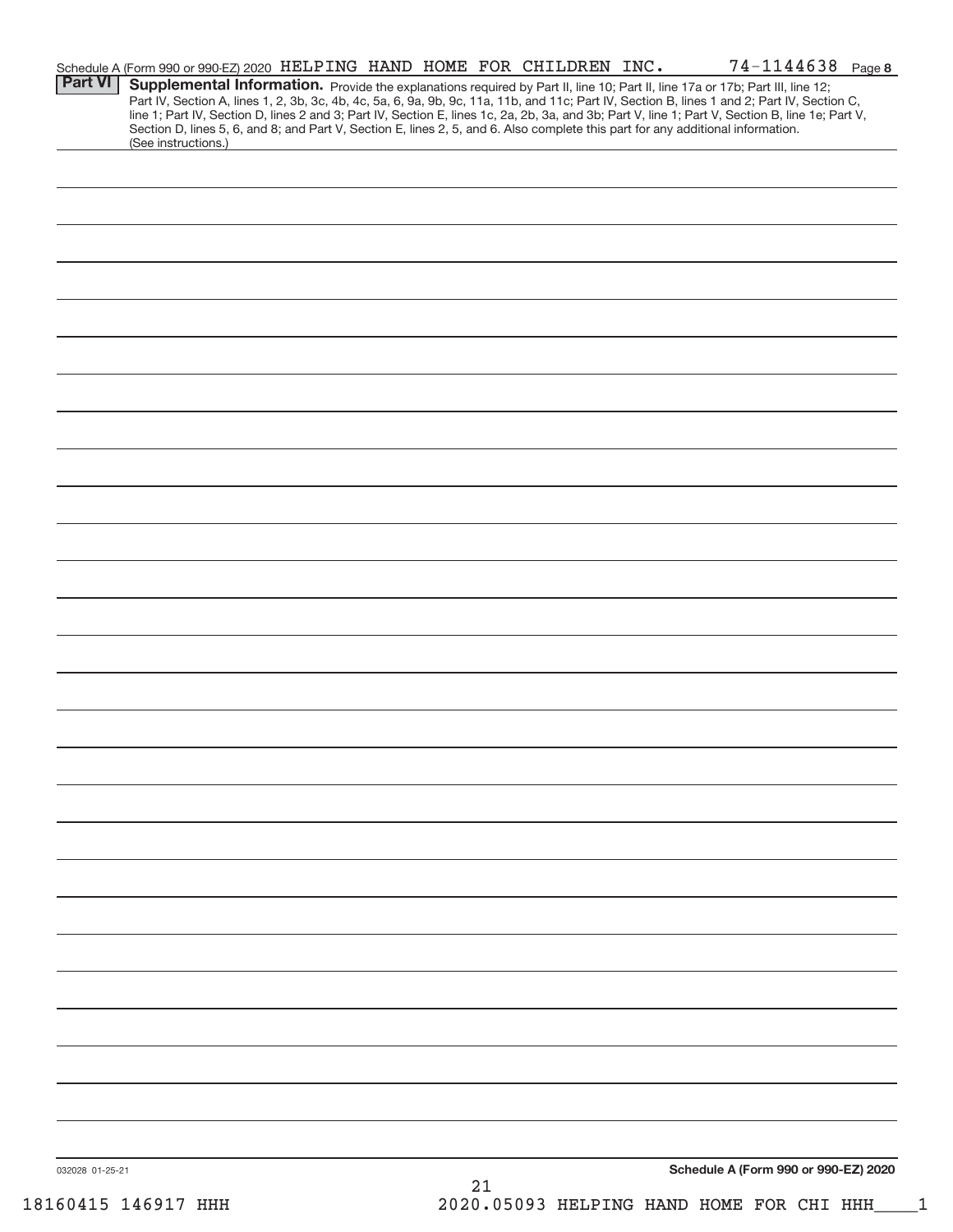Department of the Treasury Internal Revenue Service **(Form 990, 990‐EZ,** Name of the organization

## **Schedule B Schedule of Contributors**

**or 990‐PF) | Attach to Form 990, Form 990‐EZ, or Form 990‐PF. | Go to www.irs.gov/Form990 for the latest information.** OMB No. 1545-0047

**2020**

**Employer identification number**

|                                                                              | HELPING HAND HOME FOR CHILDREN INC.                                       | 74-1144638 |  |  |  |  |
|------------------------------------------------------------------------------|---------------------------------------------------------------------------|------------|--|--|--|--|
| Organization type (check one):                                               |                                                                           |            |  |  |  |  |
| Filers of:                                                                   | Section:                                                                  |            |  |  |  |  |
| Form 990 or 990-EZ                                                           | $\lfloor \mathbf{X} \rfloor$ 501(c)( 3) (enter number) organization       |            |  |  |  |  |
|                                                                              | 4947(a)(1) nonexempt charitable trust not treated as a private foundation |            |  |  |  |  |
|                                                                              | 527 political organization                                                |            |  |  |  |  |
| Form 990-PF                                                                  | 501(c)(3) exempt private foundation                                       |            |  |  |  |  |
|                                                                              | 4947(a)(1) nonexempt charitable trust treated as a private foundation     |            |  |  |  |  |
|                                                                              | 501(c)(3) taxable private foundation                                      |            |  |  |  |  |
|                                                                              |                                                                           |            |  |  |  |  |
| Check if your organization is covered by the General Rule or a Special Rule. |                                                                           |            |  |  |  |  |

**Note:**  Only a section 501(c)(7), (8), or (10) organization can check boxes for both the General Rule and a Special Rule. See instructions.

### **General Rule**

 $\begin{array}{c} \hline \end{array}$ 

For an organization filing Form 990, 990‐EZ, or 990‐PF that received, during the year, contributions totaling \$5,000 or more (in money or property) from any one contributor. Complete Parts I and II. See instructions for determining a contributor's total contributions.

### **Special Rules**

any one contributor, during the year, total contributions of the greater of  $\,$  (1) \$5,000; or (2) 2% of the amount on (i) Form 990, Part VIII, line 1h;  $\boxed{\text{X}}$  For an organization described in section 501(c)(3) filing Form 990 or 990-EZ that met the 33 1/3% support test of the regulations under sections 509(a)(1) and 170(b)(1)(A)(vi), that checked Schedule A (Form 990 or 990‐EZ), Part II, line 13, 16a, or 16b, and that received from or (ii) Form 990‐EZ, line 1. Complete Parts I and II.

For an organization described in section 501(c)(7), (8), or (10) filing Form 990 or 990‐EZ that received from any one contributor, during the year, total contributions of more than \$1,000 exclusively for religious, charitable, scientific, literary, or educational purposes, or for the prevention of cruelty to children or animals. Complete Parts I (entering "N/A" in column (b) instead of the contributor name and address), II, and III.  $\begin{array}{c} \hline \end{array}$ 

purpose. Don't complete any of the parts unless the General Rule applies to this organization because it received nonexclusively year, contributions <sub>exclusively</sub> for religious, charitable, etc., purposes, but no such contributions totaled more than \$1,000. If this box is checked, enter here the total contributions that were received during the year for an *exclusively* religious, charitable, etc., For an organization described in section 501(c)(7), (8), or (10) filing Form 990 or 990‐EZ that received from any one contributor, during the religious, charitable, etc., contributions totaling \$5,000 or more during the year  $\Box$ — $\Box$   $\Box$  $\begin{array}{c} \hline \end{array}$ 

**Caution:**  An organization that isn't covered by the General Rule and/or the Special Rules doesn't file Schedule B (Form 990, 990‐EZ, or 990‐PF),  **must** but it answer "No" on Part IV, line 2, of its Form 990; or check the box on line H of its Form 990‐EZ or on its Form 990‐PF, Part I, line 2, to certify that it doesn't meet the filing requirements of Schedule B (Form 990, 990‐EZ, or 990‐PF).

**For Paperwork Reduction Act Notice, see the instructions for Form 990, 990-EZ, or 990-PF. Schedule B (Form 990, 990-EZ, or 990-PF) (2020)** LHA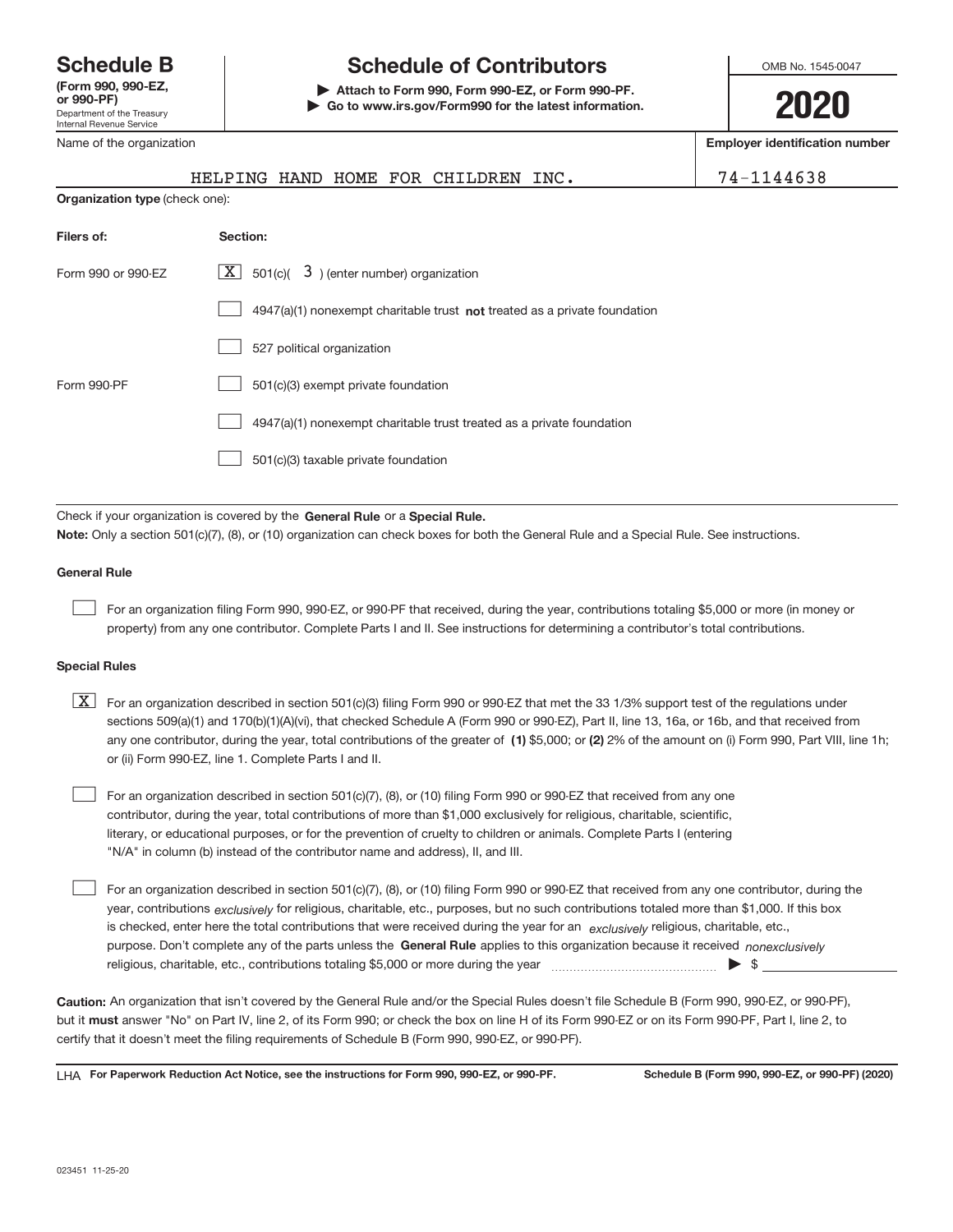**Employer identification number**

### HELPING HAND HOME FOR CHILDREN INC. 74-1144638

Chedule B (Form 990, 990-EZ, or 990-PF) (2020)<br>
lame of organization<br> **2PART I CONTRIBUTOR EXECUTE CONTIVERENT INC**<br> **24-1144638**<br> **2Part I Contributors** (see instructions). Use duplicate copies of Part I if additional spa

| (a)<br>No.      | (b)<br>Name, address, and ZIP + 4 | (c)<br><b>Total contributions</b> | (d)<br>Type of contribution                                                                                                         |
|-----------------|-----------------------------------|-----------------------------------|-------------------------------------------------------------------------------------------------------------------------------------|
| 1               |                                   | 562,500.<br>\$                    | $\overline{\texttt{x}}$<br>Person<br>Payroll<br>Noncash<br>(Complete Part II for<br>noncash contributions.)                         |
| (a)<br>No.      | (b)<br>Name, address, and ZIP + 4 | (c)<br><b>Total contributions</b> | (d)<br>Type of contribution                                                                                                         |
| 2               |                                   | 500,000.<br>\$                    | $\overline{\texttt{x}}$<br>Person<br>Payroll<br>Noncash<br>(Complete Part II for<br>noncash contributions.)                         |
| (a)<br>No.      | (b)<br>Name, address, and ZIP + 4 | (c)<br><b>Total contributions</b> | (d)<br>Type of contribution                                                                                                         |
| 3               |                                   | 1,089,100.<br>\$                  | Х<br>Person<br>Payroll<br>Noncash<br>(Complete Part II for<br>noncash contributions.)                                               |
| (a)<br>No.      | (b)<br>Name, address, and ZIP + 4 | (c)<br><b>Total contributions</b> | (d)<br>Type of contribution                                                                                                         |
|                 |                                   | \$                                | Person<br>Payroll<br>Noncash<br>(Complete Part II for<br>noncash contributions.)                                                    |
| (a)<br>No.      | (b)<br>Name, address, and ZIP + 4 | (c)<br><b>Total contributions</b> | (d)<br>Type of contribution                                                                                                         |
|                 |                                   | \$                                | Person<br>Payroll<br>Noncash<br>(Complete Part II for<br>noncash contributions.)                                                    |
| (a)<br>No.      | (b)<br>Name, address, and ZIP + 4 | (c)<br><b>Total contributions</b> | (d)<br>Type of contribution                                                                                                         |
| 023452 11-25-20 |                                   | \$                                | Person<br>Payroll<br>Noncash<br>(Complete Part II for<br>noncash contributions.)<br>Schedule B (Form 990, 990-EZ, or 990-PF) (2020) |

24 20160420 146917 HHH 2020.05093 HELPING HAND HOME FOR CHI HHH\_\_\_\_1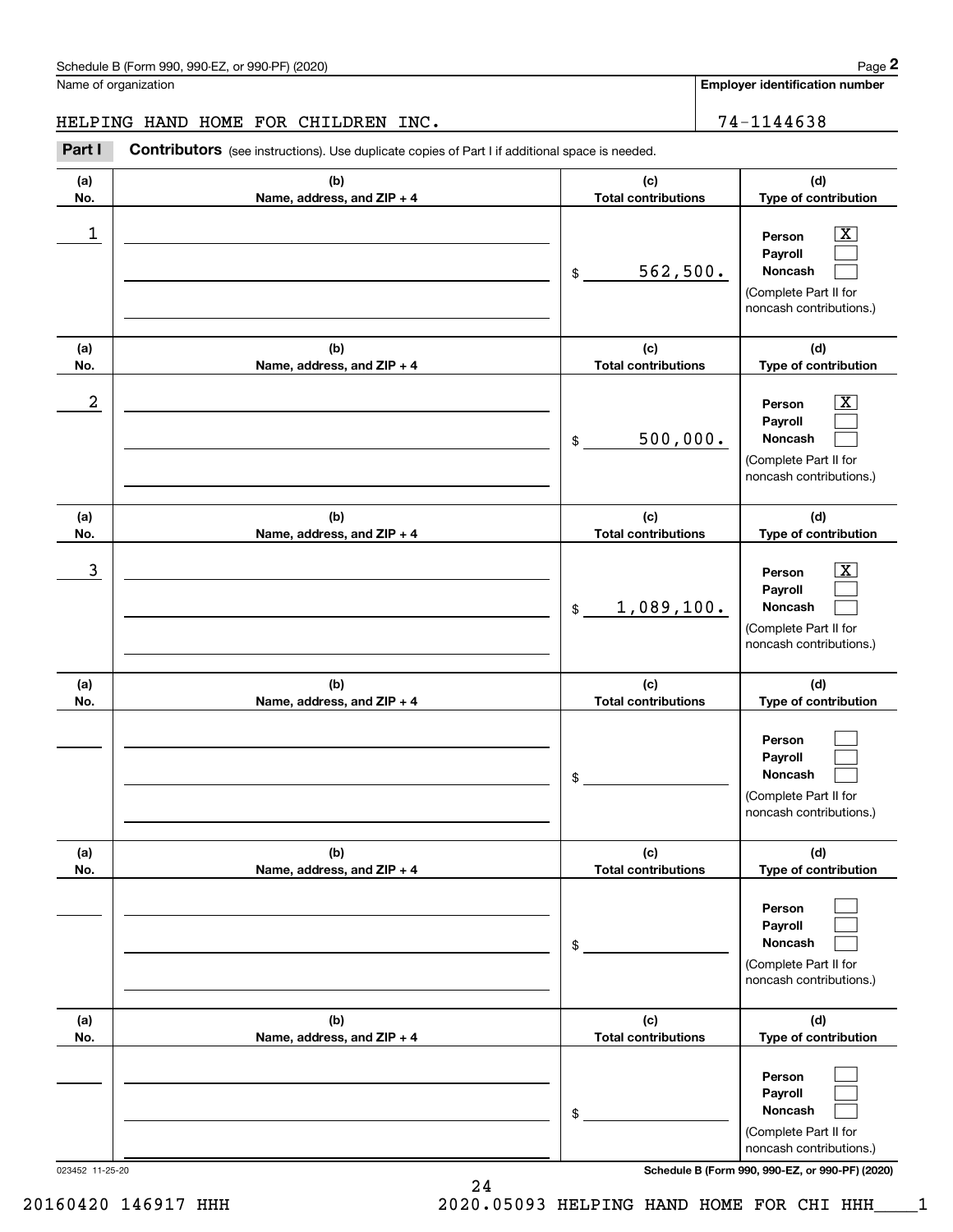**Employer identification number**

HELPING HAND HOME FOR CHILDREN INC. | 74-1144638

Part II Noncash Property (see instructions). Use duplicate copies of Part II if additional space is needed.

| (a)<br>No.<br>from<br>Part I | (b)<br>Description of noncash property given | (c)<br>FMV (or estimate)<br>(See instructions.) | (d)<br>Date received                            |
|------------------------------|----------------------------------------------|-------------------------------------------------|-------------------------------------------------|
|                              |                                              | $\frac{1}{2}$                                   |                                                 |
| (a)<br>No.<br>from<br>Part I | (b)<br>Description of noncash property given | (c)<br>FMV (or estimate)<br>(See instructions.) | (d)<br>Date received                            |
|                              |                                              | $\frac{1}{2}$                                   |                                                 |
| (a)<br>No.<br>from<br>Part I | (b)<br>Description of noncash property given | (c)<br>FMV (or estimate)<br>(See instructions.) | (d)<br>Date received                            |
|                              |                                              | $\frac{1}{2}$                                   |                                                 |
| (a)<br>No.<br>from<br>Part I | (b)<br>Description of noncash property given | (c)<br>FMV (or estimate)<br>(See instructions.) | (d)<br>Date received                            |
|                              |                                              | $\sim$                                          |                                                 |
| (a)<br>No.<br>from<br>Part I | (b)<br>Description of noncash property given | (c)<br>FMV (or estimate)<br>(See instructions.) | (d)<br>Date received                            |
|                              |                                              | \$                                              |                                                 |
| (a)<br>No.<br>from<br>Part I | (b)<br>Description of noncash property given | (c)<br>FMV (or estimate)<br>(See instructions.) | (d)<br>Date received                            |
|                              |                                              | \$                                              |                                                 |
| 023453 11-25-20              |                                              |                                                 | Schedule B (Form 990, 990-EZ, or 990-PF) (2020) |

25

### 18160415 146917 HHH 2020.05093 HELPING HAND HOME FOR CHI HHH\_\_\_\_1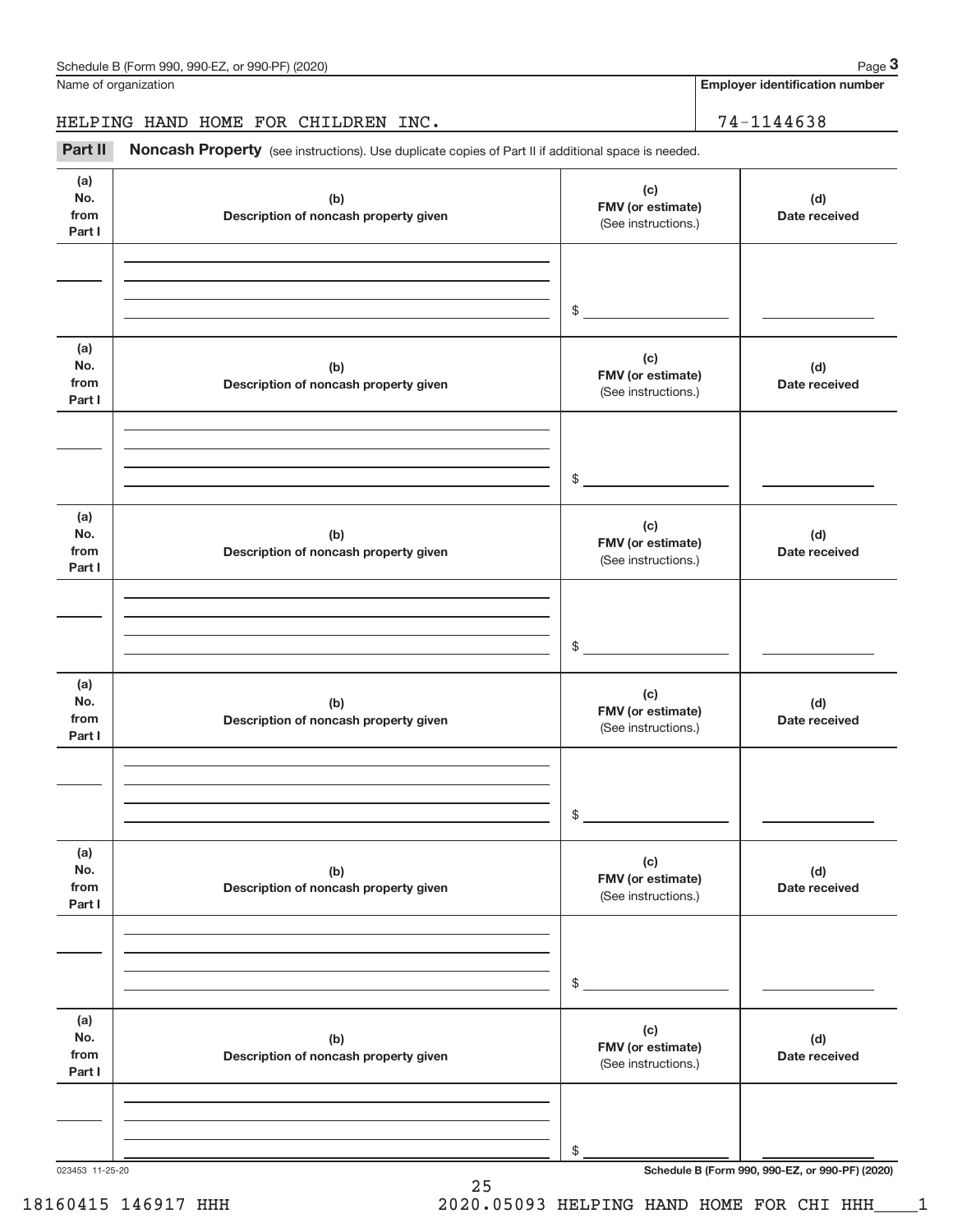|                             | Schedule B (Form 990, 990-EZ, or 990-PF) (2020)                                                                                                                                                                                                                              |                      | Page 4                                          |
|-----------------------------|------------------------------------------------------------------------------------------------------------------------------------------------------------------------------------------------------------------------------------------------------------------------------|----------------------|-------------------------------------------------|
| Name of organization        |                                                                                                                                                                                                                                                                              |                      | Employer identification number                  |
|                             | HELPING HAND HOME FOR CHILDREN INC.                                                                                                                                                                                                                                          |                      | 74-1144638                                      |
| Part III                    | Exclusively religious, charitable, etc., contributions to organizations described in section 501(c)(7), (8), or (10) that total more than \$1,000 for the year<br>from any one contributor. Complete columns (a) through (e) and the following line entry. For organizations |                      |                                                 |
|                             | completing Part III, enter the total of exclusively religious, charitable, etc., contributions of $$1,000$ or less for the year. (Enter this info. once.) $\triangleright$ \$                                                                                                |                      |                                                 |
| (a) $\overline{\text{No.}}$ | Use duplicate copies of Part III if additional space is needed.                                                                                                                                                                                                              |                      |                                                 |
| from<br>Part I              | (b) Purpose of gift                                                                                                                                                                                                                                                          | (c) Use of gift      | (d) Description of how gift is held             |
|                             |                                                                                                                                                                                                                                                                              |                      |                                                 |
|                             |                                                                                                                                                                                                                                                                              |                      |                                                 |
|                             |                                                                                                                                                                                                                                                                              |                      |                                                 |
|                             |                                                                                                                                                                                                                                                                              | (e) Transfer of gift |                                                 |
|                             |                                                                                                                                                                                                                                                                              |                      |                                                 |
|                             | Transferee's name, address, and ZIP + 4                                                                                                                                                                                                                                      |                      | Relationship of transferor to transferee        |
|                             |                                                                                                                                                                                                                                                                              |                      |                                                 |
|                             |                                                                                                                                                                                                                                                                              |                      |                                                 |
| (a) $\overline{\text{No.}}$ |                                                                                                                                                                                                                                                                              |                      |                                                 |
| from<br>Part I              | (b) Purpose of gift                                                                                                                                                                                                                                                          | (c) Use of gift      | (d) Description of how gift is held             |
|                             |                                                                                                                                                                                                                                                                              |                      |                                                 |
|                             |                                                                                                                                                                                                                                                                              |                      |                                                 |
|                             |                                                                                                                                                                                                                                                                              |                      |                                                 |
|                             |                                                                                                                                                                                                                                                                              | (e) Transfer of gift |                                                 |
|                             |                                                                                                                                                                                                                                                                              |                      |                                                 |
|                             | Transferee's name, address, and $ZIP + 4$                                                                                                                                                                                                                                    |                      | Relationship of transferor to transferee        |
|                             |                                                                                                                                                                                                                                                                              |                      |                                                 |
|                             |                                                                                                                                                                                                                                                                              |                      |                                                 |
| (a) No.                     |                                                                                                                                                                                                                                                                              |                      |                                                 |
| from<br>Part I              | (b) Purpose of gift                                                                                                                                                                                                                                                          | (c) Use of gift      | (d) Description of how gift is held             |
|                             |                                                                                                                                                                                                                                                                              |                      |                                                 |
|                             |                                                                                                                                                                                                                                                                              |                      |                                                 |
|                             |                                                                                                                                                                                                                                                                              |                      |                                                 |
|                             |                                                                                                                                                                                                                                                                              | (e) Transfer of gift |                                                 |
|                             | Transferee's name, address, and ZIP + 4                                                                                                                                                                                                                                      |                      | Relationship of transferor to transferee        |
|                             |                                                                                                                                                                                                                                                                              |                      |                                                 |
|                             |                                                                                                                                                                                                                                                                              |                      |                                                 |
|                             |                                                                                                                                                                                                                                                                              |                      |                                                 |
| (a) No.<br>from             | (b) Purpose of gift                                                                                                                                                                                                                                                          | (c) Use of gift      | (d) Description of how gift is held             |
| Part I                      |                                                                                                                                                                                                                                                                              |                      |                                                 |
|                             |                                                                                                                                                                                                                                                                              |                      |                                                 |
|                             |                                                                                                                                                                                                                                                                              |                      |                                                 |
|                             |                                                                                                                                                                                                                                                                              |                      |                                                 |
|                             |                                                                                                                                                                                                                                                                              | (e) Transfer of gift |                                                 |
|                             | Transferee's name, address, and ZIP + 4                                                                                                                                                                                                                                      |                      | Relationship of transferor to transferee        |
|                             |                                                                                                                                                                                                                                                                              |                      |                                                 |
|                             |                                                                                                                                                                                                                                                                              |                      |                                                 |
|                             |                                                                                                                                                                                                                                                                              |                      |                                                 |
| 023454 11-25-20             |                                                                                                                                                                                                                                                                              |                      | Schedule B (Form 990, 990-EZ, or 990-PF) (2020) |

26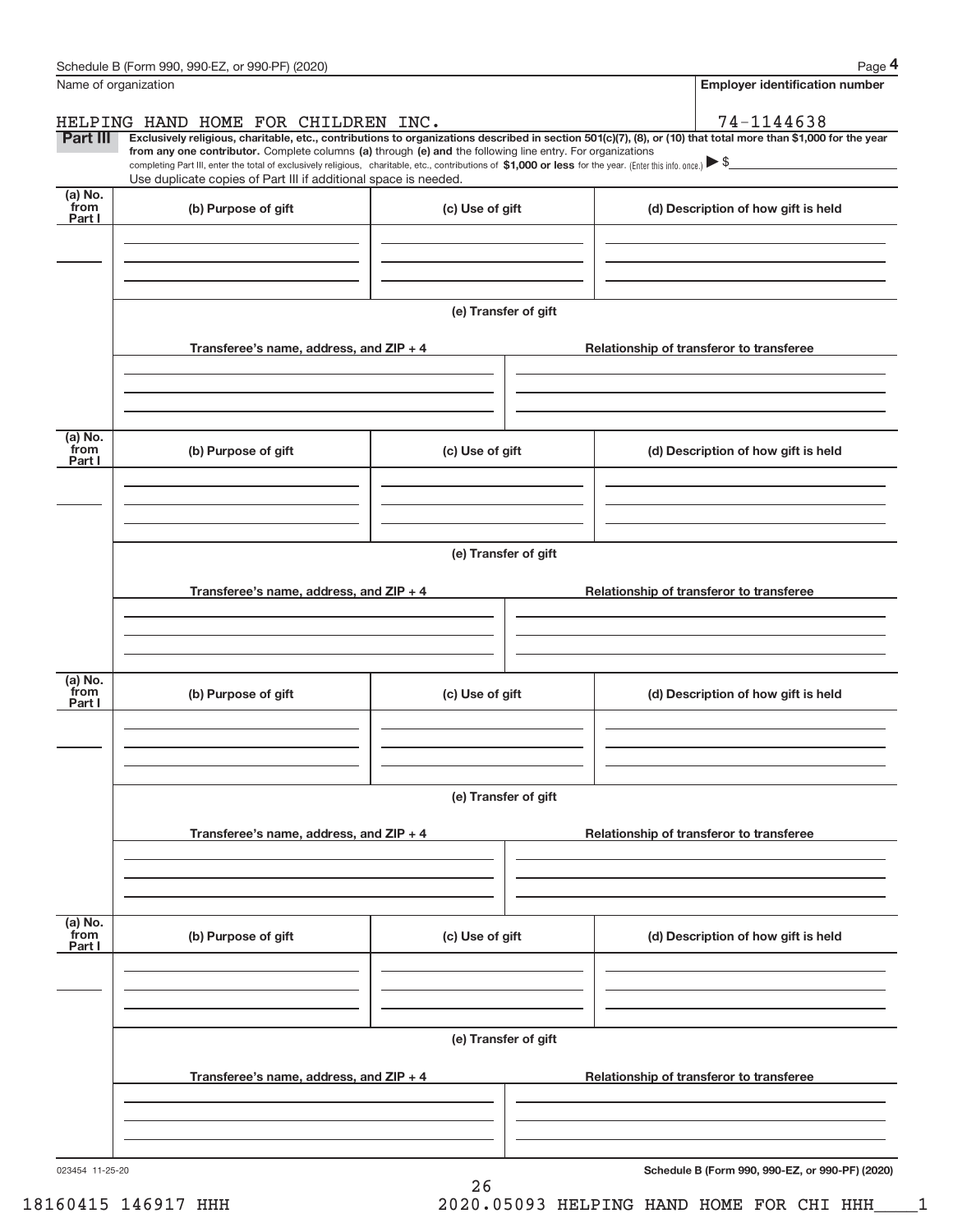| <b>SCHEDULE D</b> |  |  |  |
|-------------------|--|--|--|
|-------------------|--|--|--|

| (Form 990) |  |
|------------|--|
|------------|--|

**(Form 990) | Complete if the organization answered "Yes" on Form 990, Part IV, line 6, 7, 8, 9, 10, 11a, 11b, 11c, 11d, 11e, 11f, 12a, or 12b. SCHEDULE D Supplemental Financial Statements**<br> **Example to the organization answered "Yes" on Form 990,**<br>
Part IV, line 6, 7, 8, 9, 10, 11a, 11b, 11c, 11d, 11e, 11f, 12a, or 12b.

| OMB No. 1545-0047     |
|-----------------------|
| <b>1120</b>           |
|                       |
| <b>Open to Public</b> |
| <b>Inspection</b>     |

Department of the Treasury Internal Revenue Service

**| Attach to Form 990. |Go to www.irs.gov/Form990 for instructions and the latest information.**

| Name of the organization |  |  |                                     | <b>Employer identification number</b>                                                            |
|--------------------------|--|--|-------------------------------------|--------------------------------------------------------------------------------------------------|
|                          |  |  | HELPING HAND HOME FOR CHILDREN INC. | 74-1144638                                                                                       |
| <b>Part</b>              |  |  |                                     | Organizations Maintaining Donor Advised Funds or Other Similar Funds or Accounts Complete it the |

| Part I   | Organizations Maintaining Donor Advised Funds or Other Similar Funds or Accounts. Complete if the                                              |                         |                                                    |
|----------|------------------------------------------------------------------------------------------------------------------------------------------------|-------------------------|----------------------------------------------------|
|          | organization answered "Yes" on Form 990, Part IV, line 6.                                                                                      |                         |                                                    |
|          |                                                                                                                                                | (a) Donor advised funds | (b) Funds and other accounts                       |
| 1.       |                                                                                                                                                |                         |                                                    |
| 2        | Aggregate value of contributions to (during year)                                                                                              |                         |                                                    |
| з        | Aggregate value of grants from (during year)                                                                                                   |                         |                                                    |
| 4        |                                                                                                                                                |                         |                                                    |
| 5        | Did the organization inform all donors and donor advisors in writing that the assets held in donor advised funds                               |                         |                                                    |
|          |                                                                                                                                                |                         | Yes<br><b>No</b>                                   |
| 6        | Did the organization inform all grantees, donors, and donor advisors in writing that grant funds can be used only                              |                         |                                                    |
|          | for charitable purposes and not for the benefit of the donor or donor advisor, or for any other purpose conferring                             |                         |                                                    |
|          |                                                                                                                                                |                         | Yes<br>No                                          |
| Part II  | Conservation Easements. Complete if the organization answered "Yes" on Form 990, Part IV, line 7.                                              |                         |                                                    |
|          |                                                                                                                                                |                         |                                                    |
| 1.       | Purpose(s) of conservation easements held by the organization (check all that apply).                                                          |                         |                                                    |
|          | Preservation of land for public use (for example, recreation or education)                                                                     |                         | Preservation of a historically important land area |
|          | Protection of natural habitat                                                                                                                  |                         | Preservation of a certified historic structure     |
|          | Preservation of open space                                                                                                                     |                         |                                                    |
| 2        | Complete lines 2a through 2d if the organization held a qualified conservation contribution in the form of a conservation easement on the last |                         |                                                    |
|          | day of the tax year.                                                                                                                           |                         | Held at the End of the Tax Year                    |
| а        | Total number of conservation easements                                                                                                         |                         | 2a                                                 |
| b        | Total acreage restricted by conservation easements                                                                                             |                         | 2 <sub>b</sub>                                     |
| с        | Number of conservation easements on a certified historic structure included in (a) conservation conservation                                   |                         | 2c                                                 |
| d        | Number of conservation easements included in (c) acquired after 7/25/06, and not on a historic structure                                       |                         |                                                    |
|          |                                                                                                                                                |                         | 2d                                                 |
| 3        | Number of conservation easements modified, transferred, released, extinguished, or terminated by the organization during the tax               |                         |                                                    |
|          | year                                                                                                                                           |                         |                                                    |
| 4        | Number of states where property subject to conservation easement is located >                                                                  |                         |                                                    |
| 5        | Does the organization have a written policy regarding the periodic monitoring, inspection, handling of                                         |                         |                                                    |
|          | violations, and enforcement of the conservation easements it holds?                                                                            |                         | Yes<br><b>No</b>                                   |
| 6        | Staff and volunteer hours devoted to monitoring, inspecting, handling of violations, and enforcing conservation easements during the year      |                         |                                                    |
|          |                                                                                                                                                |                         |                                                    |
| 7        | Amount of expenses incurred in monitoring, inspecting, handling of violations, and enforcing conservation easements during the year            |                         |                                                    |
|          | $\blacktriangleright$ s                                                                                                                        |                         |                                                    |
| 8        | Does each conservation easement reported on line 2(d) above satisfy the requirements of section 170(h)(4)(B)(i)                                |                         |                                                    |
|          |                                                                                                                                                |                         | Yes<br><b>No</b>                                   |
| 9        | In Part XIII, describe how the organization reports conservation easements in its revenue and expense statement and                            |                         |                                                    |
|          | balance sheet, and include, if applicable, the text of the footnote to the organization's financial statements that describes the              |                         |                                                    |
|          | organization's accounting for conservation easements.                                                                                          |                         |                                                    |
| Part III | Organizations Maintaining Collections of Art, Historical Treasures, or Other Similar Assets.                                                   |                         |                                                    |
|          | Complete if the organization answered "Yes" on Form 990, Part IV, line 8.                                                                      |                         |                                                    |
|          | 1a If the organization elected, as permitted under FASB ASC 958, not to report in its revenue statement and balance sheet works                |                         |                                                    |
|          | of art, historical treasures, or other similar assets held for public exhibition, education, or research in furtherance of public              |                         |                                                    |
|          | service, provide in Part XIII the text of the footnote to its financial statements that describes these items.                                 |                         |                                                    |
| b        | If the organization elected, as permitted under FASB ASC 958, to report in its revenue statement and balance sheet works of                    |                         |                                                    |
|          | art, historical treasures, or other similar assets held for public exhibition, education, or research in furtherance of public service,        |                         |                                                    |
|          | provide the following amounts relating to these items:                                                                                         |                         |                                                    |
|          |                                                                                                                                                |                         |                                                    |
|          | (ii) Assets included in Form 990, Part X                                                                                                       |                         | $\triangleright$ \$                                |
| 2        | If the organization received or held works of art, historical treasures, or other similar assets for financial gain, provide                   |                         |                                                    |
|          | the following amounts required to be reported under FASB ASC 958 relating to these items:                                                      |                         |                                                    |
|          |                                                                                                                                                |                         | \$                                                 |
|          |                                                                                                                                                |                         | $\triangleright$ s                                 |
|          | LHA For Paperwork Reduction Act Notice, see the Instructions for Form 990.                                                                     |                         | Schedule D (Form 990) 2020                         |
|          | 032051 12-01-20                                                                                                                                |                         |                                                    |

27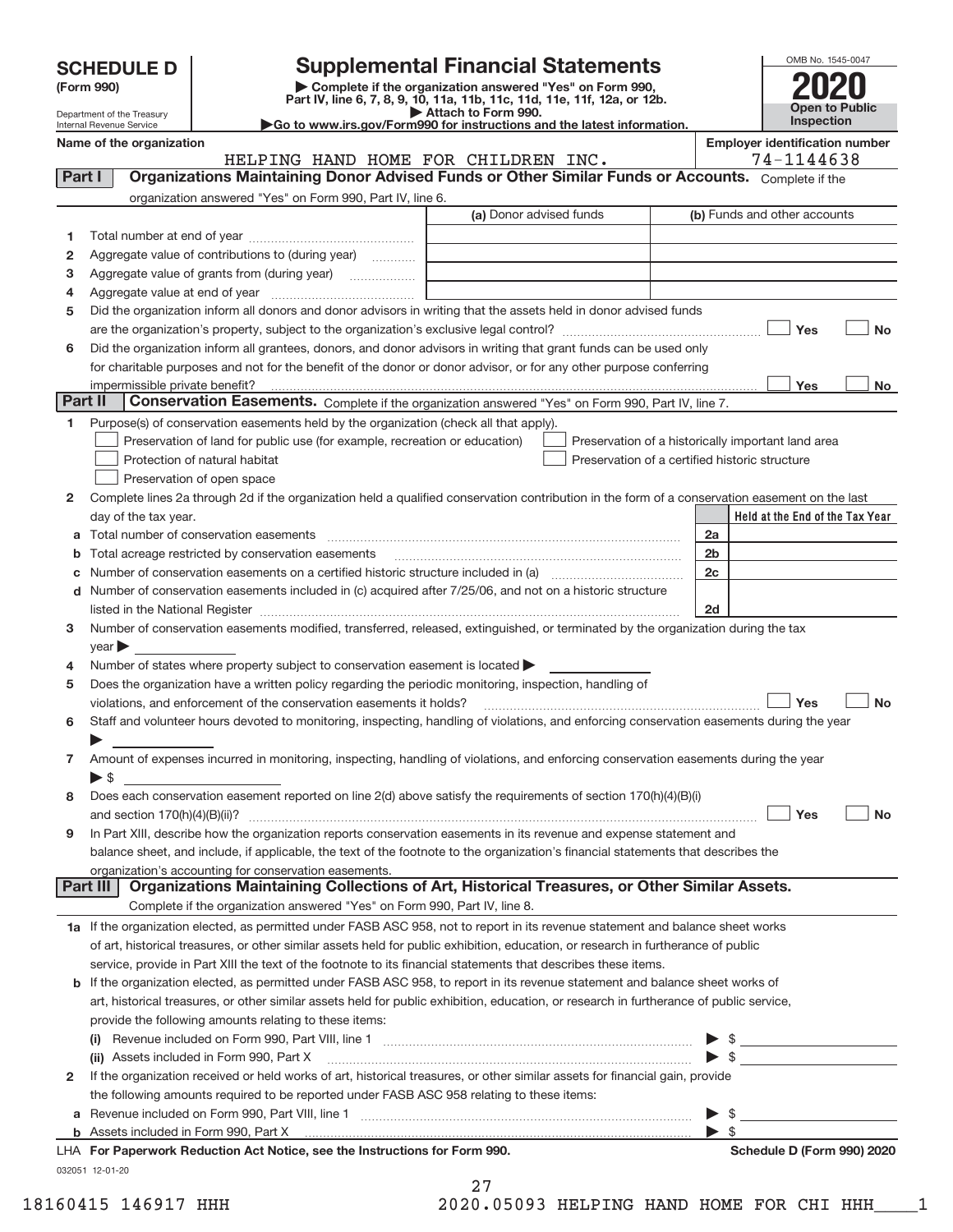|        | Schedule D (Form 990) 2020                                                                                                                                                                                                             | HELPING HAND HOME FOR CHILDREN INC. |                |                                                                                                                                                                                                                               |            |                      | 74-1144638   |                          |              | Page $2$  |
|--------|----------------------------------------------------------------------------------------------------------------------------------------------------------------------------------------------------------------------------------------|-------------------------------------|----------------|-------------------------------------------------------------------------------------------------------------------------------------------------------------------------------------------------------------------------------|------------|----------------------|--------------|--------------------------|--------------|-----------|
|        | Part III<br>Organizations Maintaining Collections of Art, Historical Treasures, or Other Similar Assets (continued)                                                                                                                    |                                     |                |                                                                                                                                                                                                                               |            |                      |              |                          |              |           |
| з      | Using the organization's acquisition, accession, and other records, check any of the following that make significant use of its                                                                                                        |                                     |                |                                                                                                                                                                                                                               |            |                      |              |                          |              |           |
|        | collection items (check all that apply):                                                                                                                                                                                               |                                     |                |                                                                                                                                                                                                                               |            |                      |              |                          |              |           |
| a      | Public exhibition                                                                                                                                                                                                                      |                                     |                | Loan or exchange program                                                                                                                                                                                                      |            |                      |              |                          |              |           |
| b      | Scholarly research                                                                                                                                                                                                                     |                                     |                | Other and the contract of the contract of the contract of the contract of the contract of the contract of the contract of the contract of the contract of the contract of the contract of the contract of the contract of the |            |                      |              |                          |              |           |
| C      | Preservation for future generations                                                                                                                                                                                                    |                                     |                |                                                                                                                                                                                                                               |            |                      |              |                          |              |           |
| 4      | Provide a description of the organization's collections and explain how they further the organization's exempt purpose in Part XIII.                                                                                                   |                                     |                |                                                                                                                                                                                                                               |            |                      |              |                          |              |           |
| 5      | During the year, did the organization solicit or receive donations of art, historical treasures, or other similar assets                                                                                                               |                                     |                |                                                                                                                                                                                                                               |            |                      |              |                          |              |           |
|        | to be sold to raise funds rather than to be maintained as part of the organization's collection?                                                                                                                                       |                                     |                |                                                                                                                                                                                                                               |            |                      |              | Yes                      |              | No        |
|        | <b>Part IV</b><br>Escrow and Custodial Arrangements. Complete if the organization answered "Yes" on Form 990, Part IV, line 9, or                                                                                                      |                                     |                |                                                                                                                                                                                                                               |            |                      |              |                          |              |           |
|        | reported an amount on Form 990, Part X, line 21.                                                                                                                                                                                       |                                     |                |                                                                                                                                                                                                                               |            |                      |              |                          |              |           |
|        | 1a Is the organization an agent, trustee, custodian or other intermediary for contributions or other assets not included                                                                                                               |                                     |                |                                                                                                                                                                                                                               |            |                      |              |                          |              |           |
|        |                                                                                                                                                                                                                                        |                                     |                |                                                                                                                                                                                                                               |            |                      |              | Yes                      |              | <b>No</b> |
|        | b If "Yes," explain the arrangement in Part XIII and complete the following table:                                                                                                                                                     |                                     |                |                                                                                                                                                                                                                               |            |                      |              |                          |              |           |
|        |                                                                                                                                                                                                                                        |                                     |                |                                                                                                                                                                                                                               |            |                      |              | Amount                   |              |           |
| c      | Beginning balance measurements and contain a series of the series of the series of the series of the series of                                                                                                                         |                                     |                |                                                                                                                                                                                                                               |            | 1c<br>1d             |              |                          |              |           |
|        | d Additions during the year measurement control and a few measurements of a dditions during the year measurement of<br>Distributions during the year manufactured and an account of the state of the state of the state of the state o |                                     |                |                                                                                                                                                                                                                               |            | 1e                   |              |                          |              |           |
| Τ.     |                                                                                                                                                                                                                                        |                                     |                |                                                                                                                                                                                                                               |            | 1f                   |              |                          |              |           |
|        | 2a Did the organization include an amount on Form 990, Part X, line 21, for escrow or custodial account liability?                                                                                                                     |                                     |                |                                                                                                                                                                                                                               |            |                      |              | Yes                      |              | No        |
|        | <b>b</b> If "Yes," explain the arrangement in Part XIII. Check here if the explanation has been provided on Part XIII                                                                                                                  |                                     |                |                                                                                                                                                                                                                               |            |                      |              |                          |              |           |
| Part V | Endowment Funds. Complete if the organization answered "Yes" on Form 990, Part IV, line 10.                                                                                                                                            |                                     |                |                                                                                                                                                                                                                               |            |                      |              |                          |              |           |
|        |                                                                                                                                                                                                                                        | (a) Current year                    | (b) Prior year | (c) Two years back                                                                                                                                                                                                            |            | (d) Three years back |              | (e) Four years back      |              |           |
| 1а     | Beginning of year balance                                                                                                                                                                                                              | 3,535,433.                          | 3, 535, 547.   |                                                                                                                                                                                                                               | 3,476,851. |                      | 3, 417, 928. |                          | 3,407,332.   |           |
|        |                                                                                                                                                                                                                                        | 5,000.                              |                |                                                                                                                                                                                                                               | 55,000.    |                      | 57,626.      |                          | 10,000.      |           |
|        | Net investment earnings, gains, and losses                                                                                                                                                                                             |                                     | $-114.$        |                                                                                                                                                                                                                               | 3,696.     |                      | 1,297.       |                          |              | 596.      |
|        |                                                                                                                                                                                                                                        |                                     |                |                                                                                                                                                                                                                               |            |                      |              |                          |              |           |
|        | e Other expenditures for facilities                                                                                                                                                                                                    |                                     |                |                                                                                                                                                                                                                               |            |                      |              |                          |              |           |
|        | and programs                                                                                                                                                                                                                           |                                     |                |                                                                                                                                                                                                                               |            |                      |              |                          |              |           |
|        | f Administrative expenses                                                                                                                                                                                                              |                                     |                |                                                                                                                                                                                                                               |            |                      |              |                          |              |           |
| g      | End of year balance                                                                                                                                                                                                                    | 3,540,433.                          | 3,535,433.     |                                                                                                                                                                                                                               | 3,535,547. |                      | 3,476,851.   |                          | 3, 417, 928. |           |
| 2      | Provide the estimated percentage of the current year end balance (line 1g, column (a)) held as:                                                                                                                                        |                                     |                |                                                                                                                                                                                                                               |            |                      |              |                          |              |           |
| a      | Board designated or quasi-endowment                                                                                                                                                                                                    | 96.2500                             | %              |                                                                                                                                                                                                                               |            |                      |              |                          |              |           |
|        | Permanent endowment > 3.7500                                                                                                                                                                                                           | $\%$                                |                |                                                                                                                                                                                                                               |            |                      |              |                          |              |           |
|        | Term endowment >                                                                                                                                                                                                                       | %                                   |                |                                                                                                                                                                                                                               |            |                      |              |                          |              |           |
|        | The percentages on lines 2a, 2b, and 2c should equal 100%.                                                                                                                                                                             |                                     |                |                                                                                                                                                                                                                               |            |                      |              |                          |              |           |
|        | 3a Are there endowment funds not in the possession of the organization that are held and administered for the organization                                                                                                             |                                     |                |                                                                                                                                                                                                                               |            |                      |              |                          |              |           |
|        | by:                                                                                                                                                                                                                                    |                                     |                |                                                                                                                                                                                                                               |            |                      |              |                          | Yes          | No<br>X   |
|        | (i)                                                                                                                                                                                                                                    |                                     |                |                                                                                                                                                                                                                               |            |                      |              | 3a(i)                    | X            |           |
|        |                                                                                                                                                                                                                                        |                                     |                |                                                                                                                                                                                                                               |            |                      |              | 3a(ii)<br>3 <sub>b</sub> | х            |           |
|        | Describe in Part XIII the intended uses of the organization's endowment funds.                                                                                                                                                         |                                     |                |                                                                                                                                                                                                                               |            |                      |              |                          |              |           |
|        | Land, Buildings, and Equipment.<br>Part VI                                                                                                                                                                                             |                                     |                |                                                                                                                                                                                                                               |            |                      |              |                          |              |           |
|        | Complete if the organization answered "Yes" on Form 990, Part IV, line 11a. See Form 990, Part X, line 10.                                                                                                                             |                                     |                |                                                                                                                                                                                                                               |            |                      |              |                          |              |           |
|        | Description of property                                                                                                                                                                                                                | (a) Cost or other                   |                | (b) Cost or other                                                                                                                                                                                                             |            | (c) Accumulated      |              | (d) Book value           |              |           |
|        |                                                                                                                                                                                                                                        | basis (investment)                  |                | basis (other)                                                                                                                                                                                                                 |            | depreciation         |              |                          |              |           |
|        |                                                                                                                                                                                                                                        |                                     |                | 659,380.                                                                                                                                                                                                                      |            |                      |              |                          | 659,380.     |           |
| b      |                                                                                                                                                                                                                                        |                                     |                | 8,156,747.                                                                                                                                                                                                                    |            | 2,711,286.           |              | $\overline{5,445,461}$ . |              |           |
|        |                                                                                                                                                                                                                                        |                                     |                |                                                                                                                                                                                                                               |            |                      |              |                          |              |           |
|        |                                                                                                                                                                                                                                        |                                     |                |                                                                                                                                                                                                                               |            |                      |              |                          |              |           |
|        |                                                                                                                                                                                                                                        |                                     |                | 170,152.                                                                                                                                                                                                                      |            | 104,492.             |              |                          | 65,660.      |           |
|        |                                                                                                                                                                                                                                        |                                     |                |                                                                                                                                                                                                                               |            |                      |              | 6, 170, 501.             |              |           |
|        |                                                                                                                                                                                                                                        |                                     |                |                                                                                                                                                                                                                               |            |                      |              |                          |              |           |

**Schedule D (Form 990) 2020**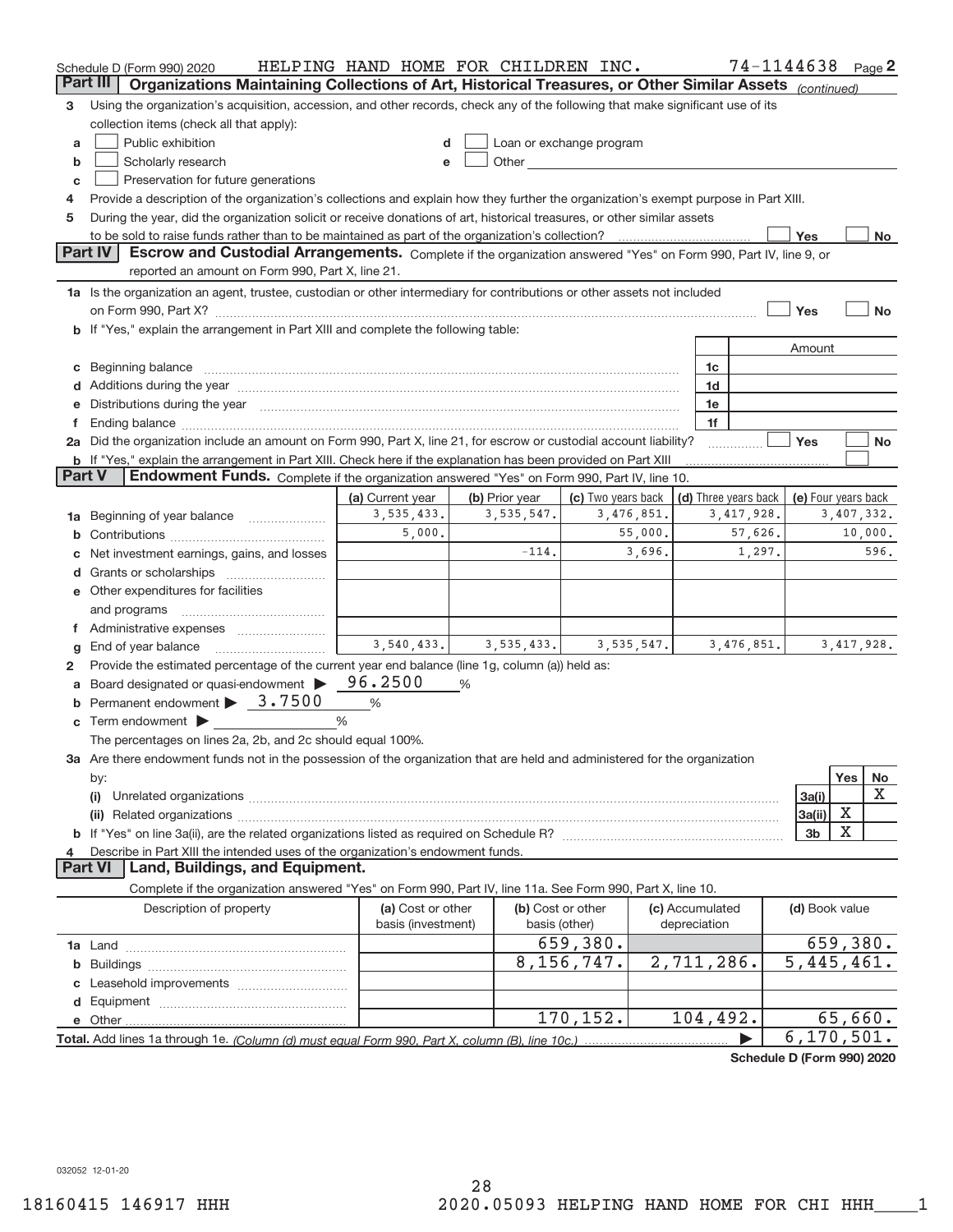| Part VII Investments - Other Securities.   |                                                                      |                 |                                                                                                                                                      |                |
|--------------------------------------------|----------------------------------------------------------------------|-----------------|------------------------------------------------------------------------------------------------------------------------------------------------------|----------------|
|                                            |                                                                      |                 | Complete if the organization answered "Yes" on Form 990, Part IV, line 11b. See Form 990, Part X, line 12.                                           |                |
|                                            | (a) Description of security or category (including name of security) | (b) Book value  | (c) Method of valuation: Cost or end-of-year market value                                                                                            |                |
| (1) Financial derivatives                  |                                                                      |                 |                                                                                                                                                      |                |
|                                            |                                                                      |                 |                                                                                                                                                      |                |
| $(3)$ Other                                |                                                                      |                 |                                                                                                                                                      |                |
| (A)                                        |                                                                      |                 |                                                                                                                                                      |                |
| (B)                                        |                                                                      |                 |                                                                                                                                                      |                |
| (C)                                        |                                                                      |                 |                                                                                                                                                      |                |
| (D)                                        |                                                                      |                 |                                                                                                                                                      |                |
| (E)<br>(F)                                 |                                                                      |                 |                                                                                                                                                      |                |
| (G)                                        |                                                                      |                 |                                                                                                                                                      |                |
| (H)                                        |                                                                      |                 |                                                                                                                                                      |                |
|                                            | Total. (Col. (b) must equal Form 990, Part X, col. (B) line 12.)     |                 |                                                                                                                                                      |                |
|                                            | Part VIII Investments - Program Related.                             |                 |                                                                                                                                                      |                |
|                                            |                                                                      |                 | Complete if the organization answered "Yes" on Form 990, Part IV, line 11c. See Form 990, Part X, line 13.                                           |                |
|                                            | (a) Description of investment                                        | (b) Book value  | (c) Method of valuation: Cost or end-of-year market value                                                                                            |                |
| (1)                                        |                                                                      |                 |                                                                                                                                                      |                |
| (2)                                        |                                                                      |                 |                                                                                                                                                      |                |
| (3)                                        |                                                                      |                 |                                                                                                                                                      |                |
| (4)                                        |                                                                      |                 |                                                                                                                                                      |                |
| (5)                                        |                                                                      |                 |                                                                                                                                                      |                |
| (6)                                        |                                                                      |                 |                                                                                                                                                      |                |
| (7)                                        |                                                                      |                 |                                                                                                                                                      |                |
| (8)                                        |                                                                      |                 |                                                                                                                                                      |                |
| (9)                                        | Total. (Col. (b) must equal Form 990, Part X, col. (B) line 13.)     |                 |                                                                                                                                                      |                |
| <b>Part IX</b><br><b>Other Assets.</b>     |                                                                      |                 |                                                                                                                                                      |                |
|                                            |                                                                      |                 | Complete if the organization answered "Yes" on Form 990, Part IV, line 11d. See Form 990, Part X, line 15.                                           |                |
|                                            |                                                                      | (a) Description |                                                                                                                                                      | (b) Book value |
| (1)                                        |                                                                      |                 |                                                                                                                                                      |                |
| (2)                                        |                                                                      |                 |                                                                                                                                                      |                |
| (3)                                        |                                                                      |                 |                                                                                                                                                      |                |
| (4)                                        |                                                                      |                 |                                                                                                                                                      |                |
| (5)                                        |                                                                      |                 |                                                                                                                                                      |                |
| (6)                                        |                                                                      |                 |                                                                                                                                                      |                |
| (7)                                        |                                                                      |                 |                                                                                                                                                      |                |
| (8)                                        |                                                                      |                 |                                                                                                                                                      |                |
| (9)                                        |                                                                      |                 |                                                                                                                                                      |                |
| <b>Other Liabilities.</b><br><b>Part X</b> |                                                                      |                 |                                                                                                                                                      |                |
|                                            |                                                                      |                 | Complete if the organization answered "Yes" on Form 990, Part IV, line 11e or 11f. See Form 990, Part X, line 25.                                    |                |
| 1.                                         | (a) Description of liability                                         |                 |                                                                                                                                                      | (b) Book value |
| (1)<br>Federal income taxes                |                                                                      |                 |                                                                                                                                                      |                |
| (2)                                        |                                                                      |                 |                                                                                                                                                      |                |
| (3)                                        |                                                                      |                 |                                                                                                                                                      |                |
| (4)                                        |                                                                      |                 |                                                                                                                                                      |                |
| (5)                                        |                                                                      |                 |                                                                                                                                                      |                |
| (6)                                        |                                                                      |                 |                                                                                                                                                      |                |
| (7)                                        |                                                                      |                 |                                                                                                                                                      |                |
| (8)                                        |                                                                      |                 |                                                                                                                                                      |                |
| (9)                                        |                                                                      |                 |                                                                                                                                                      |                |
|                                            |                                                                      |                 |                                                                                                                                                      |                |
|                                            |                                                                      |                 | 2. Liability for uncertain tax positions. In Part XIII, provide the text of the footnote to the organization's financial statements that reports the |                |

Schedule D (Form 990) 2020 **HELPING HAND HOME FOR CHILDREN INC 74-1144638 <sub>Page</sub> 3** 

HELPING HAND HOME FOR CHILDREN INC. 74‐1144638

organization's liability for uncertain tax positions under FASB ASC 740. Check here if the text of the footnote has been provided in Part XIII  $\;\ldots\;$   $\bar{\rm X}$ 

**Schedule D (Form 990) 2020**

032053 12‐01‐20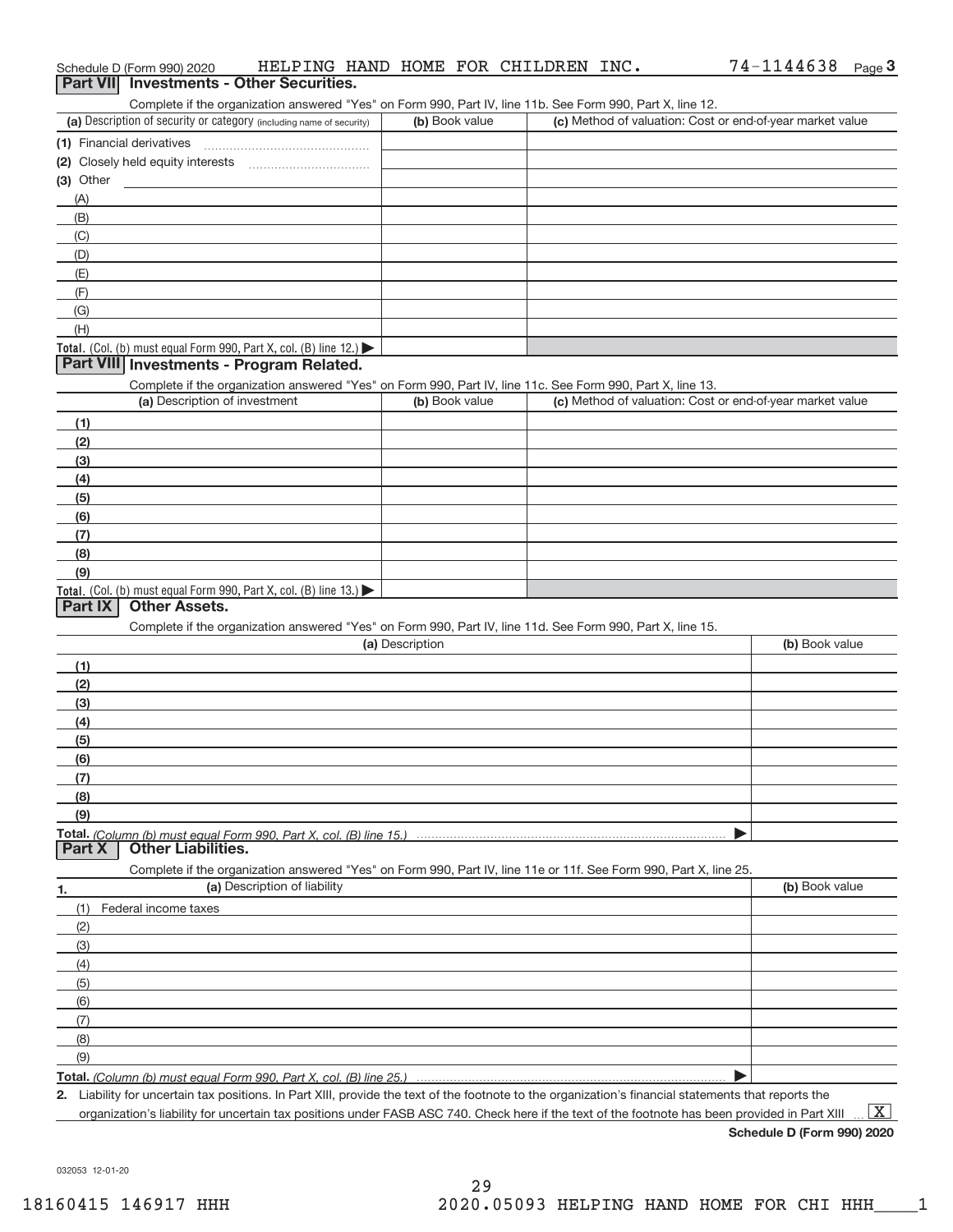|    | HELPING HAND HOME FOR CHILDREN INC.<br>Schedule D (Form 990) 2020                                                                                                                                                                   |                |               |                | 74-1144638 Page 4         |
|----|-------------------------------------------------------------------------------------------------------------------------------------------------------------------------------------------------------------------------------------|----------------|---------------|----------------|---------------------------|
|    | Reconciliation of Revenue per Audited Financial Statements With Revenue per Return.<br>Part XI                                                                                                                                      |                |               |                |                           |
|    | Complete if the organization answered "Yes" on Form 990, Part IV, line 12a.                                                                                                                                                         |                |               |                |                           |
| 1  | Total revenue, gains, and other support per audited financial statements                                                                                                                                                            |                |               | $\blacksquare$ | 15,899,766.               |
| 2  | Amounts included on line 1 but not on Form 990, Part VIII, line 12:                                                                                                                                                                 |                |               |                |                           |
| a  | Net unrealized gains (losses) on investments [11] matter contracts and the unrealized gains (losses) on investments                                                                                                                 | 2a             | <u>3,194.</u> |                |                           |
| b  |                                                                                                                                                                                                                                     | 2 <sub>b</sub> | 252,081.      |                |                           |
| c  |                                                                                                                                                                                                                                     | 2c             |               |                |                           |
| d  |                                                                                                                                                                                                                                     | 2d             |               |                |                           |
| e  | Add lines 2a through 2d <b>must be a constructed as the constant of the constant of the constant of the construction</b>                                                                                                            |                |               | 2e             | 255, 275.                 |
| 3  |                                                                                                                                                                                                                                     |                |               | $\overline{3}$ | $\overline{15,644,491}$ . |
| 4  | Amounts included on Form 990. Part VIII. line 12, but not on line 1:                                                                                                                                                                |                |               |                |                           |
| a  |                                                                                                                                                                                                                                     | 4a             |               |                |                           |
| b  | Other (Describe in Part XIII.) <b>Construction</b> and the construction of the construction of the construction of the construction of the construction of the construction of the construction of the construction of the construc | 4 <sub>h</sub> |               |                |                           |
| C. | Add lines 4a and 4b                                                                                                                                                                                                                 |                |               | 4c             |                           |
|    |                                                                                                                                                                                                                                     |                |               | 5              | 15,644,491.               |
|    |                                                                                                                                                                                                                                     |                |               |                |                           |
|    | Part XII   Reconciliation of Expenses per Audited Financial Statements With Expenses per Return.                                                                                                                                    |                |               |                |                           |
|    | Complete if the organization answered "Yes" on Form 990, Part IV, line 12a.                                                                                                                                                         |                |               |                |                           |
| 1  | Total expenses and losses per audited financial statements [111] [12] contraction control and statements [13] [13] and the statements [13] and the statements [13] and the statements and statements and statements and statem      |                |               | $\mathbf{1}$   | 9,346,733.                |
| 2  | Amounts included on line 1 but not on Form 990, Part IX, line 25:                                                                                                                                                                   |                |               |                |                           |
| a  |                                                                                                                                                                                                                                     | 2a             | 252,081.      |                |                           |
| b  |                                                                                                                                                                                                                                     | 2 <sub>b</sub> |               |                |                           |
|    |                                                                                                                                                                                                                                     | 2c             |               |                |                           |
| d  |                                                                                                                                                                                                                                     | 2d             |               |                |                           |
| e  | Add lines 2a through 2d <b>contract and all anomalisation</b> and all anomalisation of the state of the state of the state of the state of the state of the state of the state of the state of the state of the state of the state  |                |               | 2e             | <u>252,081.</u>           |
| 3  |                                                                                                                                                                                                                                     |                |               | $\mathbf{R}$   | 9,094,652.                |
| 4  | Amounts included on Form 990, Part IX, line 25, but not on line 1:                                                                                                                                                                  |                |               |                |                           |
| a  | Investment expenses not included on Form 990, Part VIII, line 7b [1000000000000000000000000000000000                                                                                                                                | 4a             |               |                |                           |
| b  | Other (Describe in Part XIII.)                                                                                                                                                                                                      | 4 <sub>b</sub> |               |                |                           |
|    | Add lines 4a and 4b                                                                                                                                                                                                                 |                |               | 4c             | υ.                        |
| 5. | Part XIII Supplemental Information.                                                                                                                                                                                                 |                |               | 5              | 9,094,652.                |

Provide the descriptions required for Part II, lines 3, 5, and 9; Part III, lines 1a and 4; Part IV, lines 1b and 2b; Part V, line 4; Part X, line 2; Part XI, lines 2d and 4b; and Part XII, lines 2d and 4b. Also complete this part to provide any additional information.

### PART X, LINE 2:

| HELPING HAND EVALUATES UNCERTAIN TAX POSITIONS, IF ANY EXIST, UNDER ASC   |
|---------------------------------------------------------------------------|
| TOPIC 740, INCOME TAXES. HELPING HAND ACCOUNTS FOR UNCERTAINTY OF INCOME  |
| TAXES BASED ON A "MORE-LIKELY-THAN-NOT" THRESHOLD FOR THE RECOGNITION AND |
| DE-RECOGNITION OF TAX POSITIONS, WHICH INCLUDES THE ACCOUNTING FOR        |
| INTEREST AND PENALTIES RELATING TO TAX POSITIONS. HELPING HAND DOES NOT   |
| HAVE ANY UNRECOGNIZED TAX BENEFITS RESULTING FROM ITS TAX POSITIONS AT    |
| JUNE 30, 2021 AND 2020.                                                   |
|                                                                           |

032054 12‐01‐20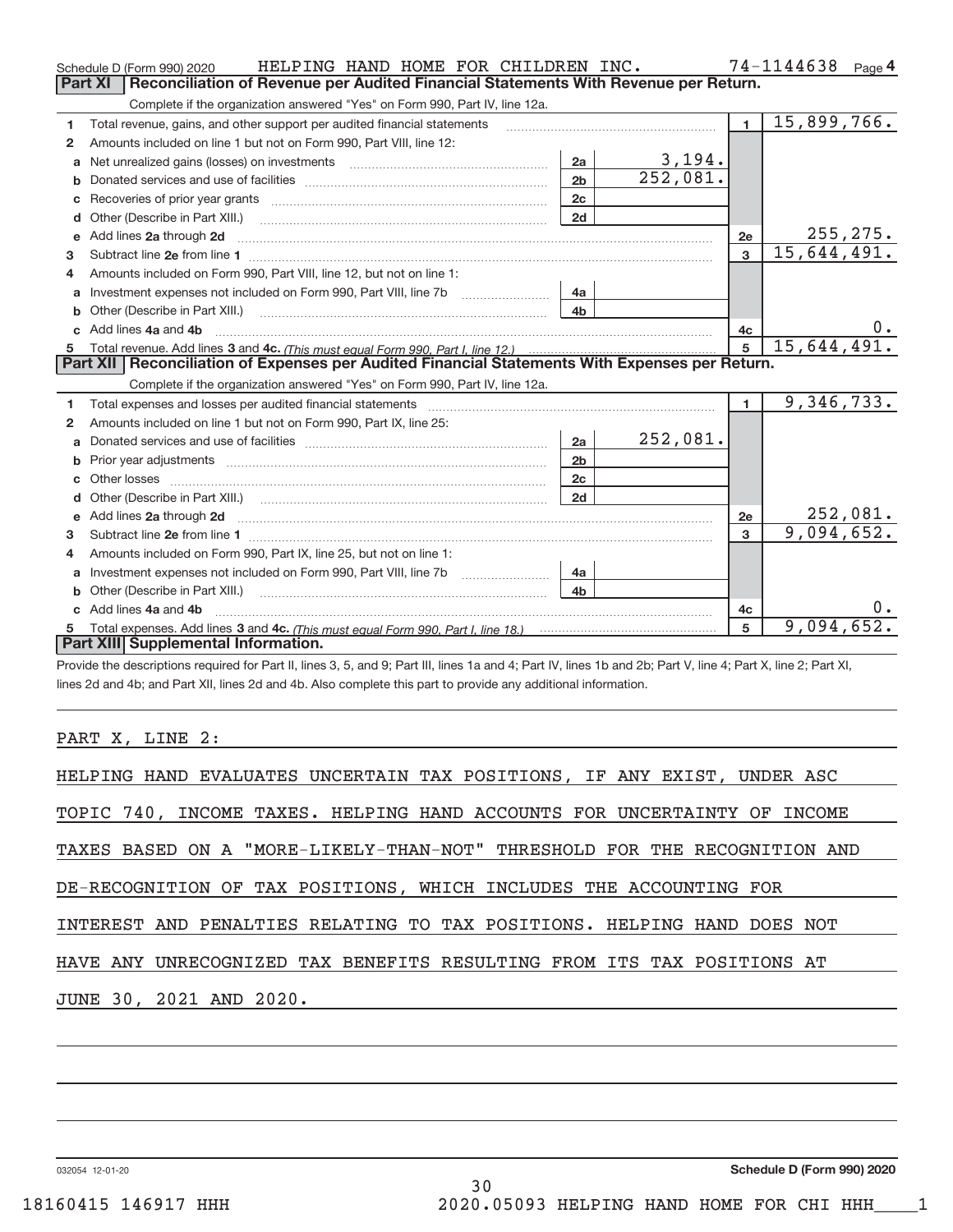| <b>Compensation Information</b><br><b>SCHEDULE J</b><br>(Form 990)<br>For certain Officers, Directors, Trustees, Key Employees, and Highest<br><b>Compensated Employees</b><br>Complete if the organization answered "Yes" on Form 990, Part IV, line 23.<br><b>Open to Public</b><br>Attach to Form 990.<br>Department of the Treasury<br>Inspection<br>Go to www.irs.gov/Form990 for instructions and the latest information.<br>Internal Revenue Service<br><b>Employer identification number</b><br>Name of the organization<br>74-1144638<br>HELPING HAND HOME FOR CHILDREN INC.<br><b>Questions Regarding Compensation</b><br>Part I<br>Yes<br><b>1a</b> Check the appropriate box(es) if the organization provided any of the following to or for a person listed on Form 990,<br>Part VII, Section A, line 1a. Complete Part III to provide any relevant information regarding these items.<br>First-class or charter travel<br>Housing allowance or residence for personal use<br>Travel for companions<br>Payments for business use of personal residence<br>Tax indemnification and gross-up payments<br>Health or social club dues or initiation fees<br>Discretionary spending account<br>Personal services (such as maid, chauffeur, chef)<br><b>b</b> If any of the boxes on line 1a are checked, did the organization follow a written policy regarding payment or<br>reimbursement or provision of all of the expenses described above? If "No," complete Part III to explain<br>1b<br>Did the organization require substantiation prior to reimbursing or allowing expenses incurred by all directors,<br>2<br>$\mathbf{2}$ |                         |
|-----------------------------------------------------------------------------------------------------------------------------------------------------------------------------------------------------------------------------------------------------------------------------------------------------------------------------------------------------------------------------------------------------------------------------------------------------------------------------------------------------------------------------------------------------------------------------------------------------------------------------------------------------------------------------------------------------------------------------------------------------------------------------------------------------------------------------------------------------------------------------------------------------------------------------------------------------------------------------------------------------------------------------------------------------------------------------------------------------------------------------------------------------------------------------------------------------------------------------------------------------------------------------------------------------------------------------------------------------------------------------------------------------------------------------------------------------------------------------------------------------------------------------------------------------------------------------------------------------------------------------------------------|-------------------------|
|                                                                                                                                                                                                                                                                                                                                                                                                                                                                                                                                                                                                                                                                                                                                                                                                                                                                                                                                                                                                                                                                                                                                                                                                                                                                                                                                                                                                                                                                                                                                                                                                                                               |                         |
|                                                                                                                                                                                                                                                                                                                                                                                                                                                                                                                                                                                                                                                                                                                                                                                                                                                                                                                                                                                                                                                                                                                                                                                                                                                                                                                                                                                                                                                                                                                                                                                                                                               |                         |
|                                                                                                                                                                                                                                                                                                                                                                                                                                                                                                                                                                                                                                                                                                                                                                                                                                                                                                                                                                                                                                                                                                                                                                                                                                                                                                                                                                                                                                                                                                                                                                                                                                               |                         |
|                                                                                                                                                                                                                                                                                                                                                                                                                                                                                                                                                                                                                                                                                                                                                                                                                                                                                                                                                                                                                                                                                                                                                                                                                                                                                                                                                                                                                                                                                                                                                                                                                                               |                         |
|                                                                                                                                                                                                                                                                                                                                                                                                                                                                                                                                                                                                                                                                                                                                                                                                                                                                                                                                                                                                                                                                                                                                                                                                                                                                                                                                                                                                                                                                                                                                                                                                                                               |                         |
|                                                                                                                                                                                                                                                                                                                                                                                                                                                                                                                                                                                                                                                                                                                                                                                                                                                                                                                                                                                                                                                                                                                                                                                                                                                                                                                                                                                                                                                                                                                                                                                                                                               |                         |
|                                                                                                                                                                                                                                                                                                                                                                                                                                                                                                                                                                                                                                                                                                                                                                                                                                                                                                                                                                                                                                                                                                                                                                                                                                                                                                                                                                                                                                                                                                                                                                                                                                               |                         |
|                                                                                                                                                                                                                                                                                                                                                                                                                                                                                                                                                                                                                                                                                                                                                                                                                                                                                                                                                                                                                                                                                                                                                                                                                                                                                                                                                                                                                                                                                                                                                                                                                                               | No                      |
|                                                                                                                                                                                                                                                                                                                                                                                                                                                                                                                                                                                                                                                                                                                                                                                                                                                                                                                                                                                                                                                                                                                                                                                                                                                                                                                                                                                                                                                                                                                                                                                                                                               |                         |
|                                                                                                                                                                                                                                                                                                                                                                                                                                                                                                                                                                                                                                                                                                                                                                                                                                                                                                                                                                                                                                                                                                                                                                                                                                                                                                                                                                                                                                                                                                                                                                                                                                               |                         |
|                                                                                                                                                                                                                                                                                                                                                                                                                                                                                                                                                                                                                                                                                                                                                                                                                                                                                                                                                                                                                                                                                                                                                                                                                                                                                                                                                                                                                                                                                                                                                                                                                                               |                         |
|                                                                                                                                                                                                                                                                                                                                                                                                                                                                                                                                                                                                                                                                                                                                                                                                                                                                                                                                                                                                                                                                                                                                                                                                                                                                                                                                                                                                                                                                                                                                                                                                                                               |                         |
|                                                                                                                                                                                                                                                                                                                                                                                                                                                                                                                                                                                                                                                                                                                                                                                                                                                                                                                                                                                                                                                                                                                                                                                                                                                                                                                                                                                                                                                                                                                                                                                                                                               |                         |
|                                                                                                                                                                                                                                                                                                                                                                                                                                                                                                                                                                                                                                                                                                                                                                                                                                                                                                                                                                                                                                                                                                                                                                                                                                                                                                                                                                                                                                                                                                                                                                                                                                               |                         |
|                                                                                                                                                                                                                                                                                                                                                                                                                                                                                                                                                                                                                                                                                                                                                                                                                                                                                                                                                                                                                                                                                                                                                                                                                                                                                                                                                                                                                                                                                                                                                                                                                                               |                         |
|                                                                                                                                                                                                                                                                                                                                                                                                                                                                                                                                                                                                                                                                                                                                                                                                                                                                                                                                                                                                                                                                                                                                                                                                                                                                                                                                                                                                                                                                                                                                                                                                                                               |                         |
|                                                                                                                                                                                                                                                                                                                                                                                                                                                                                                                                                                                                                                                                                                                                                                                                                                                                                                                                                                                                                                                                                                                                                                                                                                                                                                                                                                                                                                                                                                                                                                                                                                               |                         |
|                                                                                                                                                                                                                                                                                                                                                                                                                                                                                                                                                                                                                                                                                                                                                                                                                                                                                                                                                                                                                                                                                                                                                                                                                                                                                                                                                                                                                                                                                                                                                                                                                                               |                         |
|                                                                                                                                                                                                                                                                                                                                                                                                                                                                                                                                                                                                                                                                                                                                                                                                                                                                                                                                                                                                                                                                                                                                                                                                                                                                                                                                                                                                                                                                                                                                                                                                                                               |                         |
|                                                                                                                                                                                                                                                                                                                                                                                                                                                                                                                                                                                                                                                                                                                                                                                                                                                                                                                                                                                                                                                                                                                                                                                                                                                                                                                                                                                                                                                                                                                                                                                                                                               |                         |
| Indicate which, if any, of the following the organization used to establish the compensation of the organization's<br>з                                                                                                                                                                                                                                                                                                                                                                                                                                                                                                                                                                                                                                                                                                                                                                                                                                                                                                                                                                                                                                                                                                                                                                                                                                                                                                                                                                                                                                                                                                                       |                         |
| CEO/Executive Director. Check all that apply. Do not check any boxes for methods used by a related organization to                                                                                                                                                                                                                                                                                                                                                                                                                                                                                                                                                                                                                                                                                                                                                                                                                                                                                                                                                                                                                                                                                                                                                                                                                                                                                                                                                                                                                                                                                                                            |                         |
| establish compensation of the CEO/Executive Director, but explain in Part III.                                                                                                                                                                                                                                                                                                                                                                                                                                                                                                                                                                                                                                                                                                                                                                                                                                                                                                                                                                                                                                                                                                                                                                                                                                                                                                                                                                                                                                                                                                                                                                |                         |
| $X \mid$<br>Compensation committee<br>$X$ Written employment contract                                                                                                                                                                                                                                                                                                                                                                                                                                                                                                                                                                                                                                                                                                                                                                                                                                                                                                                                                                                                                                                                                                                                                                                                                                                                                                                                                                                                                                                                                                                                                                         |                         |
| $\overline{X}$ Compensation survey or study<br>Independent compensation consultant                                                                                                                                                                                                                                                                                                                                                                                                                                                                                                                                                                                                                                                                                                                                                                                                                                                                                                                                                                                                                                                                                                                                                                                                                                                                                                                                                                                                                                                                                                                                                            |                         |
| Approval by the board or compensation committee<br>Form 990 of other organizations                                                                                                                                                                                                                                                                                                                                                                                                                                                                                                                                                                                                                                                                                                                                                                                                                                                                                                                                                                                                                                                                                                                                                                                                                                                                                                                                                                                                                                                                                                                                                            |                         |
|                                                                                                                                                                                                                                                                                                                                                                                                                                                                                                                                                                                                                                                                                                                                                                                                                                                                                                                                                                                                                                                                                                                                                                                                                                                                                                                                                                                                                                                                                                                                                                                                                                               |                         |
| During the year, did any person listed on Form 990, Part VII, Section A, line 1a, with respect to the filing                                                                                                                                                                                                                                                                                                                                                                                                                                                                                                                                                                                                                                                                                                                                                                                                                                                                                                                                                                                                                                                                                                                                                                                                                                                                                                                                                                                                                                                                                                                                  |                         |
| organization or a related organization:<br>Receive a severance payment or change-of-control payment?<br>4a                                                                                                                                                                                                                                                                                                                                                                                                                                                                                                                                                                                                                                                                                                                                                                                                                                                                                                                                                                                                                                                                                                                                                                                                                                                                                                                                                                                                                                                                                                                                    | х                       |
| Participate in or receive payment from a supplemental nonqualified retirement plan?<br>4b                                                                                                                                                                                                                                                                                                                                                                                                                                                                                                                                                                                                                                                                                                                                                                                                                                                                                                                                                                                                                                                                                                                                                                                                                                                                                                                                                                                                                                                                                                                                                     | $\mathbf X$             |
| c Participate in or receive payment from an equity-based compensation arrangement?<br>4c                                                                                                                                                                                                                                                                                                                                                                                                                                                                                                                                                                                                                                                                                                                                                                                                                                                                                                                                                                                                                                                                                                                                                                                                                                                                                                                                                                                                                                                                                                                                                      | $\overline{\mathbf{x}}$ |
| If "Yes" to any of lines 4a-c, list the persons and provide the applicable amounts for each item in Part III.                                                                                                                                                                                                                                                                                                                                                                                                                                                                                                                                                                                                                                                                                                                                                                                                                                                                                                                                                                                                                                                                                                                                                                                                                                                                                                                                                                                                                                                                                                                                 |                         |
|                                                                                                                                                                                                                                                                                                                                                                                                                                                                                                                                                                                                                                                                                                                                                                                                                                                                                                                                                                                                                                                                                                                                                                                                                                                                                                                                                                                                                                                                                                                                                                                                                                               |                         |
| Only section 501(c)(3), 501(c)(4), and 501(c)(29) organizations must complete lines 5-9.                                                                                                                                                                                                                                                                                                                                                                                                                                                                                                                                                                                                                                                                                                                                                                                                                                                                                                                                                                                                                                                                                                                                                                                                                                                                                                                                                                                                                                                                                                                                                      |                         |
| For persons listed on Form 990, Part VII, Section A, line 1a, did the organization pay or accrue any compensation<br>5                                                                                                                                                                                                                                                                                                                                                                                                                                                                                                                                                                                                                                                                                                                                                                                                                                                                                                                                                                                                                                                                                                                                                                                                                                                                                                                                                                                                                                                                                                                        |                         |
| contingent on the revenues of:                                                                                                                                                                                                                                                                                                                                                                                                                                                                                                                                                                                                                                                                                                                                                                                                                                                                                                                                                                                                                                                                                                                                                                                                                                                                                                                                                                                                                                                                                                                                                                                                                |                         |
| a The organization? <b>Entitation</b> 2008 Communication of the contract of the contract of the contract of the contract of the contract of the contract of the contract of the contract of the contract of the contract of the con<br>5a                                                                                                                                                                                                                                                                                                                                                                                                                                                                                                                                                                                                                                                                                                                                                                                                                                                                                                                                                                                                                                                                                                                                                                                                                                                                                                                                                                                                     | х                       |
| 5b                                                                                                                                                                                                                                                                                                                                                                                                                                                                                                                                                                                                                                                                                                                                                                                                                                                                                                                                                                                                                                                                                                                                                                                                                                                                                                                                                                                                                                                                                                                                                                                                                                            | $\mathbf x$             |
| If "Yes" on line 5a or 5b, describe in Part III.                                                                                                                                                                                                                                                                                                                                                                                                                                                                                                                                                                                                                                                                                                                                                                                                                                                                                                                                                                                                                                                                                                                                                                                                                                                                                                                                                                                                                                                                                                                                                                                              |                         |
| 6 For persons listed on Form 990, Part VII, Section A, line 1a, did the organization pay or accrue any compensation                                                                                                                                                                                                                                                                                                                                                                                                                                                                                                                                                                                                                                                                                                                                                                                                                                                                                                                                                                                                                                                                                                                                                                                                                                                                                                                                                                                                                                                                                                                           |                         |
| contingent on the net earnings of:                                                                                                                                                                                                                                                                                                                                                                                                                                                                                                                                                                                                                                                                                                                                                                                                                                                                                                                                                                                                                                                                                                                                                                                                                                                                                                                                                                                                                                                                                                                                                                                                            |                         |
| 6a                                                                                                                                                                                                                                                                                                                                                                                                                                                                                                                                                                                                                                                                                                                                                                                                                                                                                                                                                                                                                                                                                                                                                                                                                                                                                                                                                                                                                                                                                                                                                                                                                                            | х                       |
| 6b                                                                                                                                                                                                                                                                                                                                                                                                                                                                                                                                                                                                                                                                                                                                                                                                                                                                                                                                                                                                                                                                                                                                                                                                                                                                                                                                                                                                                                                                                                                                                                                                                                            | $\mathbf x$             |
| If "Yes" on line 6a or 6b, describe in Part III.                                                                                                                                                                                                                                                                                                                                                                                                                                                                                                                                                                                                                                                                                                                                                                                                                                                                                                                                                                                                                                                                                                                                                                                                                                                                                                                                                                                                                                                                                                                                                                                              |                         |
| For persons listed on Form 990, Part VII, Section A, line 1a, did the organization provide any nonfixed payments<br>7                                                                                                                                                                                                                                                                                                                                                                                                                                                                                                                                                                                                                                                                                                                                                                                                                                                                                                                                                                                                                                                                                                                                                                                                                                                                                                                                                                                                                                                                                                                         |                         |
| 7                                                                                                                                                                                                                                                                                                                                                                                                                                                                                                                                                                                                                                                                                                                                                                                                                                                                                                                                                                                                                                                                                                                                                                                                                                                                                                                                                                                                                                                                                                                                                                                                                                             | х                       |
| Were any amounts reported on Form 990, Part VII, paid or accrued pursuant to a contract that was subject to the<br>8.                                                                                                                                                                                                                                                                                                                                                                                                                                                                                                                                                                                                                                                                                                                                                                                                                                                                                                                                                                                                                                                                                                                                                                                                                                                                                                                                                                                                                                                                                                                         |                         |
| 8                                                                                                                                                                                                                                                                                                                                                                                                                                                                                                                                                                                                                                                                                                                                                                                                                                                                                                                                                                                                                                                                                                                                                                                                                                                                                                                                                                                                                                                                                                                                                                                                                                             | х                       |
| If "Yes" on line 8, did the organization also follow the rebuttable presumption procedure described in<br>9                                                                                                                                                                                                                                                                                                                                                                                                                                                                                                                                                                                                                                                                                                                                                                                                                                                                                                                                                                                                                                                                                                                                                                                                                                                                                                                                                                                                                                                                                                                                   |                         |
| 9<br>and the characteristic and four Farmer 000                                                                                                                                                                                                                                                                                                                                                                                                                                                                                                                                                                                                                                                                                                                                                                                                                                                                                                                                                                                                                                                                                                                                                                                                                                                                                                                                                                                                                                                                                                                                                                                               |                         |

LHA For Paperwork Reduction Act Notice, see the Instructions for Form 990. **In the case of the Schedule J (Form 990) 2020** 

032111 12‐07‐20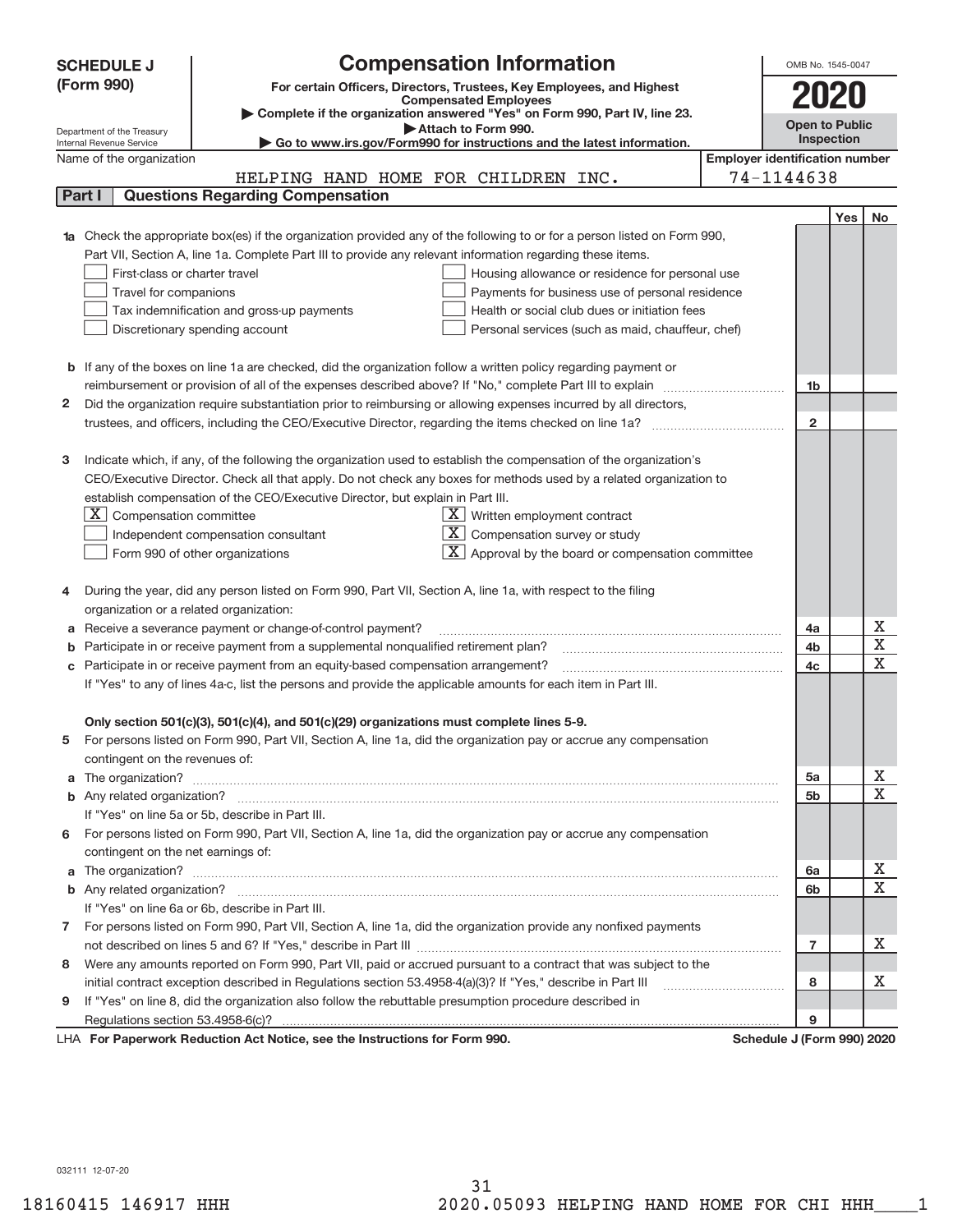| Part II  Officers, Directors, Trustees, Key Employees, and Highest Compensated Employees.  Use duplicate copies if additional space is needed.                                                                                                                                   |                 |                            |                                           |                                           |                                |                                 |                      |                                                            |
|----------------------------------------------------------------------------------------------------------------------------------------------------------------------------------------------------------------------------------------------------------------------------------|-----------------|----------------------------|-------------------------------------------|-------------------------------------------|--------------------------------|---------------------------------|----------------------|------------------------------------------------------------|
| For each individual whose compensation must be reported on Schedule J, report compensation from the organization on row (i) and from related organizations, described in the instructions, on row (ii).<br>Do not list any individuals that aren't listed on Form 990, Part VII. |                 |                            |                                           |                                           |                                |                                 |                      |                                                            |
| Note: The sum of columns (B)(i)-(iii) for each listed individual must equal the total amount of Form 990, Part VII, Section A, line 1a, applicable column (D) and (E) amounts for that individual                                                                                |                 |                            |                                           |                                           |                                |                                 |                      |                                                            |
|                                                                                                                                                                                                                                                                                  |                 | (B) Breakdown of W-2       |                                           | and/or 1099-MISC compensation             | (C) Retirement and             | (D) Nontaxable                  | (E) Total of columns | (F) Compensation                                           |
| (A) Name and Title                                                                                                                                                                                                                                                               |                 | compensation<br>(i) Base   | compensation<br>(ii) Bonus &<br>incentive | compensation<br>reportable<br>(iii) Other | other deferred<br>compensation | benefits                        | $(B)(i)$ - $(D)$     | reported as deferred<br>on prior Form 990<br>in column (B) |
| <b>KEYSER</b><br>TED<br>(1)                                                                                                                                                                                                                                                      | $\widehat{=}$   | $\overline{425}$ .<br>208, | $\bullet$<br>$\circ$                      | $\dot{\circ}$                             | $\bullet$<br>294<br>24         | $\bullet$<br>607<br>$\mathbf 2$ | 326.<br>$\sqrt{239}$ | $\dot{\circ}$                                              |
| EXECUTIVE DIRECTOR                                                                                                                                                                                                                                                               | 闾               | $\circ$                    | $\circ$                                   | $\circ$                                   | 0                              | $\bullet$<br>$\circ$            | $\circ$              | $\dot{\circ}$                                              |
|                                                                                                                                                                                                                                                                                  | $\widehat{=}$   |                            |                                           |                                           |                                |                                 |                      |                                                            |
|                                                                                                                                                                                                                                                                                  | 闫               |                            |                                           |                                           |                                |                                 |                      |                                                            |
|                                                                                                                                                                                                                                                                                  |                 |                            |                                           |                                           |                                |                                 |                      |                                                            |
|                                                                                                                                                                                                                                                                                  | ε ⊜             |                            |                                           |                                           |                                |                                 |                      |                                                            |
|                                                                                                                                                                                                                                                                                  |                 |                            |                                           |                                           |                                |                                 |                      |                                                            |
|                                                                                                                                                                                                                                                                                  | ⊜ ⊜             |                            |                                           |                                           |                                |                                 |                      |                                                            |
|                                                                                                                                                                                                                                                                                  |                 |                            |                                           |                                           |                                |                                 |                      |                                                            |
|                                                                                                                                                                                                                                                                                  | ⊜ ⊜             |                            |                                           |                                           |                                |                                 |                      |                                                            |
|                                                                                                                                                                                                                                                                                  |                 |                            |                                           |                                           |                                |                                 |                      |                                                            |
|                                                                                                                                                                                                                                                                                  | ε⊜              |                            |                                           |                                           |                                |                                 |                      |                                                            |
|                                                                                                                                                                                                                                                                                  |                 |                            |                                           |                                           |                                |                                 |                      |                                                            |
|                                                                                                                                                                                                                                                                                  | $\widehat{\Xi}$ |                            |                                           |                                           |                                |                                 |                      |                                                            |
|                                                                                                                                                                                                                                                                                  |                 |                            |                                           |                                           |                                |                                 |                      |                                                            |
|                                                                                                                                                                                                                                                                                  | ε ⊜             |                            |                                           |                                           |                                |                                 |                      |                                                            |
|                                                                                                                                                                                                                                                                                  |                 |                            |                                           |                                           |                                |                                 |                      |                                                            |
|                                                                                                                                                                                                                                                                                  | ⊜ ⊜             |                            |                                           |                                           |                                |                                 |                      |                                                            |
|                                                                                                                                                                                                                                                                                  |                 |                            |                                           |                                           |                                |                                 |                      |                                                            |
|                                                                                                                                                                                                                                                                                  | ⊜ ⊜             |                            |                                           |                                           |                                |                                 |                      |                                                            |
|                                                                                                                                                                                                                                                                                  |                 |                            |                                           |                                           |                                |                                 |                      |                                                            |
|                                                                                                                                                                                                                                                                                  | ⊜ ⊜             |                            |                                           |                                           |                                |                                 |                      |                                                            |
|                                                                                                                                                                                                                                                                                  |                 |                            |                                           |                                           |                                |                                 |                      |                                                            |
|                                                                                                                                                                                                                                                                                  | ⊜ ⊜             |                            |                                           |                                           |                                |                                 |                      |                                                            |
|                                                                                                                                                                                                                                                                                  |                 |                            |                                           |                                           |                                |                                 |                      |                                                            |
|                                                                                                                                                                                                                                                                                  | ε ⊜             |                            |                                           |                                           |                                |                                 |                      |                                                            |
|                                                                                                                                                                                                                                                                                  |                 |                            |                                           |                                           |                                |                                 |                      |                                                            |
|                                                                                                                                                                                                                                                                                  | ε⊜              |                            |                                           |                                           |                                |                                 |                      |                                                            |
|                                                                                                                                                                                                                                                                                  |                 |                            |                                           |                                           |                                |                                 |                      |                                                            |
|                                                                                                                                                                                                                                                                                  | $\widehat{\Xi}$ |                            |                                           |                                           |                                |                                 |                      |                                                            |
|                                                                                                                                                                                                                                                                                  | $\widehat{\Xi}$ |                            |                                           |                                           |                                |                                 |                      |                                                            |
|                                                                                                                                                                                                                                                                                  |                 |                            |                                           |                                           |                                |                                 |                      |                                                            |
|                                                                                                                                                                                                                                                                                  |                 |                            |                                           |                                           |                                |                                 |                      | Schedule J (Form 990) 2020                                 |

ณ|

Schedule J (Form 990) 2020 Page Schedule J (Form 990) 2020<br>**Part II** | Officers, Directors, Trustees, Key Employees, and Highest Compensated Employees, Use duplicate copies if additional space is needed. 74-1144638 74‐1144638 HELPING HAND HOME FOR CHILDREN INC.

032112 12-07-20 032112 12‐07‐20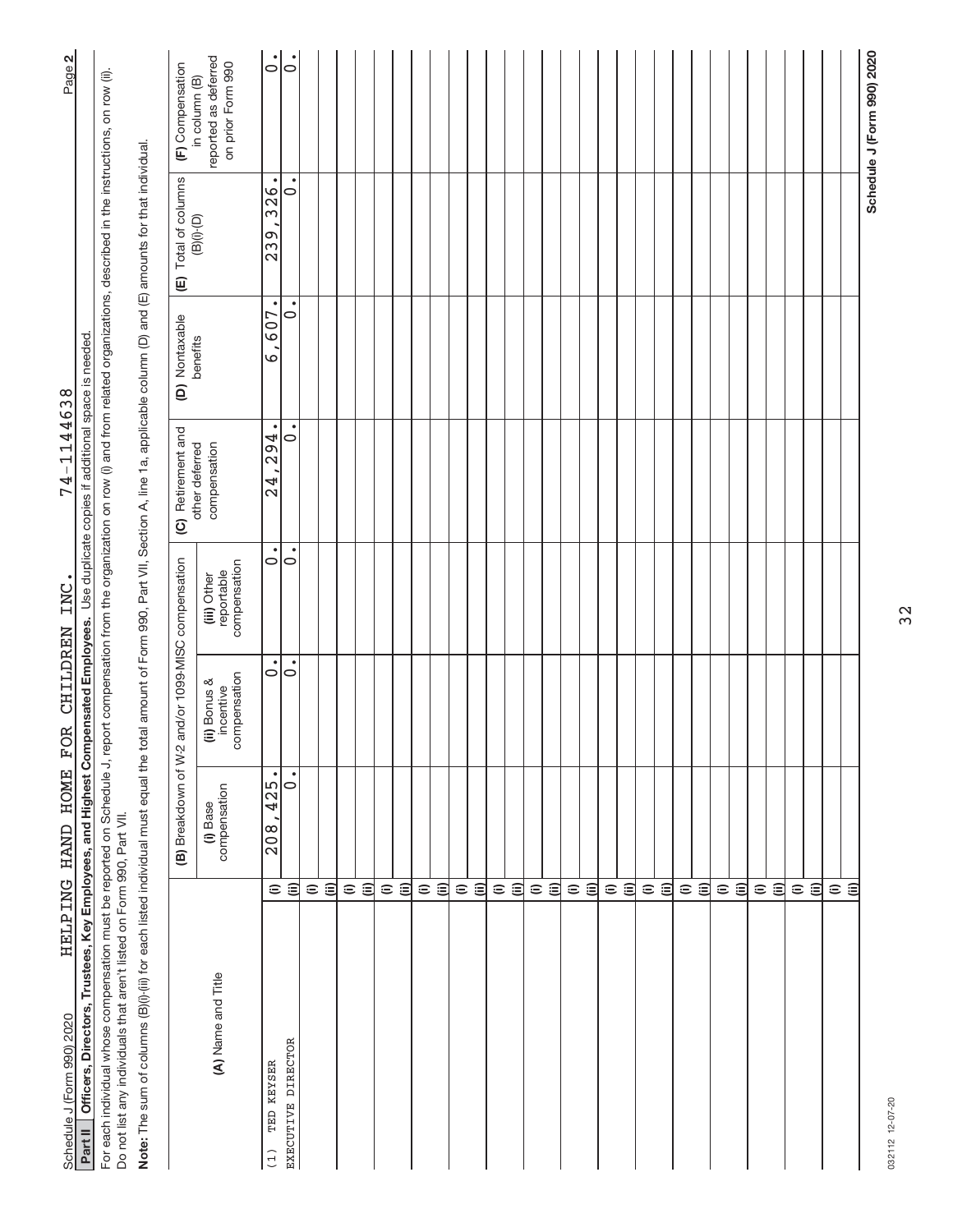| CHILDREN INC.<br>HELPING HAND HOME FOR<br>Part III Supplemental Information<br>Schedule J (Form 990) 2020                                                                                                      | Page 3<br>74-1144638       |
|----------------------------------------------------------------------------------------------------------------------------------------------------------------------------------------------------------------|----------------------------|
| a, 1b, 3, 4a, 4b, 4c, 5a, 5b, 6a, 6b, 7, and 8, and for Part II. Also complete this part for any additional information.<br>Provide the information, explanation, or descriptions required for Part I, lines 1 |                            |
|                                                                                                                                                                                                                |                            |
|                                                                                                                                                                                                                |                            |
|                                                                                                                                                                                                                |                            |
|                                                                                                                                                                                                                |                            |
|                                                                                                                                                                                                                |                            |
|                                                                                                                                                                                                                |                            |
|                                                                                                                                                                                                                |                            |
|                                                                                                                                                                                                                |                            |
|                                                                                                                                                                                                                |                            |
|                                                                                                                                                                                                                |                            |
|                                                                                                                                                                                                                |                            |
|                                                                                                                                                                                                                |                            |
|                                                                                                                                                                                                                |                            |
|                                                                                                                                                                                                                |                            |
|                                                                                                                                                                                                                |                            |
|                                                                                                                                                                                                                |                            |
|                                                                                                                                                                                                                |                            |
|                                                                                                                                                                                                                |                            |
|                                                                                                                                                                                                                |                            |
|                                                                                                                                                                                                                | Schedule J (Form 990) 2020 |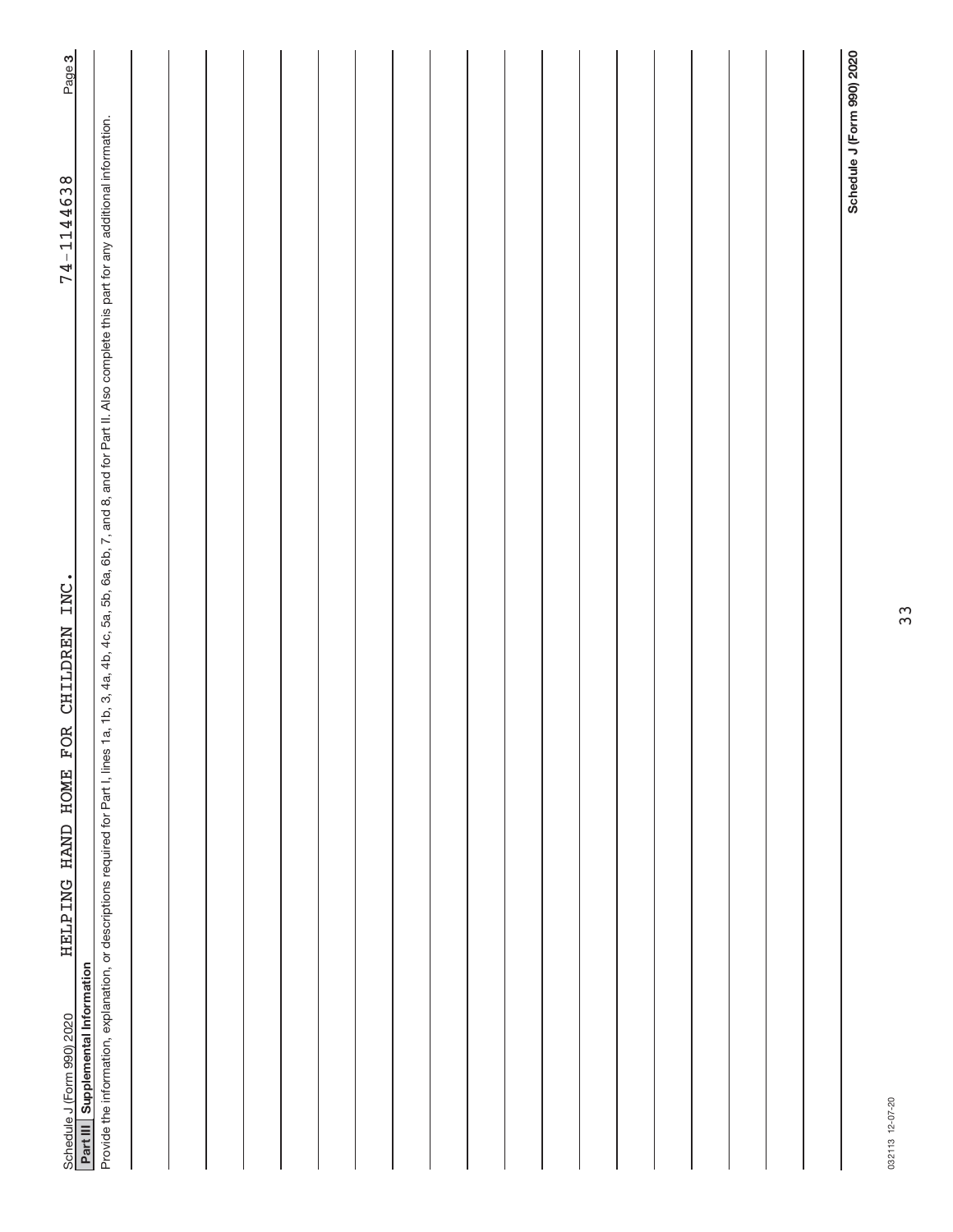### **SCHEDULE M (Form 990)**

## **Noncash Contributions**

OMB No. 1545‐0047

**Open to Public**

Department of the Treasury Internal Revenue Service

Name of the organization

**Complete if the organizations answered "Yes" on Form 990, Part IV, lines 29 or 30.** <sup>J</sup>**2020 Attach to Form 990.** J

 **Go to www.irs.gov/Form990 for instructions and the latest information.** J

**Inspection Employer identification number**

74‐1144638

|  |  | HELPING HAND HOME FOR CHILDREN INC. |  |
|--|--|-------------------------------------|--|
|  |  |                                     |  |

| (d)<br>(a)<br>(b)<br>(c)<br>Number of<br>Noncash contribution<br>Check if<br>Method of determining<br>contributions or<br>amounts reported on<br>applicable<br>noncash contribution amounts<br>items contributed  Form 990, Part VIII, line 1g<br>1.<br>2<br>3<br>Books and publications<br>4<br>9,308.FMV<br>X<br>Clothing and household goods<br>5<br>6<br>7<br>Intellectual property<br>8<br>$\mathbf x$<br>10<br>242,998.FMV<br>Securities - Publicly traded<br>9<br>Securities - Closely held stock<br>10<br>Securities - Partnership, LLC, or<br>11<br>trust interests<br>Securities - Miscellaneous<br>12<br>Qualified conservation contribution -<br>13<br><b>Historic structures</b><br>Qualified conservation contribution - Other<br>14<br>Real estate - Residential<br>15<br>16<br>17<br>18<br>$6,800.$ FMV<br>X<br>11<br>19<br>20<br>Drugs and medical supplies<br>21<br>Taxidermy<br>22<br>23<br>24<br>Archeological artifacts<br>63,090.FMV<br>36<br>х<br>(SUPPLIES<br>Other $\blacktriangleright$<br>25<br>31,041.FMV<br>27<br>X<br>(TOYS<br>Other $\blacktriangleright$<br>26<br>27<br>Other $\blacktriangleright$<br>28<br>Other $\triangleright$<br>29<br>Number of Forms 8283 received by the organization during the tax year for contributions<br>for which the organization completed Form 8283, Part V, Donee Acknowledgement<br>29<br>Yes<br>30a During the year, did the organization receive by contribution any property reported in Part I, lines 1 through 28, that it<br>must hold for at least three years from the date of the initial contribution, and which isn't required to be used for<br>exempt purposes for the entire holding period?<br>30a<br><b>b</b> If "Yes," describe the arrangement in Part II.<br>Does the organization have a gift acceptance policy that requires the review of any nonstandard contributions?<br>31<br>31<br>32a Does the organization hire or use third parties or related organizations to solicit, process, or sell noncash<br>32a<br>contributions?<br>b If "Yes," describe in Part II.<br>If the organization didn't report an amount in column (c) for a type of property for which column (a) is checked,<br>33 | Part I | <b>Types of Property</b> |  |  |  |    |
|----------------------------------------------------------------------------------------------------------------------------------------------------------------------------------------------------------------------------------------------------------------------------------------------------------------------------------------------------------------------------------------------------------------------------------------------------------------------------------------------------------------------------------------------------------------------------------------------------------------------------------------------------------------------------------------------------------------------------------------------------------------------------------------------------------------------------------------------------------------------------------------------------------------------------------------------------------------------------------------------------------------------------------------------------------------------------------------------------------------------------------------------------------------------------------------------------------------------------------------------------------------------------------------------------------------------------------------------------------------------------------------------------------------------------------------------------------------------------------------------------------------------------------------------------------------------------------------------------------------------------------------------------------------------------------------------------------------------------------------------------------------------------------------------------------------------------------------------------------------------------------------------------------------------------------------------------------------------------------------------------------------------------------------------------------------------------------------------------------------------------------------------------------------------------------------------|--------|--------------------------|--|--|--|----|
|                                                                                                                                                                                                                                                                                                                                                                                                                                                                                                                                                                                                                                                                                                                                                                                                                                                                                                                                                                                                                                                                                                                                                                                                                                                                                                                                                                                                                                                                                                                                                                                                                                                                                                                                                                                                                                                                                                                                                                                                                                                                                                                                                                                              |        |                          |  |  |  |    |
|                                                                                                                                                                                                                                                                                                                                                                                                                                                                                                                                                                                                                                                                                                                                                                                                                                                                                                                                                                                                                                                                                                                                                                                                                                                                                                                                                                                                                                                                                                                                                                                                                                                                                                                                                                                                                                                                                                                                                                                                                                                                                                                                                                                              |        |                          |  |  |  |    |
|                                                                                                                                                                                                                                                                                                                                                                                                                                                                                                                                                                                                                                                                                                                                                                                                                                                                                                                                                                                                                                                                                                                                                                                                                                                                                                                                                                                                                                                                                                                                                                                                                                                                                                                                                                                                                                                                                                                                                                                                                                                                                                                                                                                              |        |                          |  |  |  |    |
|                                                                                                                                                                                                                                                                                                                                                                                                                                                                                                                                                                                                                                                                                                                                                                                                                                                                                                                                                                                                                                                                                                                                                                                                                                                                                                                                                                                                                                                                                                                                                                                                                                                                                                                                                                                                                                                                                                                                                                                                                                                                                                                                                                                              |        |                          |  |  |  |    |
|                                                                                                                                                                                                                                                                                                                                                                                                                                                                                                                                                                                                                                                                                                                                                                                                                                                                                                                                                                                                                                                                                                                                                                                                                                                                                                                                                                                                                                                                                                                                                                                                                                                                                                                                                                                                                                                                                                                                                                                                                                                                                                                                                                                              |        |                          |  |  |  |    |
|                                                                                                                                                                                                                                                                                                                                                                                                                                                                                                                                                                                                                                                                                                                                                                                                                                                                                                                                                                                                                                                                                                                                                                                                                                                                                                                                                                                                                                                                                                                                                                                                                                                                                                                                                                                                                                                                                                                                                                                                                                                                                                                                                                                              |        |                          |  |  |  |    |
|                                                                                                                                                                                                                                                                                                                                                                                                                                                                                                                                                                                                                                                                                                                                                                                                                                                                                                                                                                                                                                                                                                                                                                                                                                                                                                                                                                                                                                                                                                                                                                                                                                                                                                                                                                                                                                                                                                                                                                                                                                                                                                                                                                                              |        |                          |  |  |  |    |
|                                                                                                                                                                                                                                                                                                                                                                                                                                                                                                                                                                                                                                                                                                                                                                                                                                                                                                                                                                                                                                                                                                                                                                                                                                                                                                                                                                                                                                                                                                                                                                                                                                                                                                                                                                                                                                                                                                                                                                                                                                                                                                                                                                                              |        |                          |  |  |  |    |
|                                                                                                                                                                                                                                                                                                                                                                                                                                                                                                                                                                                                                                                                                                                                                                                                                                                                                                                                                                                                                                                                                                                                                                                                                                                                                                                                                                                                                                                                                                                                                                                                                                                                                                                                                                                                                                                                                                                                                                                                                                                                                                                                                                                              |        |                          |  |  |  |    |
|                                                                                                                                                                                                                                                                                                                                                                                                                                                                                                                                                                                                                                                                                                                                                                                                                                                                                                                                                                                                                                                                                                                                                                                                                                                                                                                                                                                                                                                                                                                                                                                                                                                                                                                                                                                                                                                                                                                                                                                                                                                                                                                                                                                              |        |                          |  |  |  |    |
|                                                                                                                                                                                                                                                                                                                                                                                                                                                                                                                                                                                                                                                                                                                                                                                                                                                                                                                                                                                                                                                                                                                                                                                                                                                                                                                                                                                                                                                                                                                                                                                                                                                                                                                                                                                                                                                                                                                                                                                                                                                                                                                                                                                              |        |                          |  |  |  |    |
|                                                                                                                                                                                                                                                                                                                                                                                                                                                                                                                                                                                                                                                                                                                                                                                                                                                                                                                                                                                                                                                                                                                                                                                                                                                                                                                                                                                                                                                                                                                                                                                                                                                                                                                                                                                                                                                                                                                                                                                                                                                                                                                                                                                              |        |                          |  |  |  |    |
|                                                                                                                                                                                                                                                                                                                                                                                                                                                                                                                                                                                                                                                                                                                                                                                                                                                                                                                                                                                                                                                                                                                                                                                                                                                                                                                                                                                                                                                                                                                                                                                                                                                                                                                                                                                                                                                                                                                                                                                                                                                                                                                                                                                              |        |                          |  |  |  |    |
|                                                                                                                                                                                                                                                                                                                                                                                                                                                                                                                                                                                                                                                                                                                                                                                                                                                                                                                                                                                                                                                                                                                                                                                                                                                                                                                                                                                                                                                                                                                                                                                                                                                                                                                                                                                                                                                                                                                                                                                                                                                                                                                                                                                              |        |                          |  |  |  |    |
|                                                                                                                                                                                                                                                                                                                                                                                                                                                                                                                                                                                                                                                                                                                                                                                                                                                                                                                                                                                                                                                                                                                                                                                                                                                                                                                                                                                                                                                                                                                                                                                                                                                                                                                                                                                                                                                                                                                                                                                                                                                                                                                                                                                              |        |                          |  |  |  |    |
|                                                                                                                                                                                                                                                                                                                                                                                                                                                                                                                                                                                                                                                                                                                                                                                                                                                                                                                                                                                                                                                                                                                                                                                                                                                                                                                                                                                                                                                                                                                                                                                                                                                                                                                                                                                                                                                                                                                                                                                                                                                                                                                                                                                              |        |                          |  |  |  |    |
|                                                                                                                                                                                                                                                                                                                                                                                                                                                                                                                                                                                                                                                                                                                                                                                                                                                                                                                                                                                                                                                                                                                                                                                                                                                                                                                                                                                                                                                                                                                                                                                                                                                                                                                                                                                                                                                                                                                                                                                                                                                                                                                                                                                              |        |                          |  |  |  |    |
|                                                                                                                                                                                                                                                                                                                                                                                                                                                                                                                                                                                                                                                                                                                                                                                                                                                                                                                                                                                                                                                                                                                                                                                                                                                                                                                                                                                                                                                                                                                                                                                                                                                                                                                                                                                                                                                                                                                                                                                                                                                                                                                                                                                              |        |                          |  |  |  |    |
|                                                                                                                                                                                                                                                                                                                                                                                                                                                                                                                                                                                                                                                                                                                                                                                                                                                                                                                                                                                                                                                                                                                                                                                                                                                                                                                                                                                                                                                                                                                                                                                                                                                                                                                                                                                                                                                                                                                                                                                                                                                                                                                                                                                              |        |                          |  |  |  |    |
|                                                                                                                                                                                                                                                                                                                                                                                                                                                                                                                                                                                                                                                                                                                                                                                                                                                                                                                                                                                                                                                                                                                                                                                                                                                                                                                                                                                                                                                                                                                                                                                                                                                                                                                                                                                                                                                                                                                                                                                                                                                                                                                                                                                              |        |                          |  |  |  |    |
|                                                                                                                                                                                                                                                                                                                                                                                                                                                                                                                                                                                                                                                                                                                                                                                                                                                                                                                                                                                                                                                                                                                                                                                                                                                                                                                                                                                                                                                                                                                                                                                                                                                                                                                                                                                                                                                                                                                                                                                                                                                                                                                                                                                              |        |                          |  |  |  |    |
|                                                                                                                                                                                                                                                                                                                                                                                                                                                                                                                                                                                                                                                                                                                                                                                                                                                                                                                                                                                                                                                                                                                                                                                                                                                                                                                                                                                                                                                                                                                                                                                                                                                                                                                                                                                                                                                                                                                                                                                                                                                                                                                                                                                              |        |                          |  |  |  |    |
|                                                                                                                                                                                                                                                                                                                                                                                                                                                                                                                                                                                                                                                                                                                                                                                                                                                                                                                                                                                                                                                                                                                                                                                                                                                                                                                                                                                                                                                                                                                                                                                                                                                                                                                                                                                                                                                                                                                                                                                                                                                                                                                                                                                              |        |                          |  |  |  |    |
|                                                                                                                                                                                                                                                                                                                                                                                                                                                                                                                                                                                                                                                                                                                                                                                                                                                                                                                                                                                                                                                                                                                                                                                                                                                                                                                                                                                                                                                                                                                                                                                                                                                                                                                                                                                                                                                                                                                                                                                                                                                                                                                                                                                              |        |                          |  |  |  |    |
|                                                                                                                                                                                                                                                                                                                                                                                                                                                                                                                                                                                                                                                                                                                                                                                                                                                                                                                                                                                                                                                                                                                                                                                                                                                                                                                                                                                                                                                                                                                                                                                                                                                                                                                                                                                                                                                                                                                                                                                                                                                                                                                                                                                              |        |                          |  |  |  |    |
|                                                                                                                                                                                                                                                                                                                                                                                                                                                                                                                                                                                                                                                                                                                                                                                                                                                                                                                                                                                                                                                                                                                                                                                                                                                                                                                                                                                                                                                                                                                                                                                                                                                                                                                                                                                                                                                                                                                                                                                                                                                                                                                                                                                              |        |                          |  |  |  |    |
|                                                                                                                                                                                                                                                                                                                                                                                                                                                                                                                                                                                                                                                                                                                                                                                                                                                                                                                                                                                                                                                                                                                                                                                                                                                                                                                                                                                                                                                                                                                                                                                                                                                                                                                                                                                                                                                                                                                                                                                                                                                                                                                                                                                              |        |                          |  |  |  |    |
|                                                                                                                                                                                                                                                                                                                                                                                                                                                                                                                                                                                                                                                                                                                                                                                                                                                                                                                                                                                                                                                                                                                                                                                                                                                                                                                                                                                                                                                                                                                                                                                                                                                                                                                                                                                                                                                                                                                                                                                                                                                                                                                                                                                              |        |                          |  |  |  |    |
|                                                                                                                                                                                                                                                                                                                                                                                                                                                                                                                                                                                                                                                                                                                                                                                                                                                                                                                                                                                                                                                                                                                                                                                                                                                                                                                                                                                                                                                                                                                                                                                                                                                                                                                                                                                                                                                                                                                                                                                                                                                                                                                                                                                              |        |                          |  |  |  |    |
|                                                                                                                                                                                                                                                                                                                                                                                                                                                                                                                                                                                                                                                                                                                                                                                                                                                                                                                                                                                                                                                                                                                                                                                                                                                                                                                                                                                                                                                                                                                                                                                                                                                                                                                                                                                                                                                                                                                                                                                                                                                                                                                                                                                              |        |                          |  |  |  |    |
|                                                                                                                                                                                                                                                                                                                                                                                                                                                                                                                                                                                                                                                                                                                                                                                                                                                                                                                                                                                                                                                                                                                                                                                                                                                                                                                                                                                                                                                                                                                                                                                                                                                                                                                                                                                                                                                                                                                                                                                                                                                                                                                                                                                              |        |                          |  |  |  |    |
|                                                                                                                                                                                                                                                                                                                                                                                                                                                                                                                                                                                                                                                                                                                                                                                                                                                                                                                                                                                                                                                                                                                                                                                                                                                                                                                                                                                                                                                                                                                                                                                                                                                                                                                                                                                                                                                                                                                                                                                                                                                                                                                                                                                              |        |                          |  |  |  |    |
|                                                                                                                                                                                                                                                                                                                                                                                                                                                                                                                                                                                                                                                                                                                                                                                                                                                                                                                                                                                                                                                                                                                                                                                                                                                                                                                                                                                                                                                                                                                                                                                                                                                                                                                                                                                                                                                                                                                                                                                                                                                                                                                                                                                              |        |                          |  |  |  |    |
|                                                                                                                                                                                                                                                                                                                                                                                                                                                                                                                                                                                                                                                                                                                                                                                                                                                                                                                                                                                                                                                                                                                                                                                                                                                                                                                                                                                                                                                                                                                                                                                                                                                                                                                                                                                                                                                                                                                                                                                                                                                                                                                                                                                              |        |                          |  |  |  | No |
|                                                                                                                                                                                                                                                                                                                                                                                                                                                                                                                                                                                                                                                                                                                                                                                                                                                                                                                                                                                                                                                                                                                                                                                                                                                                                                                                                                                                                                                                                                                                                                                                                                                                                                                                                                                                                                                                                                                                                                                                                                                                                                                                                                                              |        |                          |  |  |  |    |
|                                                                                                                                                                                                                                                                                                                                                                                                                                                                                                                                                                                                                                                                                                                                                                                                                                                                                                                                                                                                                                                                                                                                                                                                                                                                                                                                                                                                                                                                                                                                                                                                                                                                                                                                                                                                                                                                                                                                                                                                                                                                                                                                                                                              |        |                          |  |  |  |    |
|                                                                                                                                                                                                                                                                                                                                                                                                                                                                                                                                                                                                                                                                                                                                                                                                                                                                                                                                                                                                                                                                                                                                                                                                                                                                                                                                                                                                                                                                                                                                                                                                                                                                                                                                                                                                                                                                                                                                                                                                                                                                                                                                                                                              |        |                          |  |  |  | х  |
|                                                                                                                                                                                                                                                                                                                                                                                                                                                                                                                                                                                                                                                                                                                                                                                                                                                                                                                                                                                                                                                                                                                                                                                                                                                                                                                                                                                                                                                                                                                                                                                                                                                                                                                                                                                                                                                                                                                                                                                                                                                                                                                                                                                              |        |                          |  |  |  |    |
|                                                                                                                                                                                                                                                                                                                                                                                                                                                                                                                                                                                                                                                                                                                                                                                                                                                                                                                                                                                                                                                                                                                                                                                                                                                                                                                                                                                                                                                                                                                                                                                                                                                                                                                                                                                                                                                                                                                                                                                                                                                                                                                                                                                              |        |                          |  |  |  | Х  |
|                                                                                                                                                                                                                                                                                                                                                                                                                                                                                                                                                                                                                                                                                                                                                                                                                                                                                                                                                                                                                                                                                                                                                                                                                                                                                                                                                                                                                                                                                                                                                                                                                                                                                                                                                                                                                                                                                                                                                                                                                                                                                                                                                                                              |        |                          |  |  |  |    |
|                                                                                                                                                                                                                                                                                                                                                                                                                                                                                                                                                                                                                                                                                                                                                                                                                                                                                                                                                                                                                                                                                                                                                                                                                                                                                                                                                                                                                                                                                                                                                                                                                                                                                                                                                                                                                                                                                                                                                                                                                                                                                                                                                                                              |        |                          |  |  |  | х  |
|                                                                                                                                                                                                                                                                                                                                                                                                                                                                                                                                                                                                                                                                                                                                                                                                                                                                                                                                                                                                                                                                                                                                                                                                                                                                                                                                                                                                                                                                                                                                                                                                                                                                                                                                                                                                                                                                                                                                                                                                                                                                                                                                                                                              |        |                          |  |  |  |    |
|                                                                                                                                                                                                                                                                                                                                                                                                                                                                                                                                                                                                                                                                                                                                                                                                                                                                                                                                                                                                                                                                                                                                                                                                                                                                                                                                                                                                                                                                                                                                                                                                                                                                                                                                                                                                                                                                                                                                                                                                                                                                                                                                                                                              |        |                          |  |  |  |    |
|                                                                                                                                                                                                                                                                                                                                                                                                                                                                                                                                                                                                                                                                                                                                                                                                                                                                                                                                                                                                                                                                                                                                                                                                                                                                                                                                                                                                                                                                                                                                                                                                                                                                                                                                                                                                                                                                                                                                                                                                                                                                                                                                                                                              |        | describe in Part II.     |  |  |  |    |

For Paperwork Reduction Act Notice, see the Instructions for Form 990. Schedule M (Form 990) 2020 LHA

032141 11‐23‐20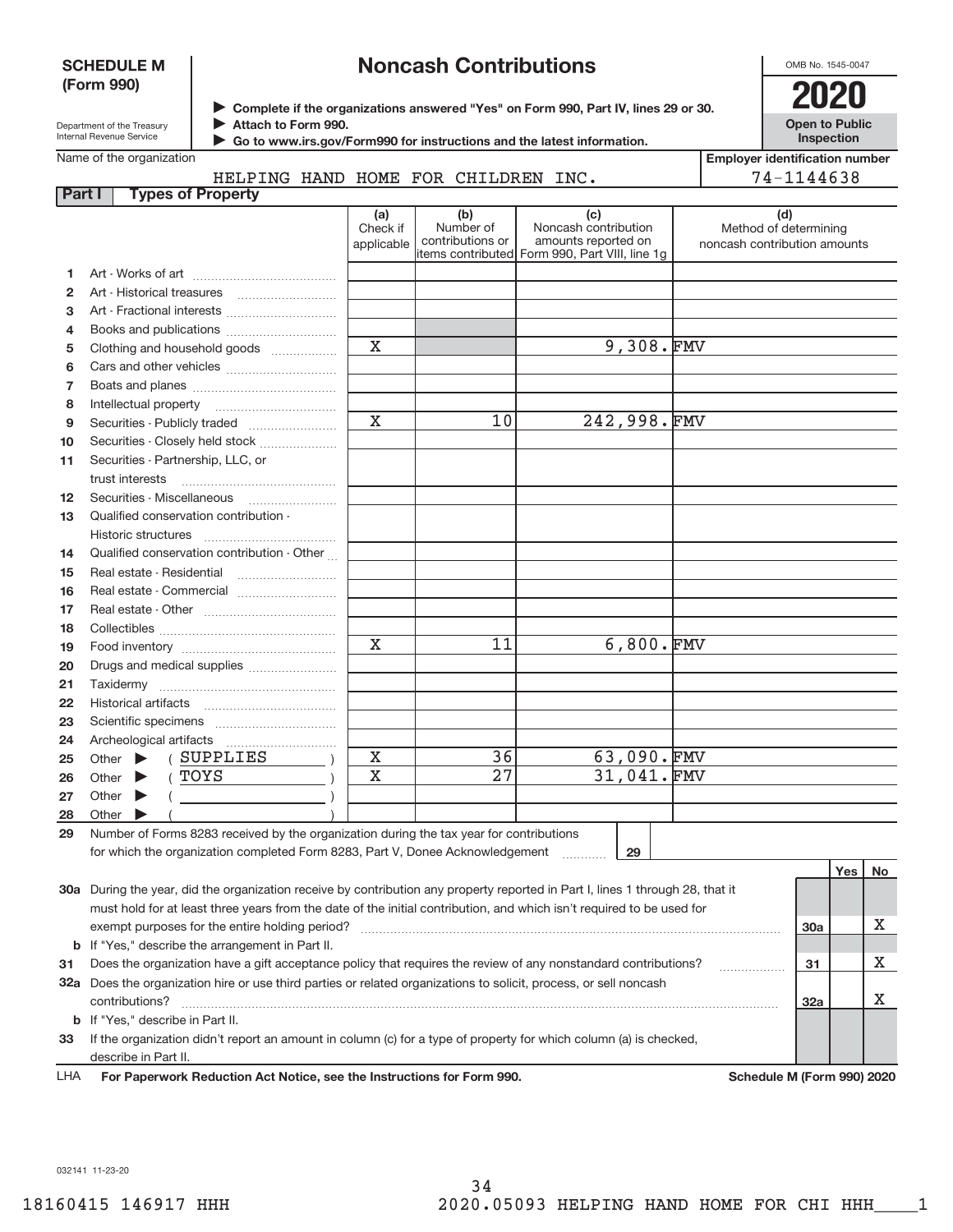|                 | Schedule M (Form 990) 2020                |  | HELPING HAND HOME FOR CHILDREN INC. | 74-1144638                                                                                                                                                                                                                          | Page 2 |
|-----------------|-------------------------------------------|--|-------------------------------------|-------------------------------------------------------------------------------------------------------------------------------------------------------------------------------------------------------------------------------------|--------|
| <b>Part II</b>  | this part for any additional information. |  |                                     | <b>Supplemental Information.</b> Provide the information required by Part I, lines 30b, 32b, and 33, and whether the organization is reporting in Part I, column (b), the number of contributions, the number of items received, or |        |
|                 |                                           |  |                                     |                                                                                                                                                                                                                                     |        |
|                 |                                           |  |                                     |                                                                                                                                                                                                                                     |        |
|                 |                                           |  |                                     |                                                                                                                                                                                                                                     |        |
|                 |                                           |  |                                     |                                                                                                                                                                                                                                     |        |
|                 |                                           |  |                                     |                                                                                                                                                                                                                                     |        |
|                 |                                           |  |                                     |                                                                                                                                                                                                                                     |        |
|                 |                                           |  |                                     |                                                                                                                                                                                                                                     |        |
|                 |                                           |  |                                     |                                                                                                                                                                                                                                     |        |
|                 |                                           |  |                                     |                                                                                                                                                                                                                                     |        |
|                 |                                           |  |                                     |                                                                                                                                                                                                                                     |        |
|                 |                                           |  |                                     |                                                                                                                                                                                                                                     |        |
|                 |                                           |  |                                     |                                                                                                                                                                                                                                     |        |
|                 |                                           |  |                                     |                                                                                                                                                                                                                                     |        |
|                 |                                           |  |                                     |                                                                                                                                                                                                                                     |        |
|                 |                                           |  |                                     |                                                                                                                                                                                                                                     |        |
|                 |                                           |  |                                     |                                                                                                                                                                                                                                     |        |
|                 |                                           |  |                                     |                                                                                                                                                                                                                                     |        |
|                 |                                           |  |                                     |                                                                                                                                                                                                                                     |        |
|                 |                                           |  |                                     |                                                                                                                                                                                                                                     |        |
|                 |                                           |  |                                     |                                                                                                                                                                                                                                     |        |
|                 |                                           |  |                                     |                                                                                                                                                                                                                                     |        |
|                 |                                           |  |                                     |                                                                                                                                                                                                                                     |        |
|                 |                                           |  |                                     |                                                                                                                                                                                                                                     |        |
|                 |                                           |  |                                     |                                                                                                                                                                                                                                     |        |
|                 |                                           |  |                                     |                                                                                                                                                                                                                                     |        |
|                 |                                           |  |                                     |                                                                                                                                                                                                                                     |        |
| 032142 11-23-20 |                                           |  |                                     | Schedule M (Form 990) 2020                                                                                                                                                                                                          |        |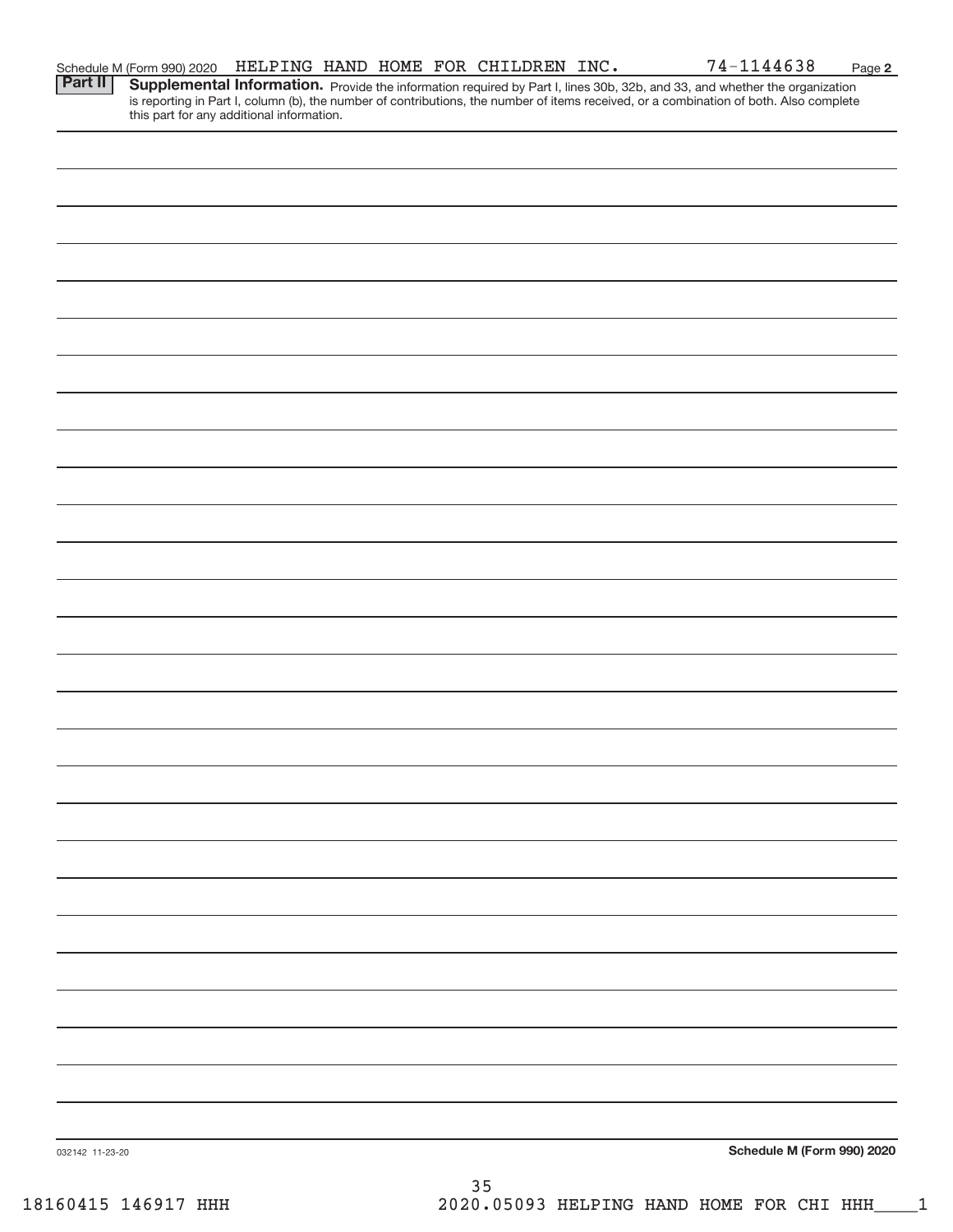**(Form 990 or 990‐EZ)**

Department of the Treasury Internal Revenue Service Name of the organization

## **SCHEDULE O Supplemental Information to Form 990 or 990‐EZ 2020**

**Complete to provide information for responses to specific questions on Form 990 or 990‐EZ or to provide any additional information. | Attach to Form 990 or 990‐EZ. | Go to www.irs.gov/Form990 for the latest information.**



HELPING HAND HOME FOR CHILDREN INC. | 74-1144638

**Employer identification number**

FORM 990, PART VI, SECTION A, LINE 6:

THE ORGANIZATION HAS MEMBERS.

FORM 990, PART VI, SECTION A, LINE 7A:

A NOMINATING COMMITTEE, CHAIRED BY THE PAST PRESIDENT OF THE ORGANIZATION,

MEETS ANNUALLY TO SELECT A SLATE OF CANDIDATES FOR BOARD AND OFFICER

POSITIONS. THE PAST PRESIDENT PRESENTS THE SLATE TO THE GENERAL MEMBERSHIP

FOR APPROVAL.

FORM 990, PART VI, SECTION A, LINE 7B:

THE GENERAL MEMBERSHIP MUST VOTE TO APPROVE AMENDMENTS TO THE BYLAWS OR STANDING RULES.

FORM 990, PART VI, SECTION B, LINE 11B:

FORM 990 IS REVIEWED BY THE CONTROLLER AND OTHER EXECUTIVE STAFF, THEN DISTRIBUTED TO EACH BOARD MEMBER TO REVIEW AND VOTE TO APPROVE PRIOR TO FILING WITH THE IRS.

FORM 990, PART VI, SECTION B, LINE 12C:

ALL OFFICERS, DIRECTORS AND ADVISORS ARE REQUIRED TO READ AND SIGN THE CONFLICT OF INTEREST POLICY ANNUALLY, ACKNOWLEDGING THEIR UNDERSTANDING OF THE POLICY AT BOARD MEETINGS. THE BOARD CHAIR REITERATES THE IMPORTANCE OF DISCLOSURE OF CONFLICTS, GIVING EXAMPLES AND PROVIDING APPROPRIATE WAYS TO ADDRESS AND/OR RESOLVE POTENTIAL CONFLICTS. ANYONE WITH A CONFLICT WILL RECUSE THEMSELF FROM VOTING ON RELATED MATTERS.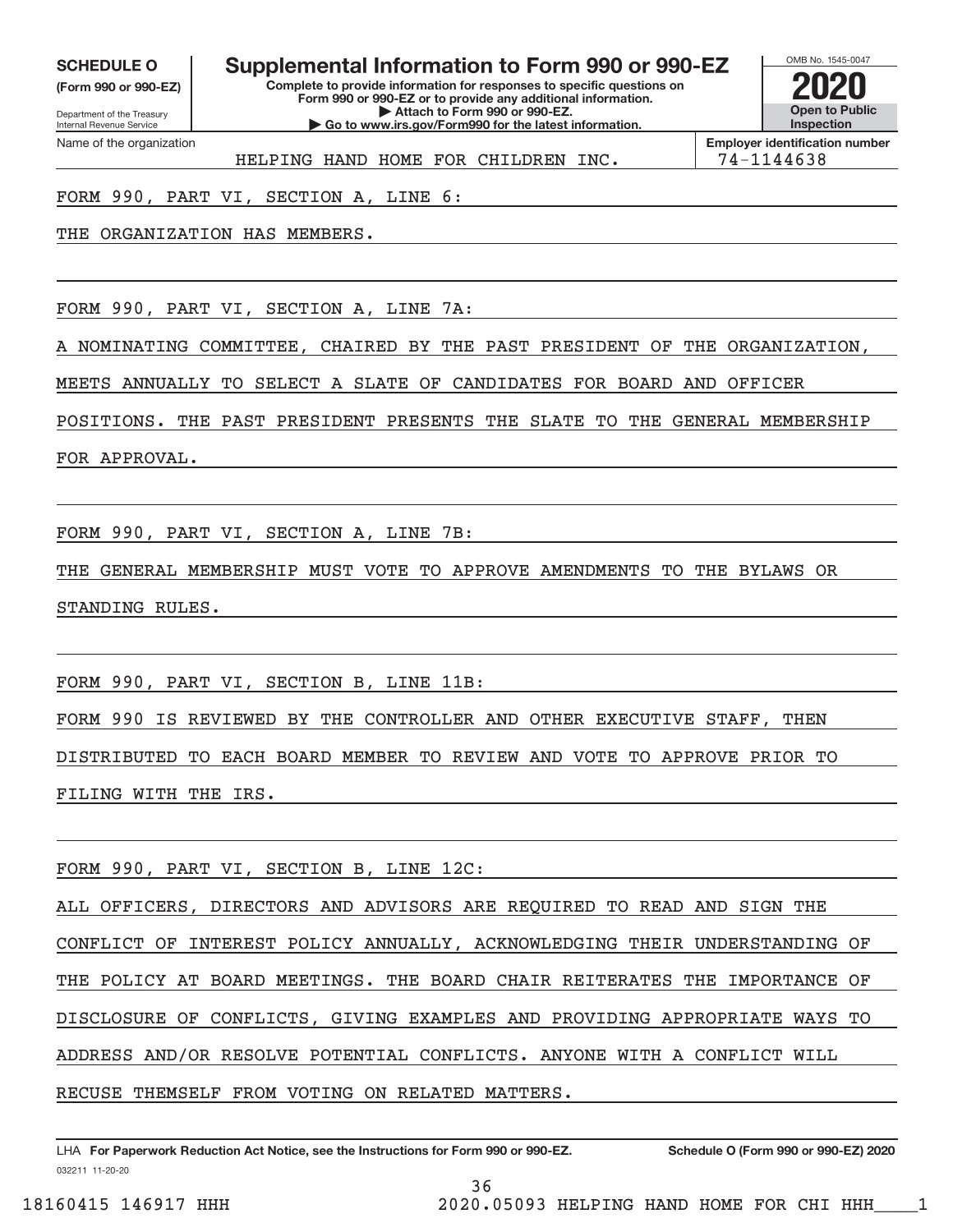| Schedule O (Form 990 or 990-EZ) 2020                                        |     | Page 2                                              |
|-----------------------------------------------------------------------------|-----|-----------------------------------------------------|
| Name of the organization<br>HELPING HAND HOME FOR CHILDREN INC.             |     | <b>Employer identification number</b><br>74-1144638 |
| FORM 990, PART VI, SECTION B, LINE 15:                                      |     |                                                     |
| THE BOARD OF DIRECTORS INITIATES AN ANNUAL EVALUATION OF THE EXECUTIVE      |     |                                                     |
| DIRECTOR AND, BASED ON THE RESULTS AND INDEPENDENT COMPARABILITY DATA, VOTE |     |                                                     |
| TO ADJUST THE COMPENSATION.                                                 |     |                                                     |
|                                                                             |     |                                                     |
| FORM 990, PART VI, SECTION C, LINE 19:                                      |     |                                                     |
| ALL REQUIRED DOCUMENTS ARE AVAILABLE TO THE PUBLIC UPON REQUEST. THE AUDIT  |     |                                                     |
| AND FORM 990 ARE POSTED ON THE ORGANIZATION'S WEBSITE.                      |     |                                                     |
|                                                                             |     |                                                     |
|                                                                             |     |                                                     |
|                                                                             |     |                                                     |
|                                                                             |     |                                                     |
|                                                                             |     |                                                     |
|                                                                             |     |                                                     |
|                                                                             |     |                                                     |
|                                                                             |     |                                                     |
|                                                                             |     |                                                     |
|                                                                             |     |                                                     |
|                                                                             |     |                                                     |
|                                                                             |     |                                                     |
|                                                                             |     |                                                     |
|                                                                             |     |                                                     |
|                                                                             |     |                                                     |
|                                                                             |     |                                                     |
|                                                                             |     |                                                     |
|                                                                             |     |                                                     |
|                                                                             |     |                                                     |
| 032212 11-20-20                                                             | ה ר | Schedule O (Form 990 or 990-EZ) 2020                |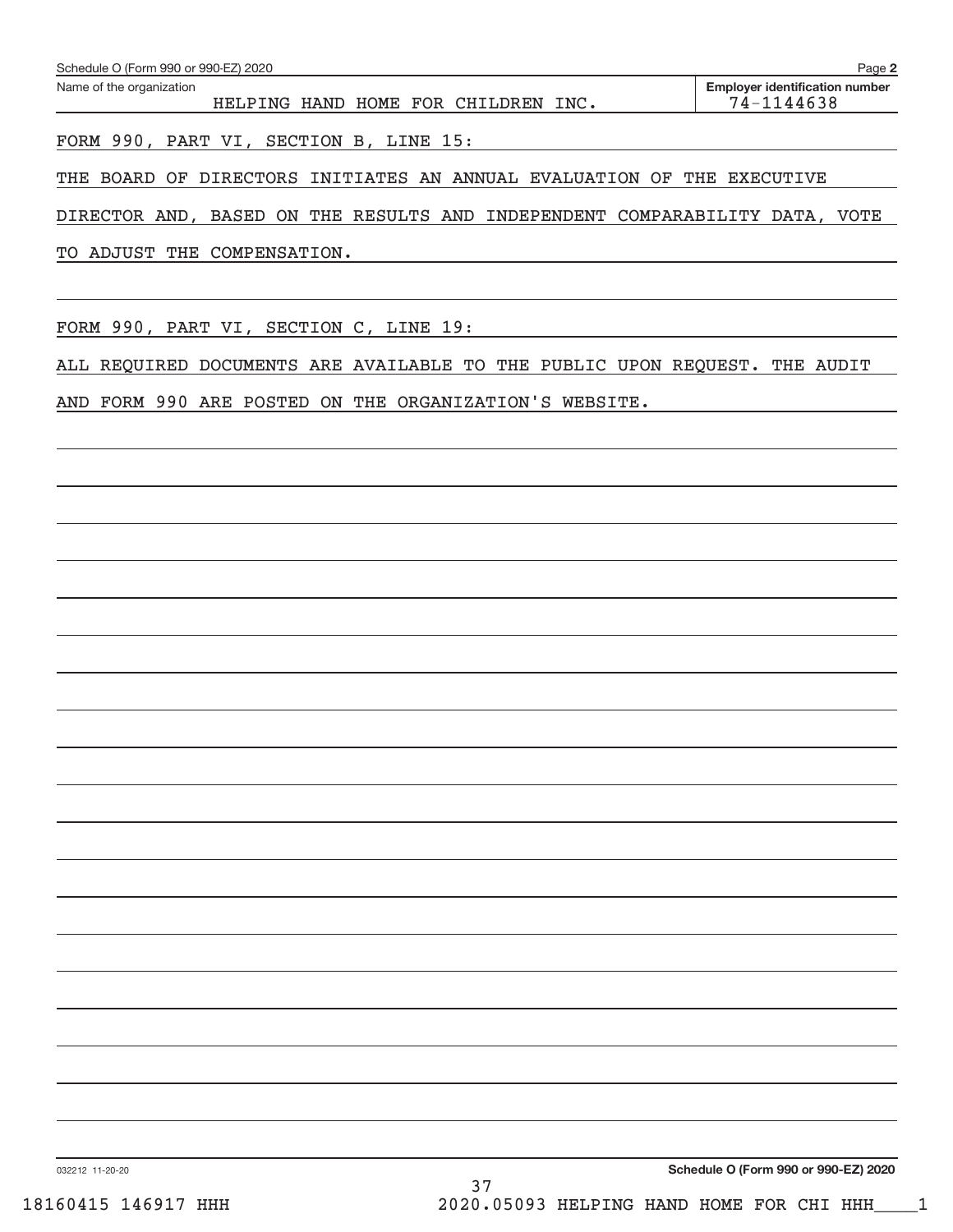| <b>SCHEDULER</b><br>(Form 990)                                                |                                                                                  | Complete if the organization answered "Yes" on Form 990, Part IV, line 33, 34, 35b, 36, or 37.<br>Related Organizations and Unrelated Partnerships |                                                               |                                                  |                                                                     |                                                      | OMB No. 1545-0047<br><b>2020</b>                                                                                 |
|-------------------------------------------------------------------------------|----------------------------------------------------------------------------------|----------------------------------------------------------------------------------------------------------------------------------------------------|---------------------------------------------------------------|--------------------------------------------------|---------------------------------------------------------------------|------------------------------------------------------|------------------------------------------------------------------------------------------------------------------|
| Department of the Treasury<br>Internal Revenue Service                        |                                                                                  | ▶ Go to www.irs.gov/Form990 for instructions and the latest information.                                                                           | Attach to Form 990.                                           |                                                  |                                                                     |                                                      | Open to Public<br>Inspection                                                                                     |
| Name of the organization                                                      | HAND<br><b>HELPING</b>                                                           | <b>CHILDREN</b><br><b>FOR</b><br><b>HOME</b>                                                                                                       | INC.                                                          |                                                  |                                                                     | 74-1144638                                           | Employer identification number                                                                                   |
| Part I                                                                        |                                                                                  | Identification of Disregarded Entities. Complete if the organization answered "Yes" on Form 990, Part IV, line 33.                                 |                                                               |                                                  |                                                                     |                                                      |                                                                                                                  |
|                                                                               | Name, address, and EIN (if applicable)<br>of disregarded entity<br>$\widehat{a}$ | Primary activity<br>ê                                                                                                                              | Legal domicile (state or<br>foreign country)<br>$\widehat{c}$ | Total income<br>$\widehat{\sigma}$               | End-of-year assets<br>$\mathbf{e}$                                  |                                                      | Direct controlling<br>entity<br>$\widehat{\epsilon}$                                                             |
|                                                                               |                                                                                  |                                                                                                                                                    |                                                               |                                                  |                                                                     |                                                      |                                                                                                                  |
|                                                                               |                                                                                  |                                                                                                                                                    |                                                               |                                                  |                                                                     |                                                      |                                                                                                                  |
|                                                                               |                                                                                  |                                                                                                                                                    |                                                               |                                                  |                                                                     |                                                      |                                                                                                                  |
|                                                                               |                                                                                  |                                                                                                                                                    |                                                               |                                                  |                                                                     |                                                      |                                                                                                                  |
| organizations during the tax year.<br>Part II                                 | Identification of Related Tax-Exempt Organizations.                              | Complete if the organization answered "Yes" on Form 990, Part IV, line 34, because it had one or more related tax-exempt                           |                                                               |                                                  |                                                                     |                                                      |                                                                                                                  |
|                                                                               | Name, address, and EIN<br>of related organization<br>ම                           | Primary activity<br>ê                                                                                                                              | Legal domicile (state or<br>foreign country)<br>$\widehat{c}$ | Exempt Code<br>section<br>$\widehat{\mathbf{c}}$ | status (if section<br>Public charity<br>501(c)(3))<br>$\widehat{e}$ | Direct controlling<br>entity<br>$\widehat{\epsilon}$ | $\begin{pmatrix} \mathbf{g} \\ \mathbf{g} \\ \mathbf{c} \end{pmatrix}$ section 512(b)(13)<br>ž<br>entity?<br>Yes |
| HELPING HAND HOME FOR CHILDREN FOUNDATION<br>3804 AVENUE B,<br>$74 - 2756725$ | 78751<br>$\,$ $\,$<br>TX<br><b>AUSTIN</b>                                        | EXCLUSIVELY SUPPORTS HHH<br>NEGLECTED CHILDREN<br>HELPING ABUSED AND                                                                               | TEXAS                                                         | 501(C)(3)                                        | H<br>LINE 12B,                                                      | HELPING HAND HOME<br>FOR CHILDREN INC.               | X                                                                                                                |
|                                                                               |                                                                                  |                                                                                                                                                    |                                                               |                                                  |                                                                     |                                                      |                                                                                                                  |
|                                                                               |                                                                                  |                                                                                                                                                    |                                                               |                                                  |                                                                     |                                                      |                                                                                                                  |
|                                                                               |                                                                                  |                                                                                                                                                    |                                                               |                                                  |                                                                     |                                                      |                                                                                                                  |
|                                                                               | For Paperwork Reduction Act Notice, see the Instructions for Form 990.           |                                                                                                                                                    |                                                               |                                                  |                                                                     |                                                      | Schedule R (Form 990) 2020                                                                                       |

032161 10‐28‐20 032161 10-28-20 LHA

38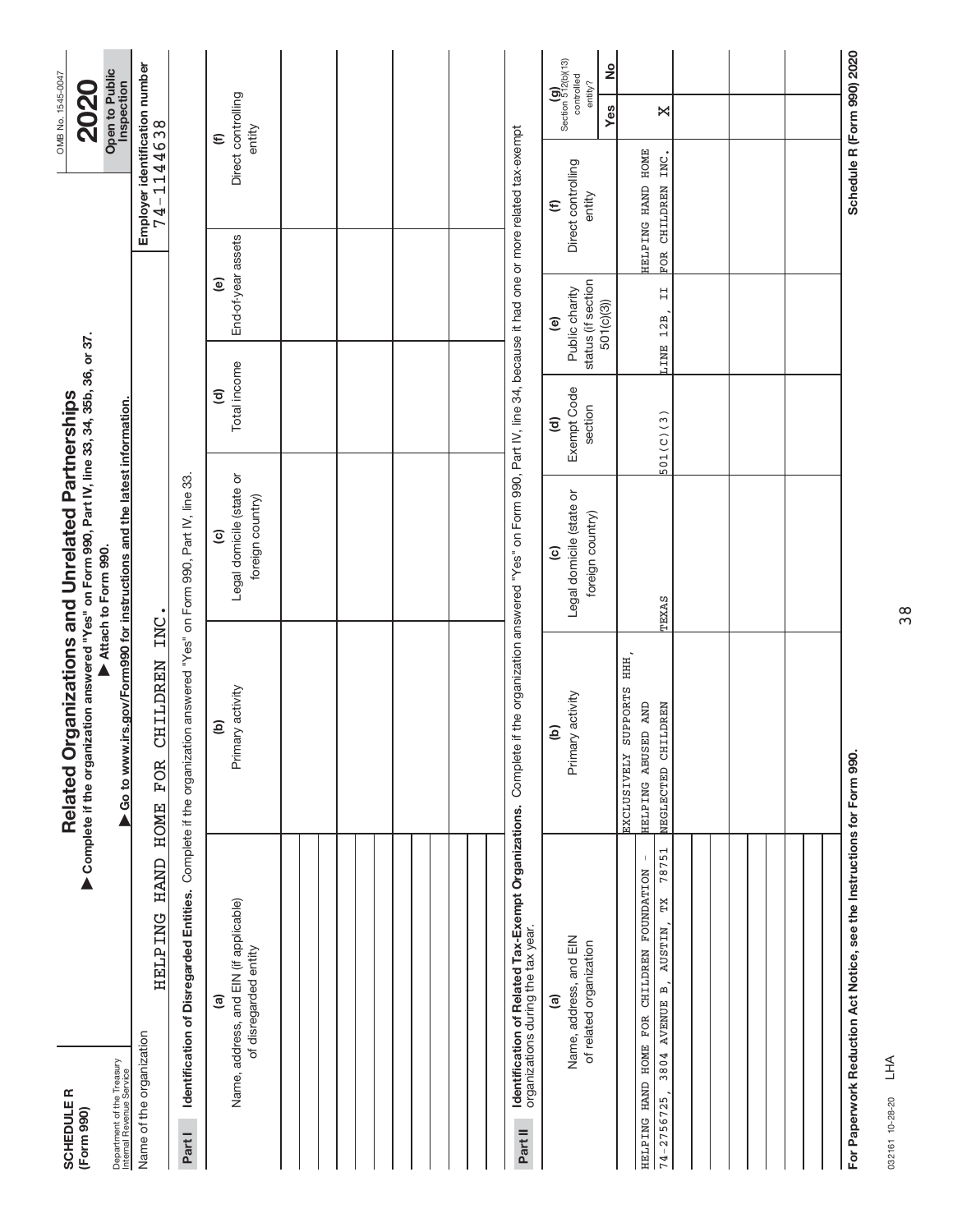| Page 2                     |                                                                                                                                           | $\widehat{\boldsymbol{\epsilon}}$                                                                                    |               |  |                                                                                                                                                               | ş<br>$\begin{array}{c} \text{(i)}\\ \text{Section}\\ 512(\text{b})(13)\\ \text{continued}\\ \text{continued}\\ \text{entity?} \end{array}$<br>Yes |  |  |                            |
|----------------------------|-------------------------------------------------------------------------------------------------------------------------------------------|----------------------------------------------------------------------------------------------------------------------|---------------|--|---------------------------------------------------------------------------------------------------------------------------------------------------------------|---------------------------------------------------------------------------------------------------------------------------------------------------|--|--|----------------------------|
| $-1144638$                 |                                                                                                                                           | General or <b>Percentage</b><br>managing <b>ownership</b><br>partner?<br>$\widehat{\phantom{a}}$                     | <b>Yes</b> No |  |                                                                                                                                                               | Percentage<br>Ξ                                                                                                                                   |  |  | Schedule R (Form 990) 2020 |
| 74                         | on Form 990, Part IV, line 34, because it had one or more related                                                                         | amount in box<br>- 20 of Schedule<br>- K-1 (Form 1065)<br>Code V-UBI<br>$\widehat{=}$                                |               |  | Complete if the organization answered "Yes" on Form 990, Part IV, line 34, because it had one or more related                                                 | end-of-year<br>Share of<br>assets<br>ම                                                                                                            |  |  |                            |
|                            |                                                                                                                                           | Disproportionate<br>allocations?<br>Ξ                                                                                | 2             |  |                                                                                                                                                               |                                                                                                                                                   |  |  |                            |
|                            |                                                                                                                                           |                                                                                                                      | Yes           |  |                                                                                                                                                               | Share of total<br>income<br>$\widehat{\epsilon}$                                                                                                  |  |  |                            |
|                            |                                                                                                                                           | end-of-year<br>assets<br>Share of<br>ම                                                                               |               |  |                                                                                                                                                               |                                                                                                                                                   |  |  |                            |
|                            |                                                                                                                                           | Share of total<br>income<br>$\mathbf{\epsilon}$                                                                      |               |  |                                                                                                                                                               | Type of entity<br>(C corp, S corp,<br>or trust)<br>ම                                                                                              |  |  |                            |
|                            |                                                                                                                                           |                                                                                                                      |               |  |                                                                                                                                                               | Direct controlling<br>entity<br>$\widehat{\mathbf{c}}$                                                                                            |  |  |                            |
|                            |                                                                                                                                           | Predominant income<br>(related, unrelated,<br>excluded from tax under<br>sections 512-514)<br>$\widehat{\mathbf{e}}$ |               |  |                                                                                                                                                               |                                                                                                                                                   |  |  |                            |
| INC                        |                                                                                                                                           |                                                                                                                      |               |  |                                                                                                                                                               | Legal domicile<br>(state or<br>foreign<br>country)<br>$\widehat{\mathbf{c}}$                                                                      |  |  |                            |
| <b>CHILDREN</b>            | Complete if the organization answered "Yes"<br><u>ة</u>                                                                                   | Direct controlling<br>entity<br>$\widehat{\mathbf{c}}$                                                               |               |  |                                                                                                                                                               | Primary activity<br>ව                                                                                                                             |  |  |                            |
| <b>FOR</b>                 |                                                                                                                                           | Legal<br>domicile<br>(state or<br>foreign<br>country)<br>$\widehat{\mathbf{c}}$                                      |               |  |                                                                                                                                                               |                                                                                                                                                   |  |  |                            |
| HELPING HAND HOME          |                                                                                                                                           | Primary activity<br>$\widehat{e}$                                                                                    |               |  |                                                                                                                                                               |                                                                                                                                                   |  |  |                            |
| Schedule R (Form 990) 2020 | Identification of Related Organizations Taxable as a Partnershi<br>organizations treated as a partnership during the tax year<br>Part III | Name, address, and EIN<br>of related organization<br>ම                                                               |               |  | Identification of Related Organizations Taxable as a Corporation or Trust.<br>organizations treated as a corporation or trust during the tax year.<br>Part IV | Name, address, and EIN<br>of related organization<br>$\widehat{a}$                                                                                |  |  | 032162 10-28-20            |

39

# 032162 10-28-20 032162 10‐28‐20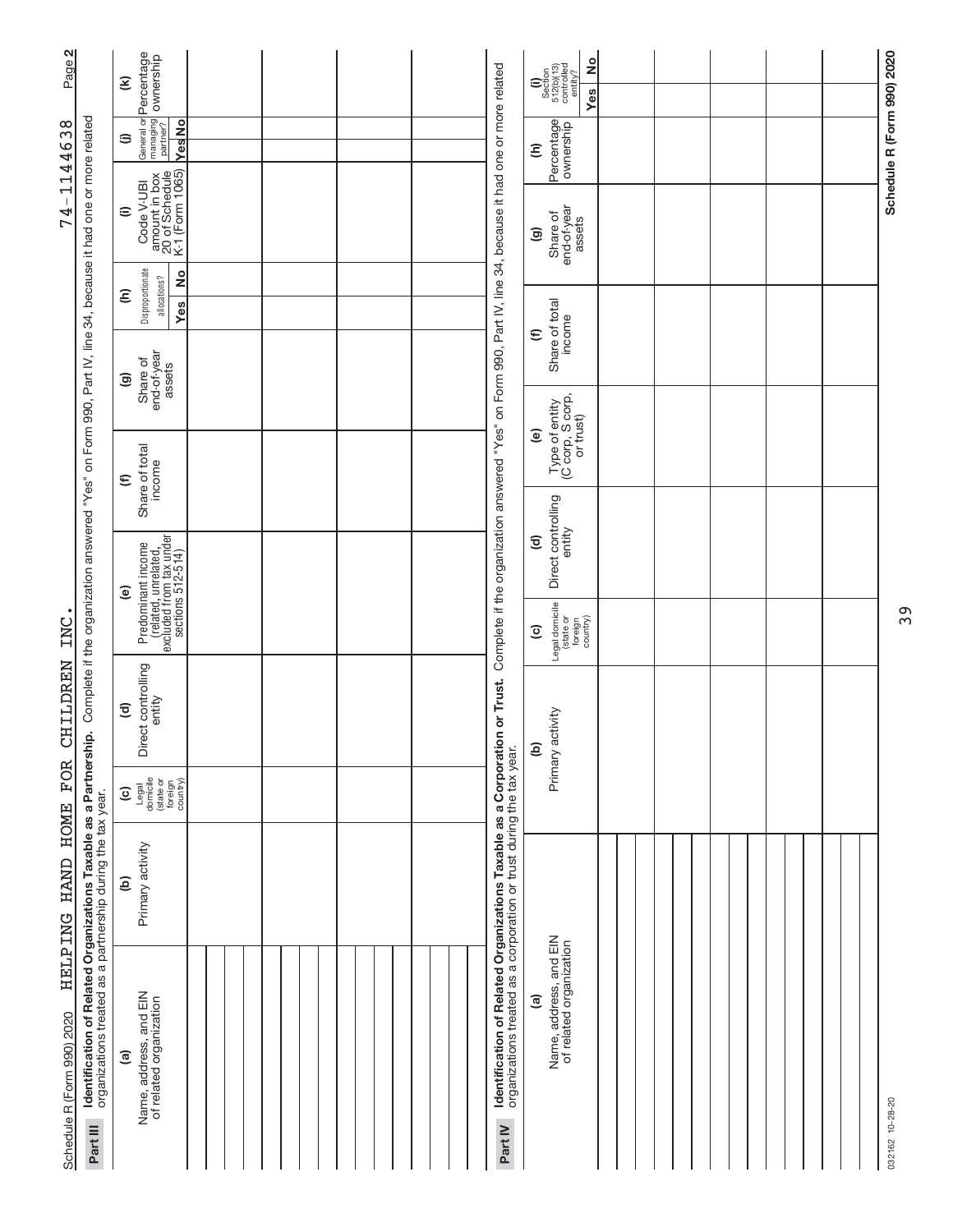Schedule R (Form 990) 2020 - HELLP LNG HAND HOME FOR CHILLDREN INC. Schedule R (Form 990) 2020 HELPING HAND HOME FOR CHILDREN INC. HELPING HAND HOME FOR CHILDREN INC.

**3**74-1144638 74‐1144638

> Part V Transactions With Related Organizations. Complete if the organization answered "Yes" on Form 990, Part IV, line 34, 35b, or 36. Complete if the organization answered "Yes" on Form 990, Part IV, line 34, 35b, or 36. **Part V Transactions With Related Organizations.**

| ₫                                                                                                                                                                                                                                           |                                 |                                      |                                                                                                    |                       | Yes |               |
|---------------------------------------------------------------------------------------------------------------------------------------------------------------------------------------------------------------------------------------------|---------------------------------|--------------------------------------|----------------------------------------------------------------------------------------------------|-----------------------|-----|---------------|
| During the tax year, did the organization engage in any of the following transactions with one or more related organizations listed in Parts II-IV?<br>Note: Complete line 1 if any entity is listed in Parts II, III, or IV of this schedu |                                 |                                      |                                                                                                    |                       |     | $\frac{1}{2}$ |
| Receipt of (i) interest, (ii) annuities, (iii) royalties, or (iv) rent from a controlled entity<br>Ø                                                                                                                                        |                                 |                                      |                                                                                                    | $\frac{1}{2}$         |     |               |
| Gift, grant, or capital contribution to related organization(s)<br>ء                                                                                                                                                                        |                                 |                                      |                                                                                                    | م‡                    |     | ×∣×           |
| Gift, grant, or capital contribution from related organization(s)<br>ပ                                                                                                                                                                      |                                 |                                      |                                                                                                    | $\frac{1}{2}$         |     | X             |
| Loans or loan guarantees to or for related organization(s)<br>ō                                                                                                                                                                             |                                 |                                      |                                                                                                    | $\overline{10}$       |     | ×             |
|                                                                                                                                                                                                                                             |                                 |                                      |                                                                                                    |                       |     | I×            |
| Loans or loan guarantees by related organization(s)<br>$\bullet$                                                                                                                                                                            |                                 |                                      |                                                                                                    | $\frac{\omega}{\tau}$ |     |               |
| Dividends from related organization(s)                                                                                                                                                                                                      |                                 |                                      |                                                                                                    | ÷                     |     |               |
| Sale of assets to related organization(s)<br>ත                                                                                                                                                                                              |                                 |                                      |                                                                                                    | 19                    |     |               |
| Purchase of assets from related organization(s)<br>$\overline{\phantom{a}}$                                                                                                                                                                 |                                 |                                      |                                                                                                    | ≑                     |     |               |
|                                                                                                                                                                                                                                             |                                 |                                      |                                                                                                    | Ŧ                     |     |               |
| Lease of facilities, equipment, or other assets to related organization(s)<br>Exchange of assets with related organization(s)                                                                                                               |                                 |                                      |                                                                                                    | Ξ                     |     | x x x         |
|                                                                                                                                                                                                                                             |                                 |                                      |                                                                                                    |                       |     |               |
| Lease of facilities, equipment, or other assets from related organization(s)<br>×                                                                                                                                                           |                                 |                                      |                                                                                                    | ≚                     |     |               |
| related organization(s)<br>Performance of services or membership or fundraising solicitations for                                                                                                                                           |                                 |                                      |                                                                                                    | $\equiv$              |     | ×∣×           |
| m Performance of services or membership or fundraising solicitations by related organization(s)                                                                                                                                             |                                 |                                      |                                                                                                    | $\mathbf{m}$          |     | $\bowtie$     |
| Sharing of facilities, equipment, mailing lists, or other assets with related organization(s)<br>$\mathbf{C}$                                                                                                                               |                                 |                                      |                                                                                                    | ۴                     | X   |               |
| Sharing of paid employees with related organization(s)<br>$\circ$                                                                                                                                                                           |                                 |                                      |                                                                                                    | $\ddot{\mathsf{c}}$   | ×   |               |
|                                                                                                                                                                                                                                             |                                 |                                      |                                                                                                    |                       |     |               |
| Reimbursement paid to related organization(s) for expenses<br>Q                                                                                                                                                                             |                                 |                                      |                                                                                                    | $\frac{1}{2}$         |     | ×             |
| .<br>.<br>.<br>.<br>.<br>.<br><b><i><u><u><u>.</u></u></u></i></b><br>Reimbursement paid by related organization(s) for expenses<br>$\sigma$                                                                                                |                                 |                                      |                                                                                                    | $\frac{1}{2}$         | ×   |               |
|                                                                                                                                                                                                                                             |                                 |                                      |                                                                                                    |                       |     |               |
| Other transfer of cash or property to related organization(s)<br>L                                                                                                                                                                          |                                 |                                      |                                                                                                    | ÷                     |     | X             |
| Other transfer of cash or property from related organization(s)<br>U)                                                                                                                                                                       |                                 |                                      |                                                                                                    | $\frac{8}{1}$         |     | ×             |
| If the answer to any of the above is "Yes," see the instructions for infor<br>$\mathbf{\Omega}$                                                                                                                                             |                                 |                                      | mation on who must complete this line, including covered relationships and transaction thresholds. |                       |     |               |
| Name of related organization<br>@                                                                                                                                                                                                           | Transaction<br>type (a-s)<br>වු | Amount involved<br>$\widehat{\circ}$ | Method of determining amount involved<br>₹                                                         |                       |     |               |
| CHILDREN FOUNDATION<br>(1) HELPING HAND HOME FOR                                                                                                                                                                                            | O                               | 18,000.                              | COST                                                                                               |                       |     |               |
| ସ୍ର                                                                                                                                                                                                                                         |                                 |                                      |                                                                                                    |                       |     |               |
| <u>ଗ୍ର</u>                                                                                                                                                                                                                                  |                                 |                                      |                                                                                                    |                       |     |               |
| ङ                                                                                                                                                                                                                                           |                                 |                                      |                                                                                                    |                       |     |               |
| ତ୍ର                                                                                                                                                                                                                                         |                                 |                                      |                                                                                                    |                       |     |               |
| මු                                                                                                                                                                                                                                          |                                 |                                      |                                                                                                    |                       |     |               |
| 032163 10-28-20                                                                                                                                                                                                                             |                                 |                                      | Schedule R (Form 990) 2020                                                                         |                       |     |               |

40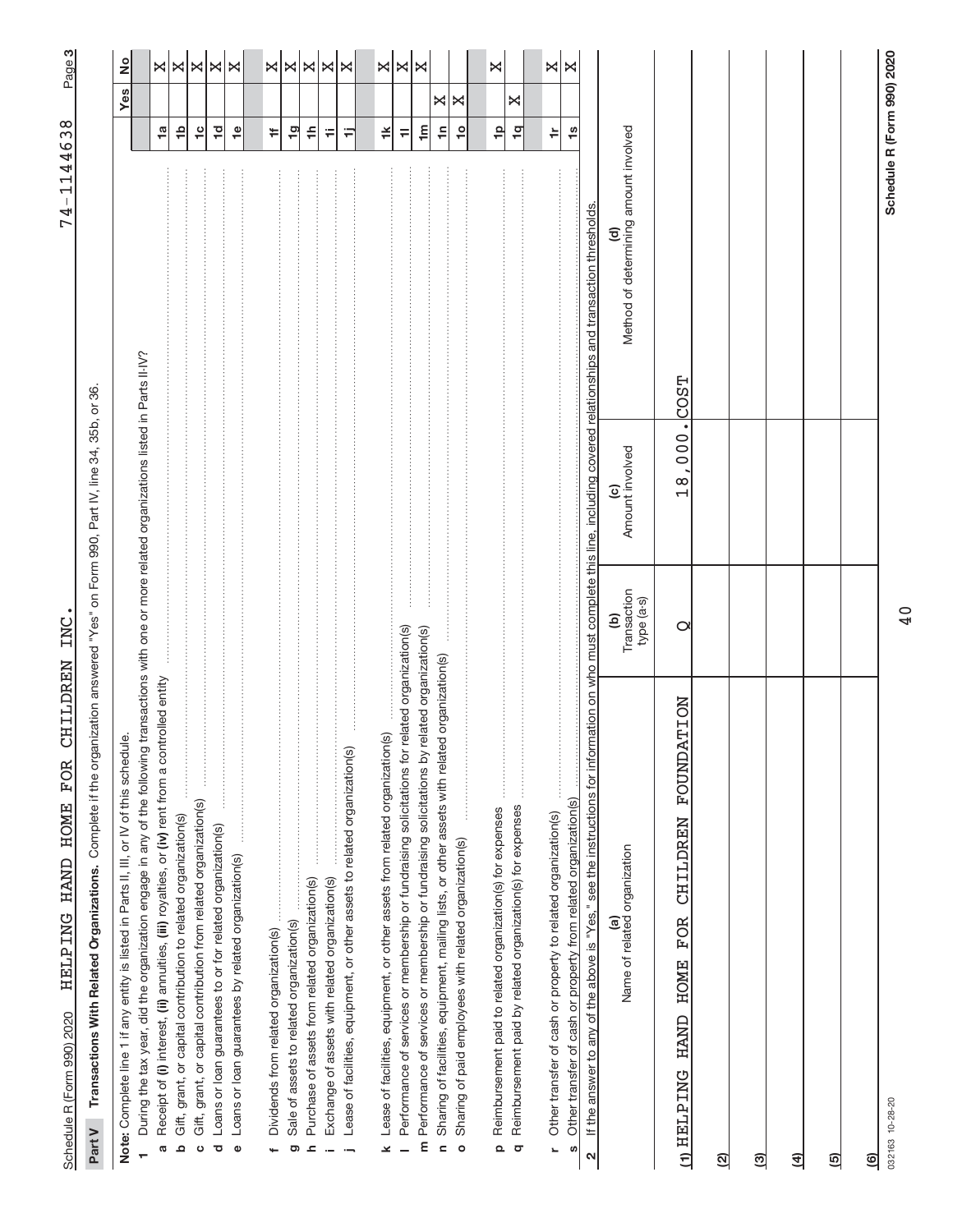| Page 4                     |                                                                          |                                                                                                                                                                                                                                                                                                                          | $\mathbf{\widehat{\epsilon}}$ | General or <b>Percentage</b><br>managing<br>partner? Ownership                                                                                                                                                                         |  |  |  |  |  |  |  |  |  |  |  |  |  |  |  |  |                            |
|----------------------------|--------------------------------------------------------------------------|--------------------------------------------------------------------------------------------------------------------------------------------------------------------------------------------------------------------------------------------------------------------------------------------------------------------------|-------------------------------|----------------------------------------------------------------------------------------------------------------------------------------------------------------------------------------------------------------------------------------|--|--|--|--|--|--|--|--|--|--|--|--|--|--|--|--|----------------------------|
|                            |                                                                          |                                                                                                                                                                                                                                                                                                                          | $\oplus$                      | <b>Yes</b> No                                                                                                                                                                                                                          |  |  |  |  |  |  |  |  |  |  |  |  |  |  |  |  |                            |
| 1144638<br>$74 -$          |                                                                          |                                                                                                                                                                                                                                                                                                                          | $\widehat{=}$                 | Disproper- Code V-UBI G<br>allocations? of Schedule K-1 LE<br>allocations? of Schedule K-1 LE<br>Yes No (Form 1065)                                                                                                                    |  |  |  |  |  |  |  |  |  |  |  |  |  |  |  |  | Schedule R (Form 990) 2020 |
|                            |                                                                          |                                                                                                                                                                                                                                                                                                                          | Ξ                             | Yes No                                                                                                                                                                                                                                 |  |  |  |  |  |  |  |  |  |  |  |  |  |  |  |  |                            |
|                            |                                                                          |                                                                                                                                                                                                                                                                                                                          | ම                             | end-of-year<br>Share of<br>assets                                                                                                                                                                                                      |  |  |  |  |  |  |  |  |  |  |  |  |  |  |  |  |                            |
|                            |                                                                          |                                                                                                                                                                                                                                                                                                                          | $\widehat{\epsilon}$          | Share of<br>income<br>total                                                                                                                                                                                                            |  |  |  |  |  |  |  |  |  |  |  |  |  |  |  |  |                            |
|                            |                                                                          |                                                                                                                                                                                                                                                                                                                          |                               | $\begin{bmatrix} \mathbf{e} \\ \mathbf{e} \\ \mathbf{h} \text{and} \\ \text{parameters} \text{ sec.} \\ \text{501}(\mathbf{e})(3) \\ \text{501}(\mathbf{e})(3) \\ \mathbf{e} \\ \mathbf{e} \text{ and} \end{bmatrix}$<br><b>Yes</b> No |  |  |  |  |  |  |  |  |  |  |  |  |  |  |  |  |                            |
| INC                        | the organization answered "Yes" on Form 990, Part IV, line 37            |                                                                                                                                                                                                                                                                                                                          | $\widehat{\mathbf{c}}$        |                                                                                                                                                                                                                                        |  |  |  |  |  |  |  |  |  |  |  |  |  |  |  |  |                            |
| <b>CHILDREN</b>            |                                                                          |                                                                                                                                                                                                                                                                                                                          | $\overline{c}$                | (state or foreign<br>Legal domicile<br>country)                                                                                                                                                                                        |  |  |  |  |  |  |  |  |  |  |  |  |  |  |  |  |                            |
| HELPING HAND HOME FOR      |                                                                          |                                                                                                                                                                                                                                                                                                                          | ê                             | Primary activity                                                                                                                                                                                                                       |  |  |  |  |  |  |  |  |  |  |  |  |  |  |  |  |                            |
| Schedule R (Form 990) 2020 | Unrelated Organizations Taxable as a Partnership. Complete if<br>Part VI | Provide the following information for each entity taxed as a partnership through which the organization conducted more than five percent of its activities (measured by total assets or gross revenue)<br>that was not a related organization. See instructions regarding exclusion for certain investment partnerships. | <u>ි</u>                      | Name, address, and EIN<br>of entity                                                                                                                                                                                                    |  |  |  |  |  |  |  |  |  |  |  |  |  |  |  |  |                            |